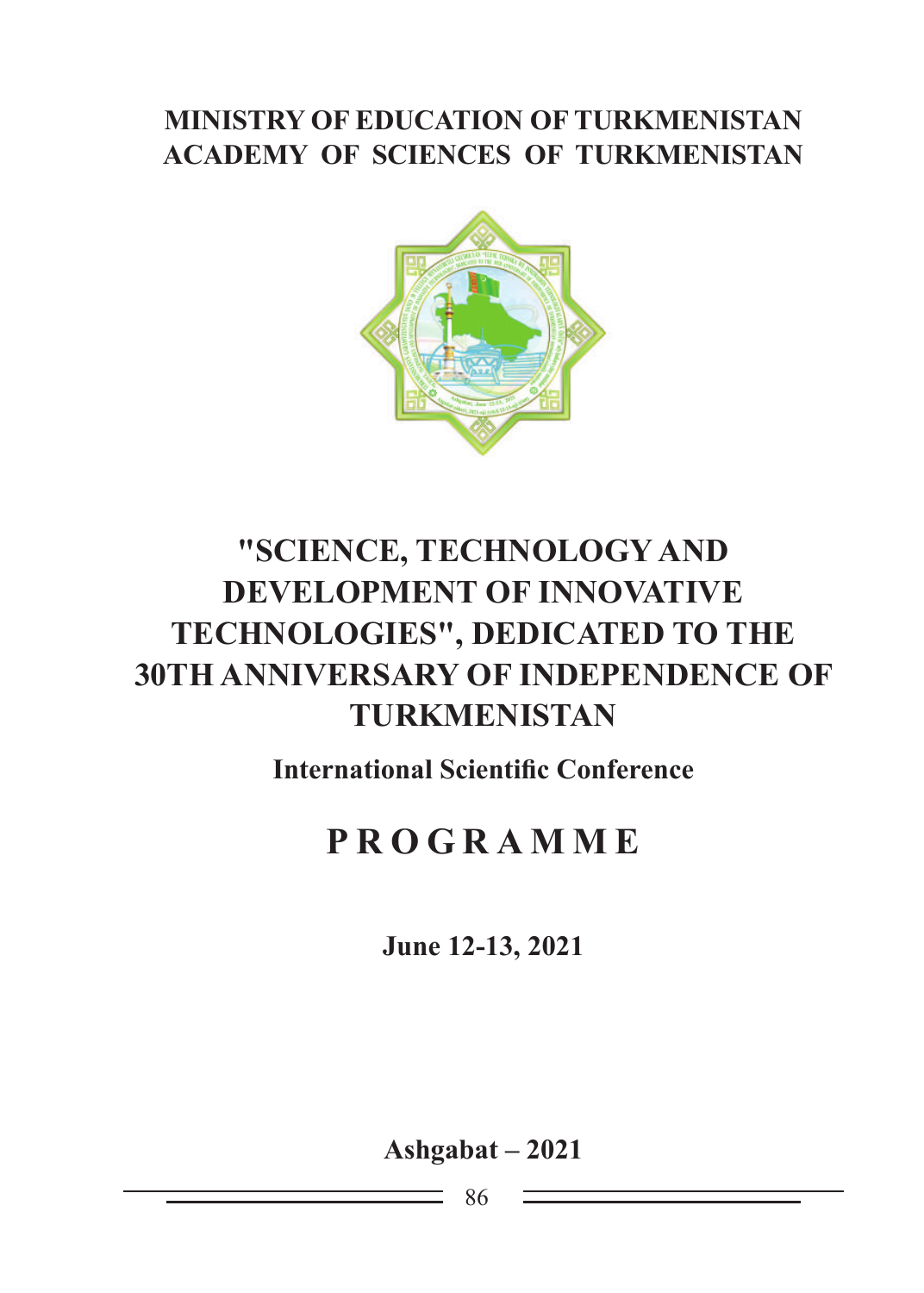#### **Dear Mr/Ms**  $\qquad \qquad$

We would like to invite you to participate in the online International Scientific Conference "Science, Technology and Development of Innovative Technologies", dedicated to the 30th anniversary of Independence of Turkmenistan, which will be held according to the Decree of the President of Turkmenistan in Ashgabat on June 12-13, 2021.

#### **ORGANIZING COMMITTEE**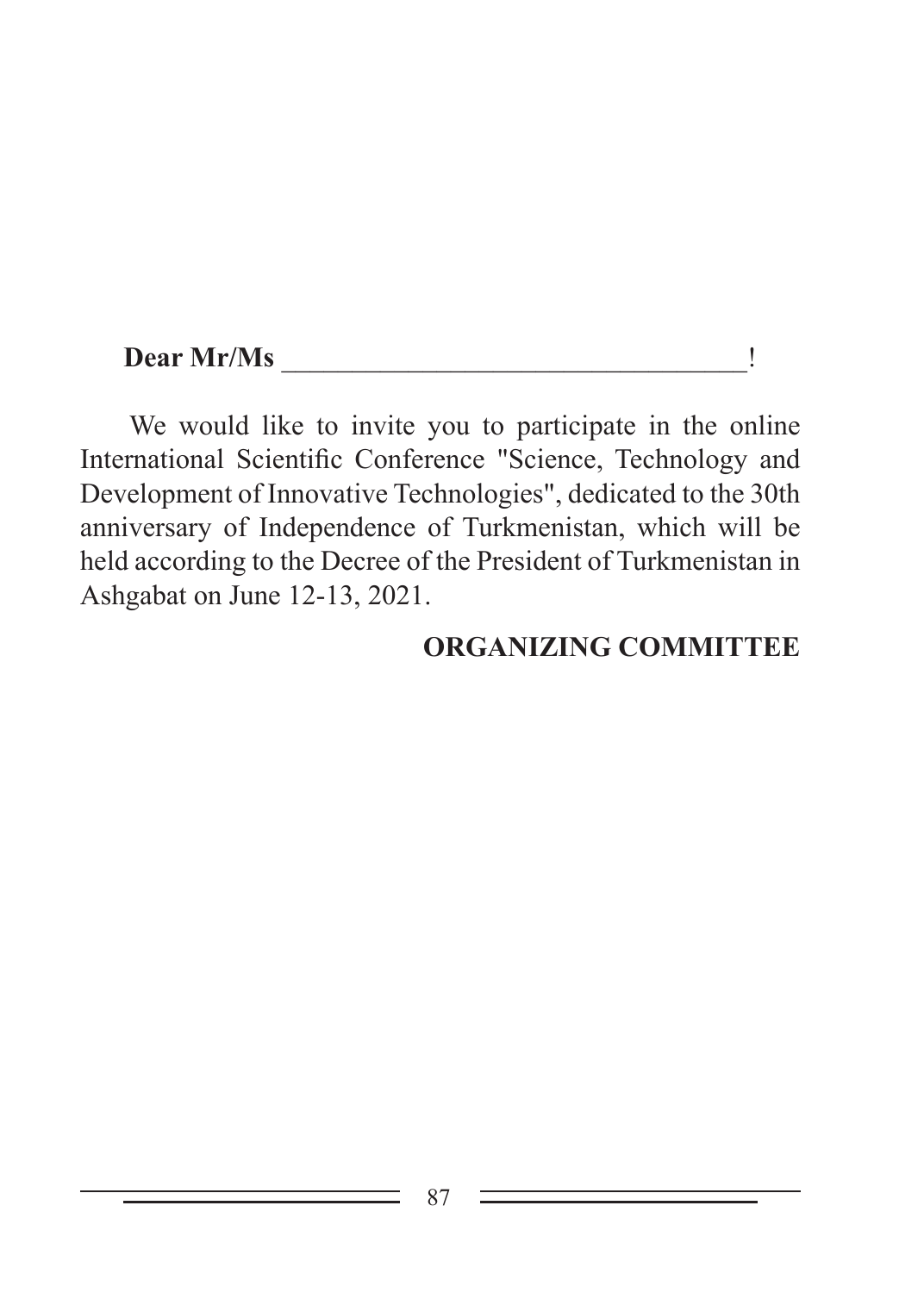### **AGENDA OF THE International SCIENTIFIC CONFERENCE "SCIENCE, TECHNOLOGY AND DEVELOPMENT OF INNOVATIVE TECHNOLOGIES", DEDICATED TO THE 30TH ANNIVERSARY OF INDEPENDENCE OF TURKMENISTAN**

**Ashgabat, June 12-13, 2021**

*(Scientific Conference is held in online format)*

#### **June 12**

- **09:00 10:00** Visiting the exhibition of innovative technologies at the venue
- **10:00 10:20** Opening ceremony of the Scientific Conference **Congratulatory address of Esteemed President of Turkmenistan Gurbanguly Berdimuhamedov to the participants of the online International Scientific Conference "Science, Technology and Development of Innovative Technologies", dedicated to the 30th anniversary of Independence of Turkmenistan**
- **10:20 13:00** Plenary Meeting of the Scientific Conference
- **13:00 14:00** Awards ceremony of the winners of the scientific competition amongst the youth of Turkmenistan
- *Venue:* Oguz Han Engineering and Technology University of Turkmenistan

#### **June 13**

**09:00 – 13:00** Sections of the Scientific Conference **13:00 – 14:00** Break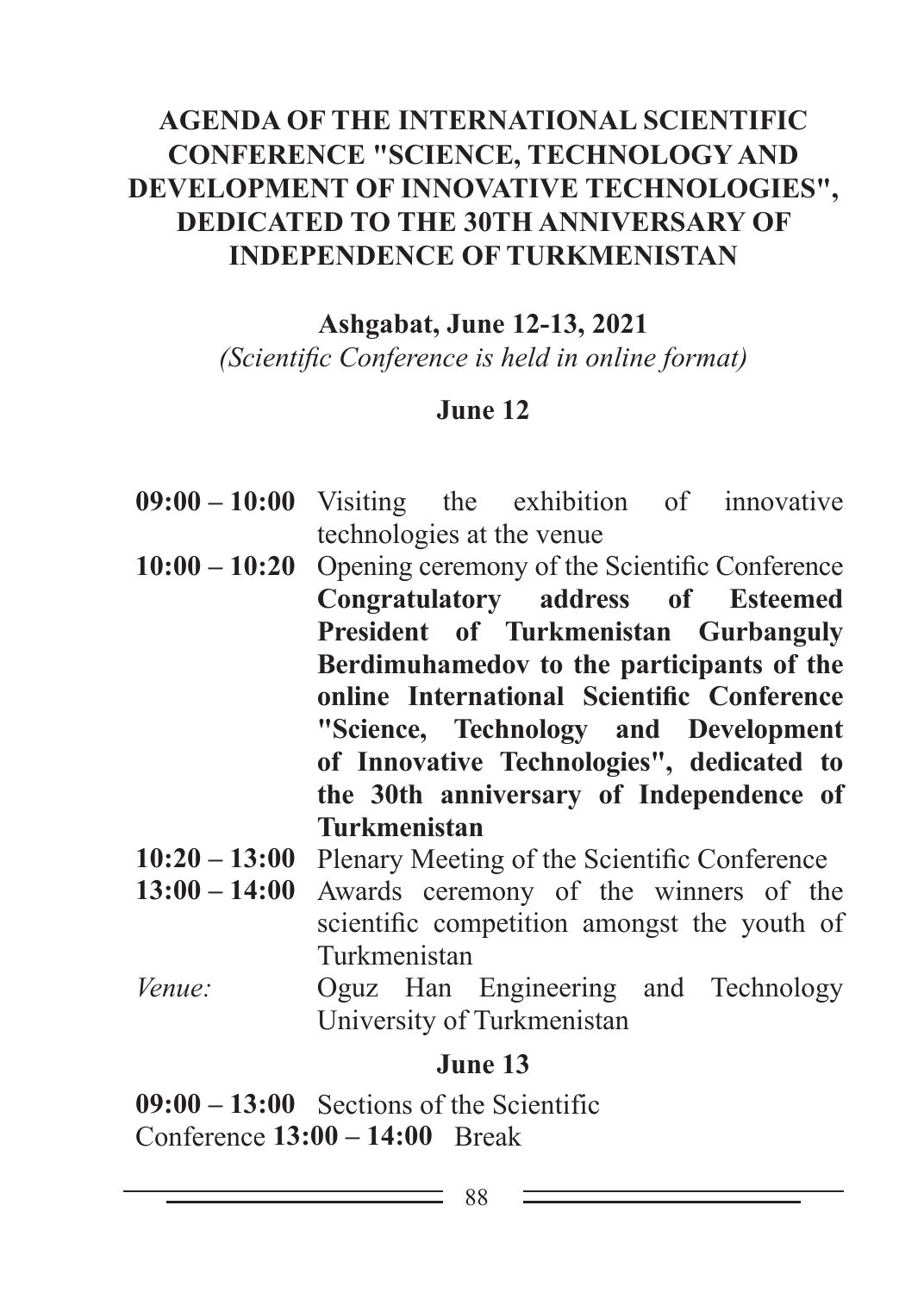14:00 – 15:30 Sections of the Scientific Conference<br>16.00 – 18.00 The awarding ceremony of the winner

- The awarding ceremony of the winners of the research competition among young scientists *Venue:* Magtymguly Turkmen State University *Venue:* Related High Educational Institutions and Center of Technologies
- **16:00 17:30** Closing session of the Scientific Conference **Address of the participants of the online International Scientific Conference "Science, Technology and Development of Innovative Technologies", dedicated to the 30th anniversary of Independence of Turkmenistan to the Esteemed President of Turkmenistan Gurbanguly Berdimuhamedov**

*Venue:* Oguz Han Engineering and Technology University of Turkmenistan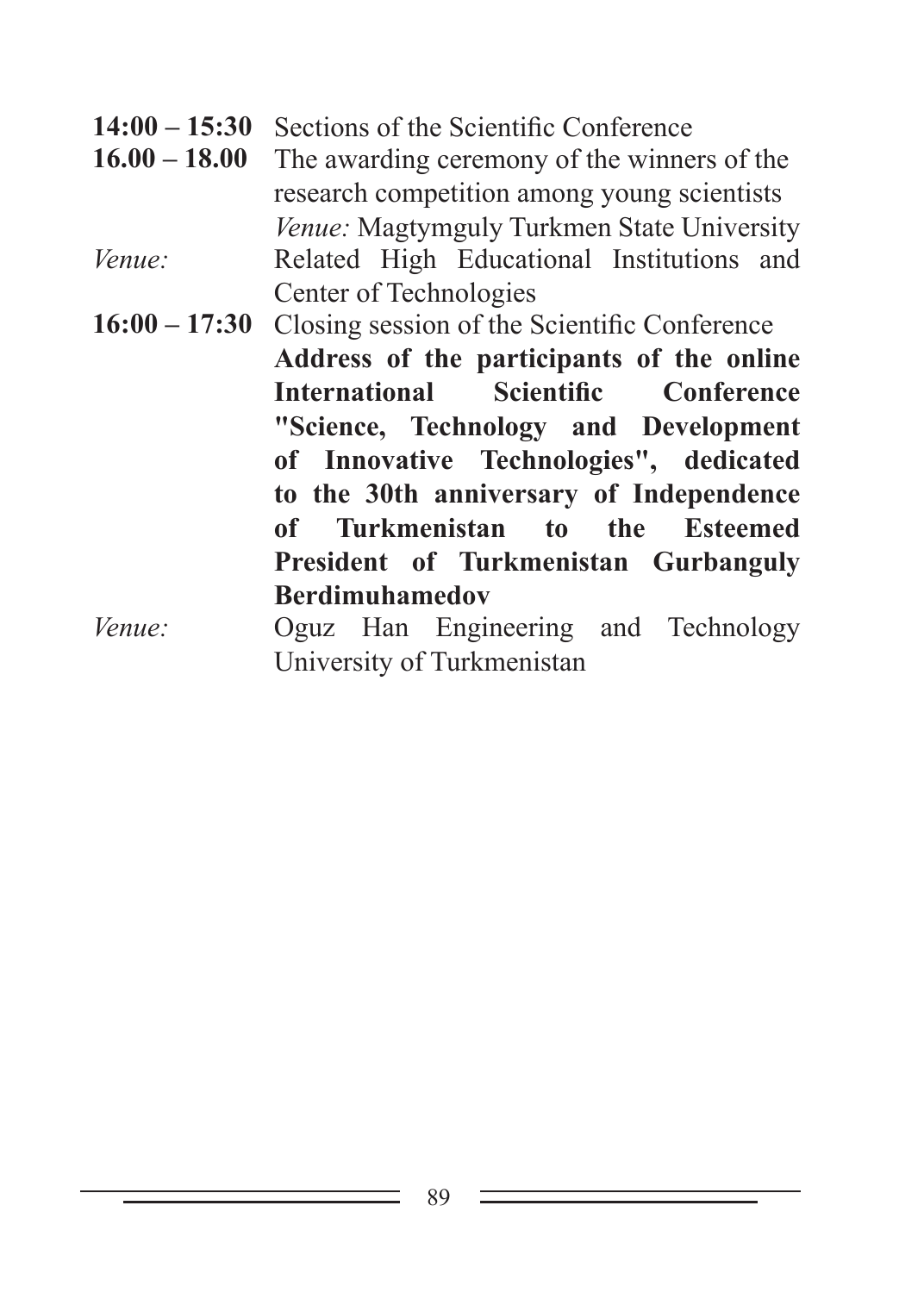#### **PROGRAMME**

## **International SCIENTIFIC CONFERENCE "SCIENCE, TECHNOLOGY AND DEVELOPMENT OF INNOVATIVE TECHNOLOGIES" DEDICATED TO THE 30TH ANNIVERSARY OF INDEPENDENCE OF TURKMENISTAN**

#### **PLENARY MEETING**

#### **June 12-13, 2021**

## *Venue:* Oguz Han Engineering and Technology University of Turkmenistan

**1. Murat Zhurinov** (Kazakhstan) President of the National Academy of Sciences of the Republic of Kazakhstan, academician The role of science in modern society

#### **2. Isa Habibbeyli** (Azerbaijan) Vice President of the National Academy of Sciences of Azerbaijan, academician Azerbaijan-Turkmen scientific and literary relations: from common roots to modern development

**3. Kiyoung Ko** (Korea) The Asian and Pacific Training Centre for Information and Communication Technology for Development (APCICT) of the Regional Institute of Economic and Social Commission for Asia and the Pacific (ESCAP), Ph.D UN SDG Goals and Frontier ICT Technologies for Sustainable Development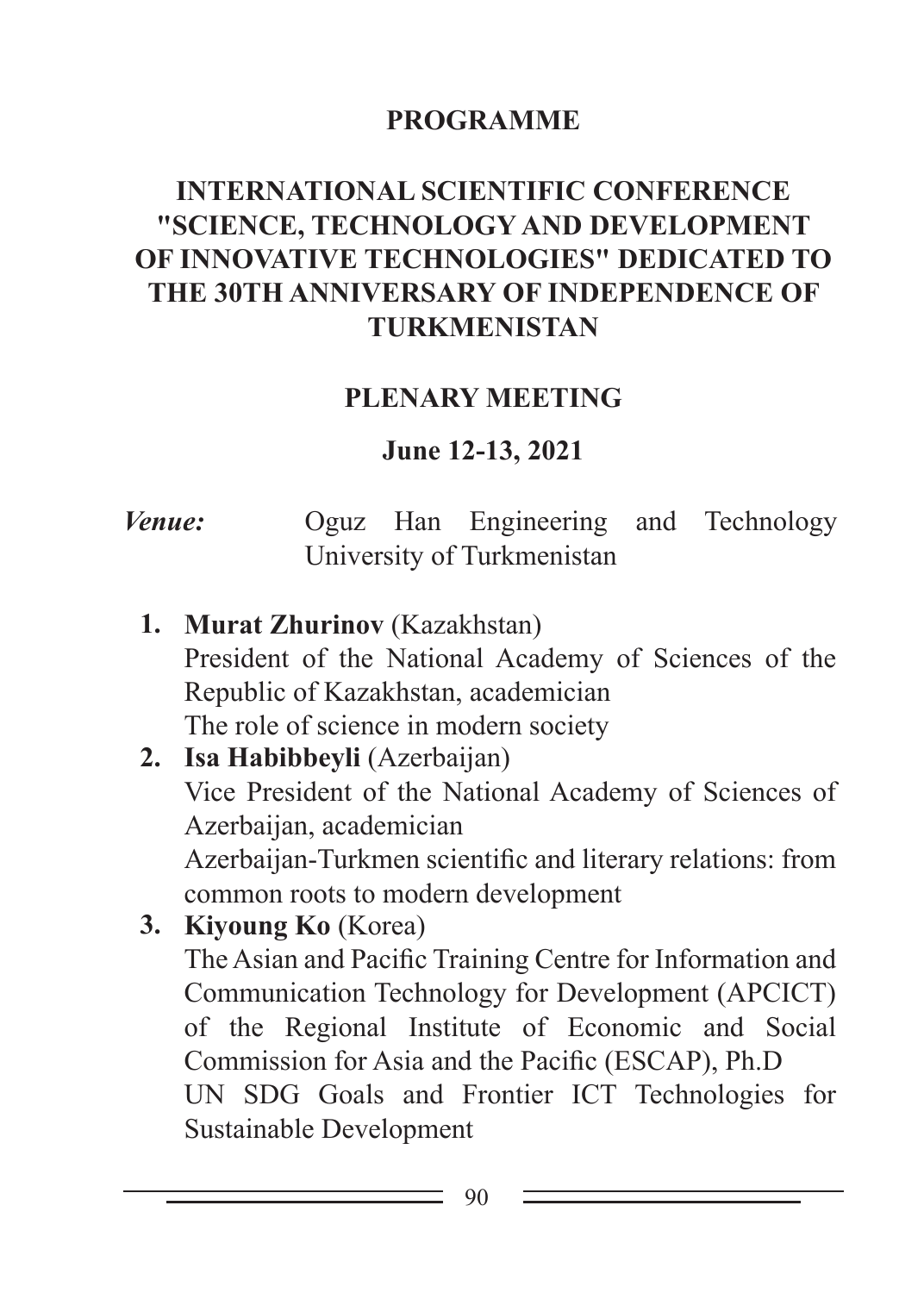# **4. Si Hongjun** (Japan)

Chief Researcher, Seismological Research Institute Inc, Ph.D, professor

Ground motion estimation in Ashgabat city during the scenario earthquakes

# **5. Behrooz Abtahi** (Iran)

Director of the Iranian National Institute for Oceanography and Atmospheric Science, Ph.D, professor

Plastic and microplastic pollution as a rising ecological threat in the Caspian Sea

# **6. Wang Xuanbin** (China)

Director of the "Hubei Key Laboratory of Wudang Local Chinese Medicine Research, Hubei University of Medicine, China". Ph.D

Polygoni Multiflori on hepatocellular carcinoma: a folk drug and new effects

# **7. Sergey Chizhik** (Belarus)

First Deputy Chairman of the Presidium of the National Academy of Sciences of Belarus, academician Innovative potential of the National Academy of Sciences of Belarus at the present stage

- **8. Robert Janz** (Netherlands) Professor at the University of Groningen Supporting science collaboration in the 21st century
- **9. Iskandar Mirabdullayev** (Uzbekistan) Professor of the Tashkent State Agrarian University Artemia of the Aral Sea – 25 years of research, 10 years of fishing for a new type of biological resources for Uzbekistan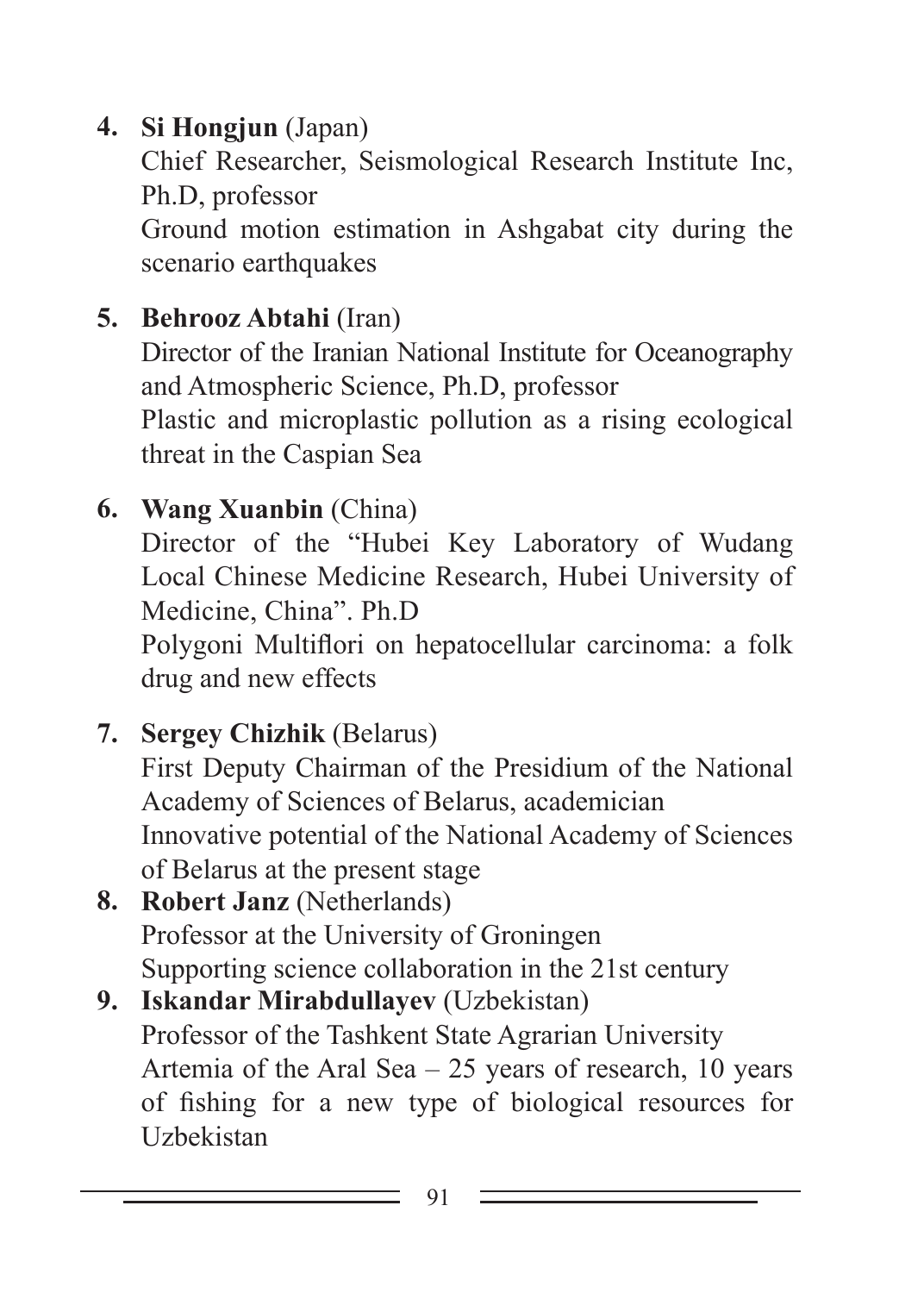**10. Hanno Schaumburg** (Germany) Professor at the Hamburg University of Technology Green Hydrogen Energy

- **11. Jacek Gajewski** (Poland) International Project Coordinator, Cyber LAB Principal Investigator of the National Center for Nuclear Research, Ph.D, professor Testing cybersecurity of Industrial Control Systems and Programmable Logic Controllers
- **12. Andrey Zaitsev** (Russian Federation) General Director "Azart" Ltd (resident of the Skolkovo Innovation Center) Innovative rotary vane internal combustion engine
- **13. Dr. Tao Zhan** (UNESCO IITE) Director, UNESCO Institute for Information Technologies in Education (UNESCO IITE) Technology reshaping education: opportunities and challenges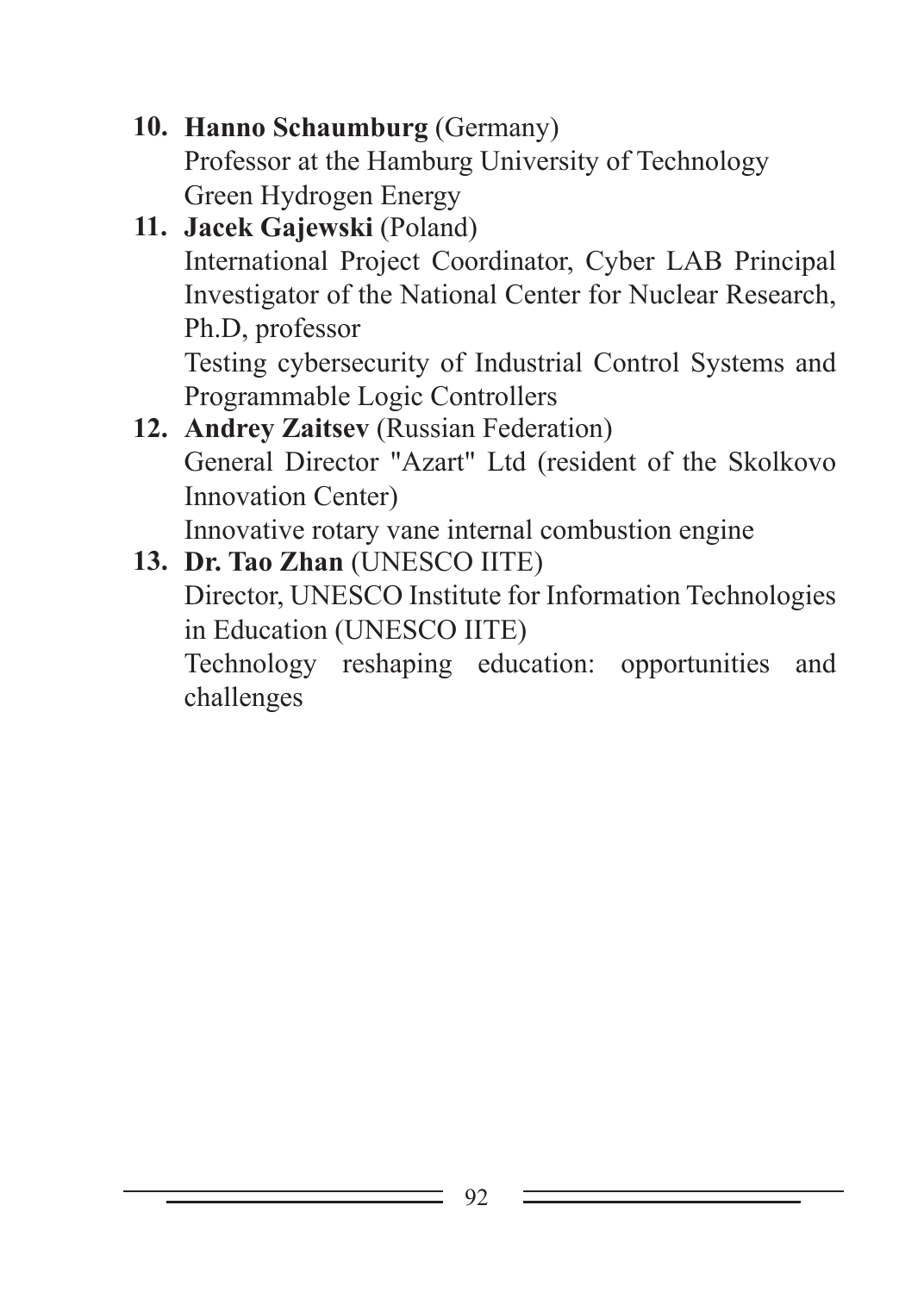## **SECTION I**

### **NANOTECHNOLOGY, CHEMICAL TECHNOLOGIES, THE STUDY OF NEW MATERIALS, POWER ENGINEERING AND engineering SCIENCES**

- *Venue:* Yagshygeldi Kakayev International University of Oil and Gas
- *Chairman section:* **Rahmanguly Esedulayev** (Head of Division of Physics and Mathematics, Chemical and Geological Sciences of AST)
- *Vice-Chairman*  **ovezov Muhammetrahym** (Vice Rector *of section:* for Scientific Work o f Yagshygeldi Kakayev International University of Oil and Gas)
- *Secretary:* **Atayev Patshaguly** (Head of Departments Yagshygeldi Kakayev International University of Oil and Gas)
	- **1. Koichi Hasegawa** (Japan), **Sergey Abaseyev** (Turkmenistan) Assessment of earthquake parameters in Ashgabat city

during the scenario earthquakes

**2. Takaho Kita (**Japan**), Amandurdy Hojayev** (Turkmenistan)

 $V_{S_{20}}$  parameter estimation based on PS-logging measurements

**3. Chengcheng Tian** (China) A new trick for an old support: stabilizing gold nanoparticles and single atoms on  $LaFeO<sub>3</sub>$  perovskite for  $\text{CO}_2$  oxidation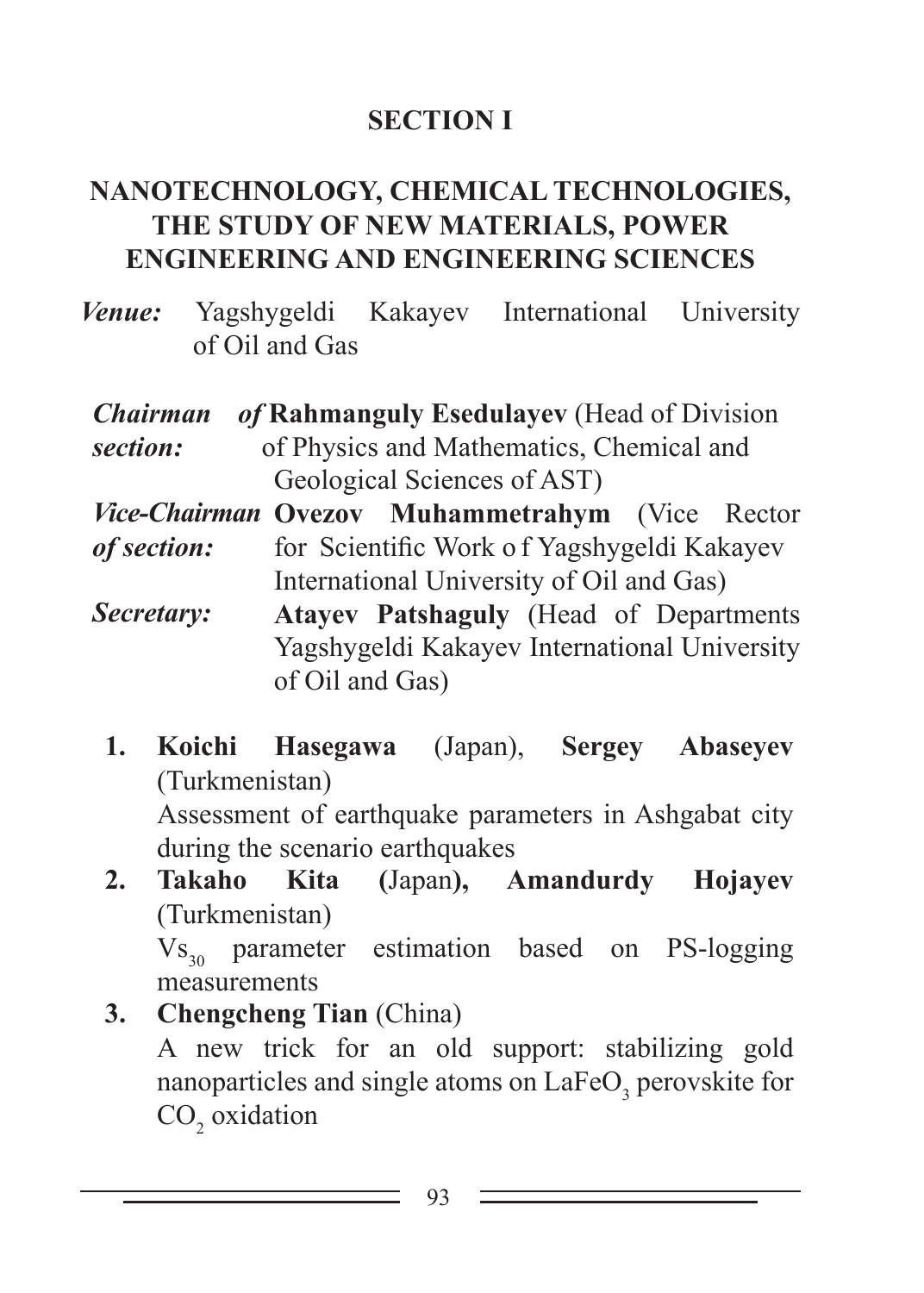- **4. Su Zhang** (China) Advanced carbon materials from coal reconstruction
- **5. Chunshan Li** (China) High-value petroleum utilization technologies
- **6. Dr. Zahid Ali Ghazi** (Pakistan) Li-doped microporous polymers/graphene nanocomposite for advanced Li metal batteries
- **7. Telman Aliyev, Tofik Babayev, Nailya Musaeva, Rauf Kadymov, Ana Mamedova** (Azerbaijan) Intelligent NOISE control technologies for initiation of accidents on railways in seismic regions
- **8. Nailya Musaeva, Telman Aliyev, Bahruz Gazyzadeh**  (Azerbaijan) Early monitoring technologies of the most dangerous

zones of bridge structures using a higher-order model

- **9. Ali Abbasov, Gambar Guluyev, Telman Aliyev, Fakhrad Pashayev** (Azerbaijan) Intelligent seismo-acoustic earthquake preparation alarm system
- **10. Jamshed Kurbonov, Ksontura Ksolturayev** (Uzbekistan) Determination of the dielectric properties of wheat and

wheat flour

**11. Najibullohi Ruzi** (Tajikistan) Experimental calculation and selection of the type and structure of the dam with a low-permeable anti-filtration barrier in the form of a screen

## **12. Holov Holmakhmad** (Tajikistan) Flotation of antimony-mercury-goldbearing ores in the lower horizons of the Dzhizhikrut deposit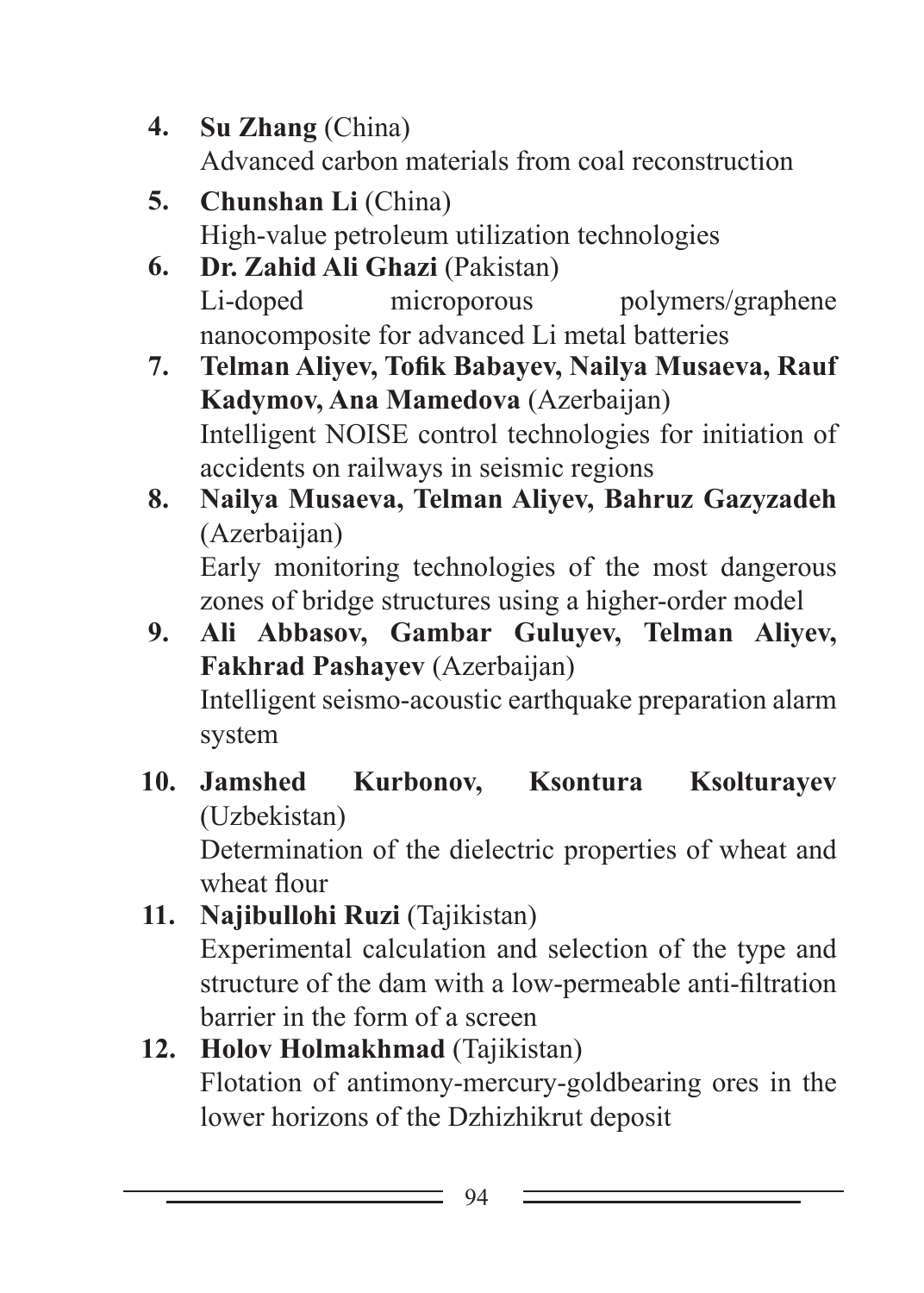- **13. Hikmet Ibragimov, Sara Melikli, Zenfira Ibragimova, Rena Akhmedova** (Azerbaijan) Catalyst Ni- $\gamma$ -Al<sub>2</sub>O<sub>3</sub> for the synthesis of nanocarbon by decomposition of natural gas
- **14. Arif Heydarov, Chingiz Qashqai, Gulnar Alyshanli**  (Republic of Azerbaijan) Innovation of Azerbaijani scientists in "alunit-kaolinite technology"
- **15. Lusine Harutyunyan** (Armenia)**, Vladimer Tsitsishvili, Nanuli Dolaberidze, Nato Mirdzveli, Manana Nijaradze, Zurab Amiridze** (Georgia)**, Nagima Dzhakipbekova** (Kazakhstan) Natural zeolites of Armenia, Georgia and Kazakhstan in

solving the problem of water purification and disinfection

- **16. Alexey Trukhanov** (Belarus) Technology of creation of electric energy accumulation systems
- **17. Аlexey Kapansky** (Belarus) Increasing the energy efficiency of water canals by reducing technological water consumptions
- **18. Ibrahim Güneş** (Turkey) Design of 300 kW electric vehicle charging station
- **19. Vladislav Lutsenko, Tatiana Golubenko, Olga Lutsenko** (Ukraine) Influence on the mechanical properties of the degree of
- alloying of chromomolybdens-containing rolled steel **20. Giorgi Tsintskaladze, Tinatin Sharashenidze, Teimuraz Kordzakhia, Marine Zautashvili, Manana Burjanadze, Giorgi Antia, Nina Mumladze** (Georgia) Long-acting complex zeolite fertilizer obtained by nanotechnology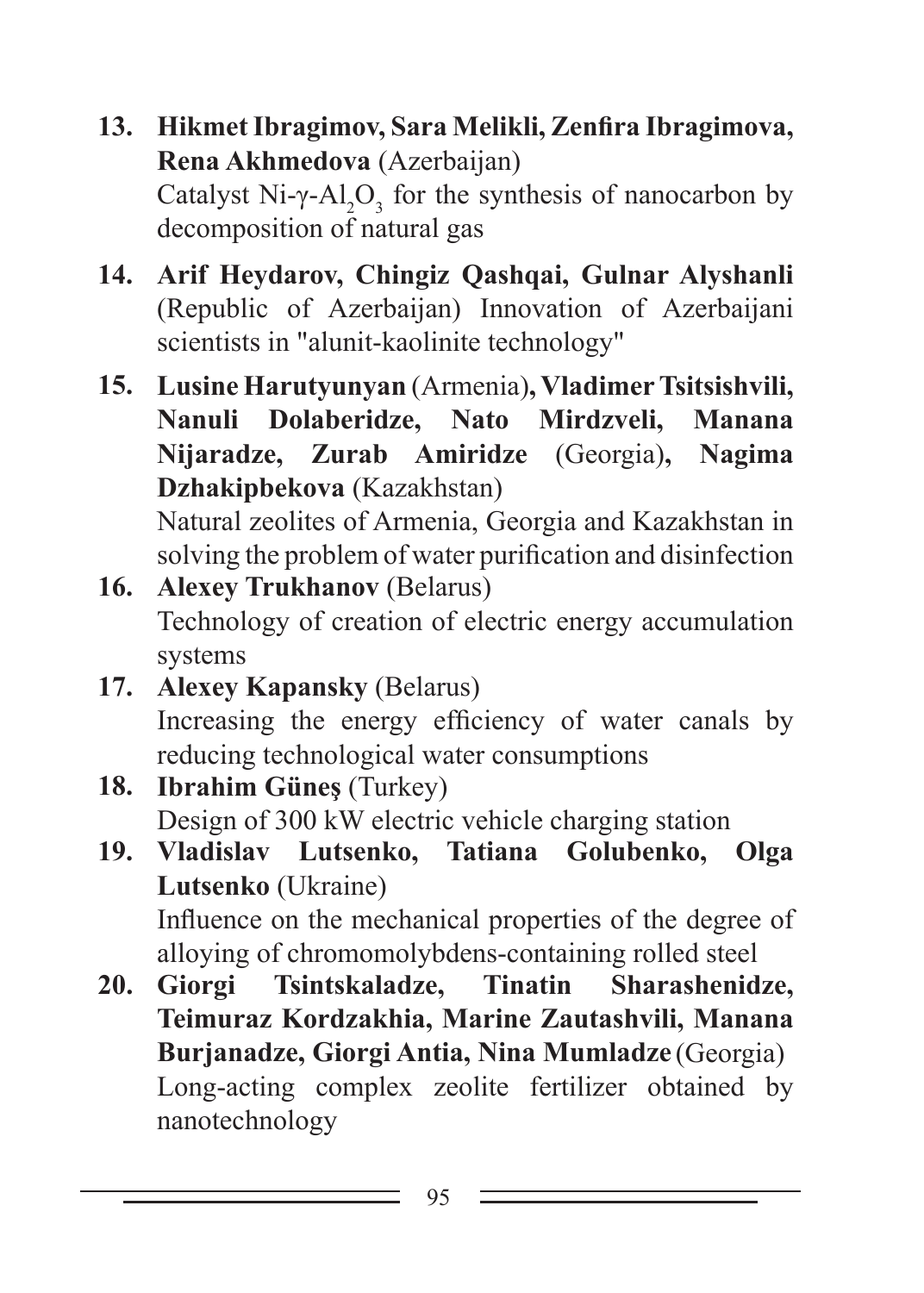- **21. Iamze Beshkenadze, Maia Gogaladze, Nazibrola Klarjeishvili, Vakhtang Gabunia** (Georgia) Synthesis and research of chromium chelates
- **22. Vladimer Tsitsishvili, Nanuli Dolaberidze, Manana Nijaradze, Nato Mirdzveli, Zurab Amiridze, Giorgi Tsintskaladze, Vakhtang Gabunia, Bela Khutsishvili**  (Georgia)

Properties and application of natural clinoptilolite

- **23. Natela Khetsuriani, Elza Topuria, Irina Mchedlishvili, Madlena Chkhaidze** (Georgia) Individual composition of crystalline components of Georgian petroleum
- **24. Rahmanguly Esedulayev, Hajymuhammed Geldiyev** Development of a method for purification of natural gas from hydrogen sulfur in the process of the development of low-sulfur deposits using physical and chemical absorbers
- **25. Yolly Myradov, Begli Atayev** Problems in designing asphalt concrete coverings and methods for eliminatiing these
- **26. Tachmyrat Oremedov** Peculiarities of the porousconcrete in construction
- **27. Muhammetnazar Eminov, Hasan Sharipov** Protection of Ashgabat city from mud stream
- **28. Parahat Orazov** Treatment of exhaust gases at wet process cement plants using the Venturi scrubber

# **29. Aynur Gochakova, Guljeren Tagieva**

Technical specifications of road-building materials in accordance with engineering and technical conditions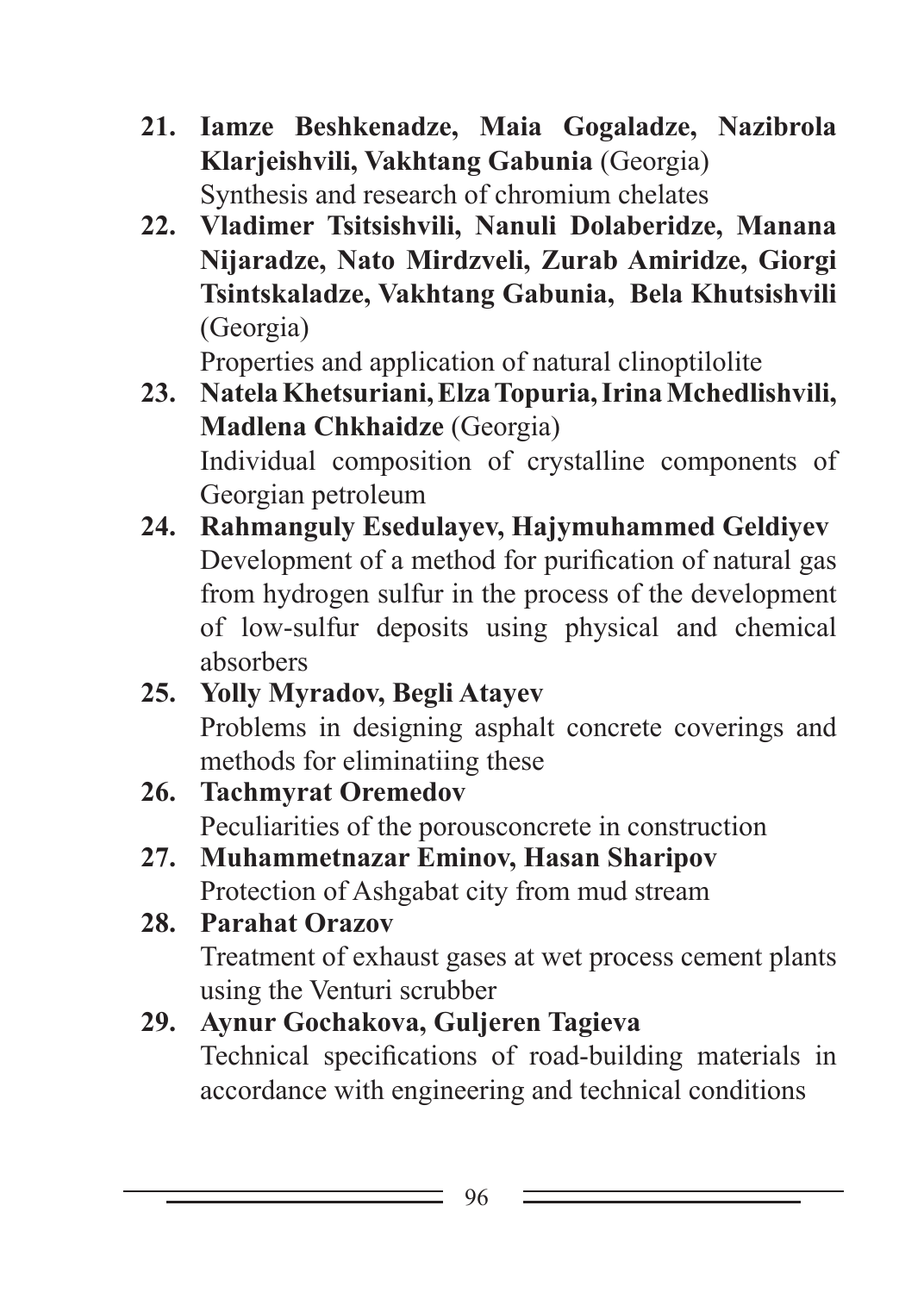**30. Berdishukur Jumayev** Diffraction and diffraction extremums of light

- **31. Jumagylych Mammedov, Umbar Amandurdyev** Main aspects of complex approaches to implementation of innovation technologies in the railway sector
- **32. Govher Allamuradova, Esger Annahanov** Obtaining sulfur additives on the basis of sulfur formed during natural gas purification
- **33. Nurmet Hojaberdiyev, Gulbahar Allanazarova** Urgency of fresh underground waters under the channel of lenses in Dashoguz velayat
- **34. Vepa Shohumov, Serdar Amanliyev** Heat balance of rectification columns

# **35. Myrat Bayramklychev**

Features of the composition of natural gas and gas condensate deposit of Dovletabat

#### **36. Irina Luryeva** Analysis of technologies for neutralizing hydrogen sulfur by natural absorbers

**37. Parahat Muhammedov** Features of the development of the Malay field

# **38. Chary Paytykov, Selim Paytykov**

Oil and gas potential of the South-Caspian basin at the present stage of geological and geophysical research

# **39. Selim Paytykov**

The relevance of improving the methods of processing gas-dynamic researches of wells

# **40. Bayrammyrat Pirniyazov**

Ways of identification of sulfurless gas deposits in the transition zone of sandstone substitution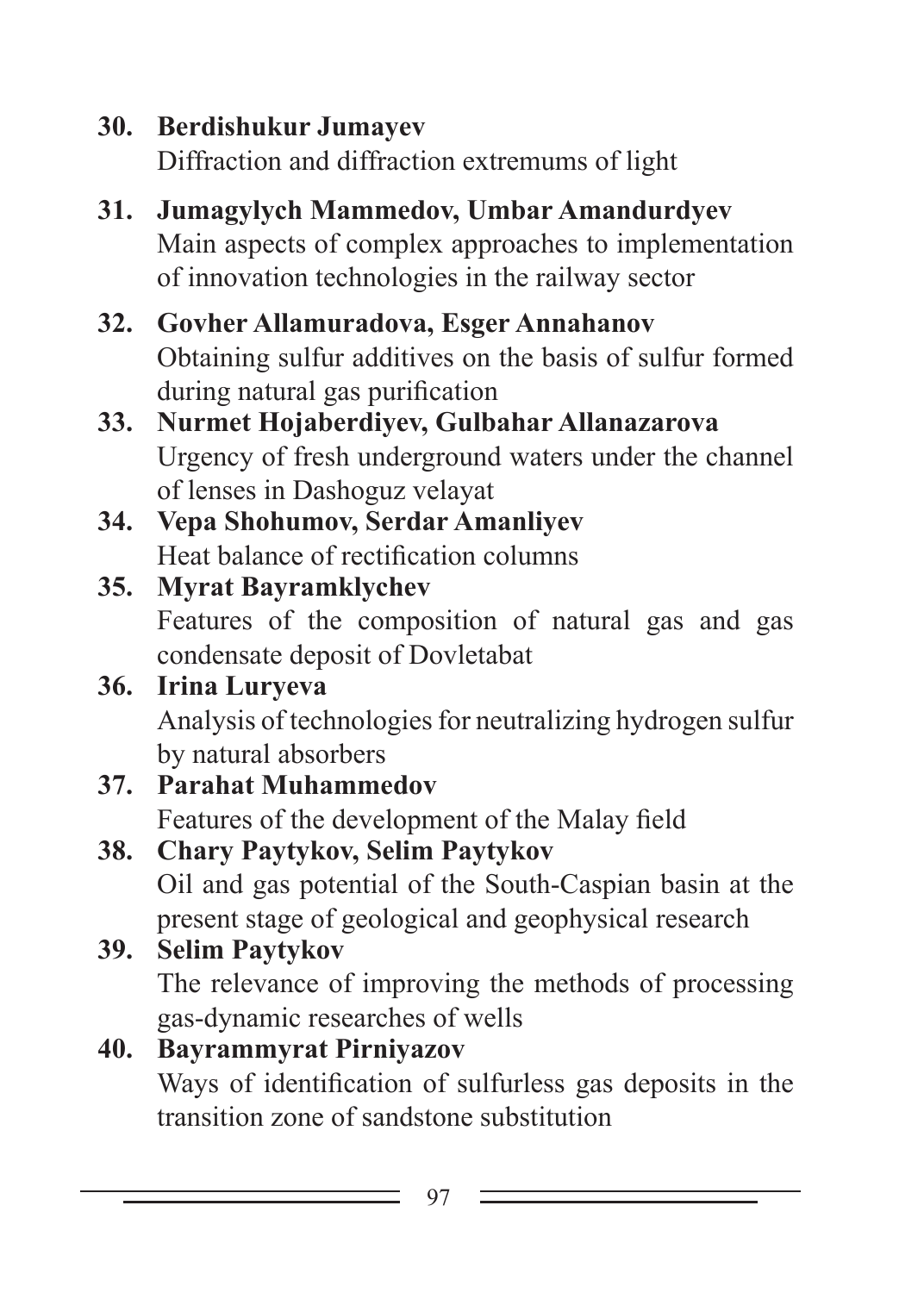**41. Batyr Taganov**

Problems for justification of well design in fields with a large floor of gas content and complex gas composition

- **42. Ogulsheker Esedulayeva** Results of the conducted gas hydrodynamic studies of wells in the Gazlydepe field at stationary modes
- **43. Ishanmuhammet Handovletov, Myrat Durdyyev** Nanotubes – safe storage of hydrogen
- **44. Muhamed Kerimi (Turkmenistan), Nikolay Sidnyaev (Russia)**

Justification of the need for studying the joint propagation of quasiparticles in a solid-state structure

## **45. Gulnazik Saparmyradova** Heated air temperature distribution calculation a in heating line

- **46. Muhammetrahym Ovezov, Arslan Geldimyradov** Effect of hydrocarbons  $C_5 - C_7$  on the absorption of acid gases
- **47. Arslan Geldimyradov**

Main directions of organization of underground gas storage in Turkmenistan

- **48. Serdar Agaliyev, Seyilbay Sopiyev** Optimal composition of sulfur concrete for use in the oil and gas industry
- **49. Batyr Mammedov, Gadam Garayev** Implementation of nanotechnology achievements to increase production well efficiency
- **50. Mekan Artykov** Risks in the oil and gas industry
- **51. Aman Garahanov, Muhammet Gapurov** Geological-tectonical condition and the macroseismic effect of an earthquake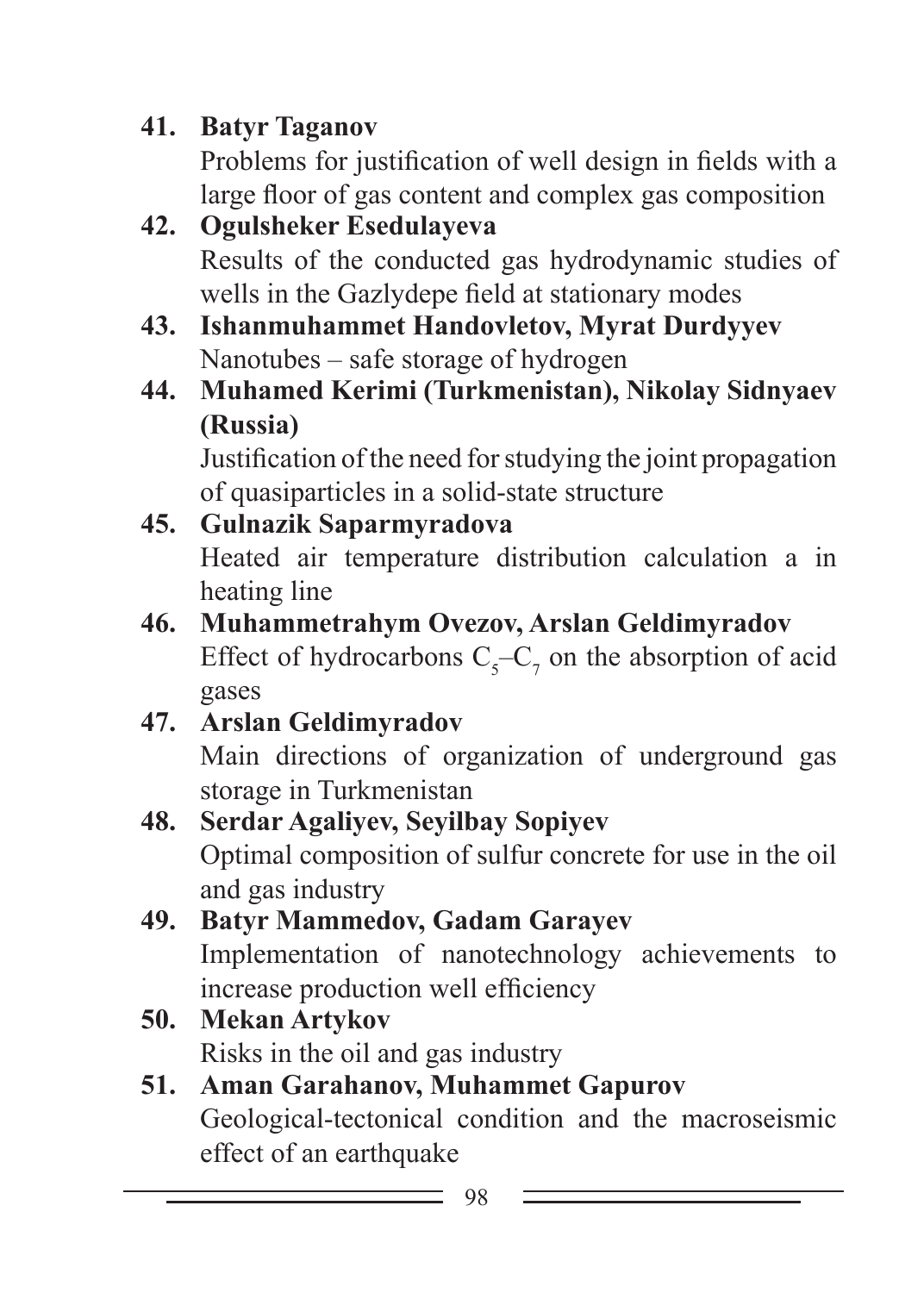**52. Rahat Nepesov, Hajymuhamet Geldiyev**

Automation of designing the process of operation of gaslift wells

#### **53. Rahmanguly Esedulaev, Ereshbai Azimov** The method of pumping high-viscosity oil and paraffin oil from pipelines

#### **54. Robert Mirzin, Enesh Charyeva** Ways to organize manual input of large amounts of data

### **55. Amandurdy Hojayev, Arzygul Shyhnepesova** Preliminary results of the study of soil properties in the area "Taze zaman – 1"

# **56. Lyudmila Karseva, Sergey Izyumov**

Methods of seismic monitoring to determine the degree of seismic hazard in the territory of Turkmenistan

# **57. Tatyana Panfilova**

Relationship of the geodynamic activity of the faultand quantitative characteristic of anomalies

# **58. Emil Esenov**

Conditions of building the airport terminal complex in Turkmenabat

# **59. Dovletberdi Elyasov**

Hydrocarbon geology of Neogene deposits in the south of the West Turkmen Depression and coastal waters

# **60. Yazberdi Byashimov, Maya Shahkuliyeva**

Influence of pelitic matter on the reservoir-filtration characteristics of the Nebitlige reservoir

# **61. Maysa Melyaeva**

Gyzylgum trough – new gas-condensate-oil region of Western Turkmenistan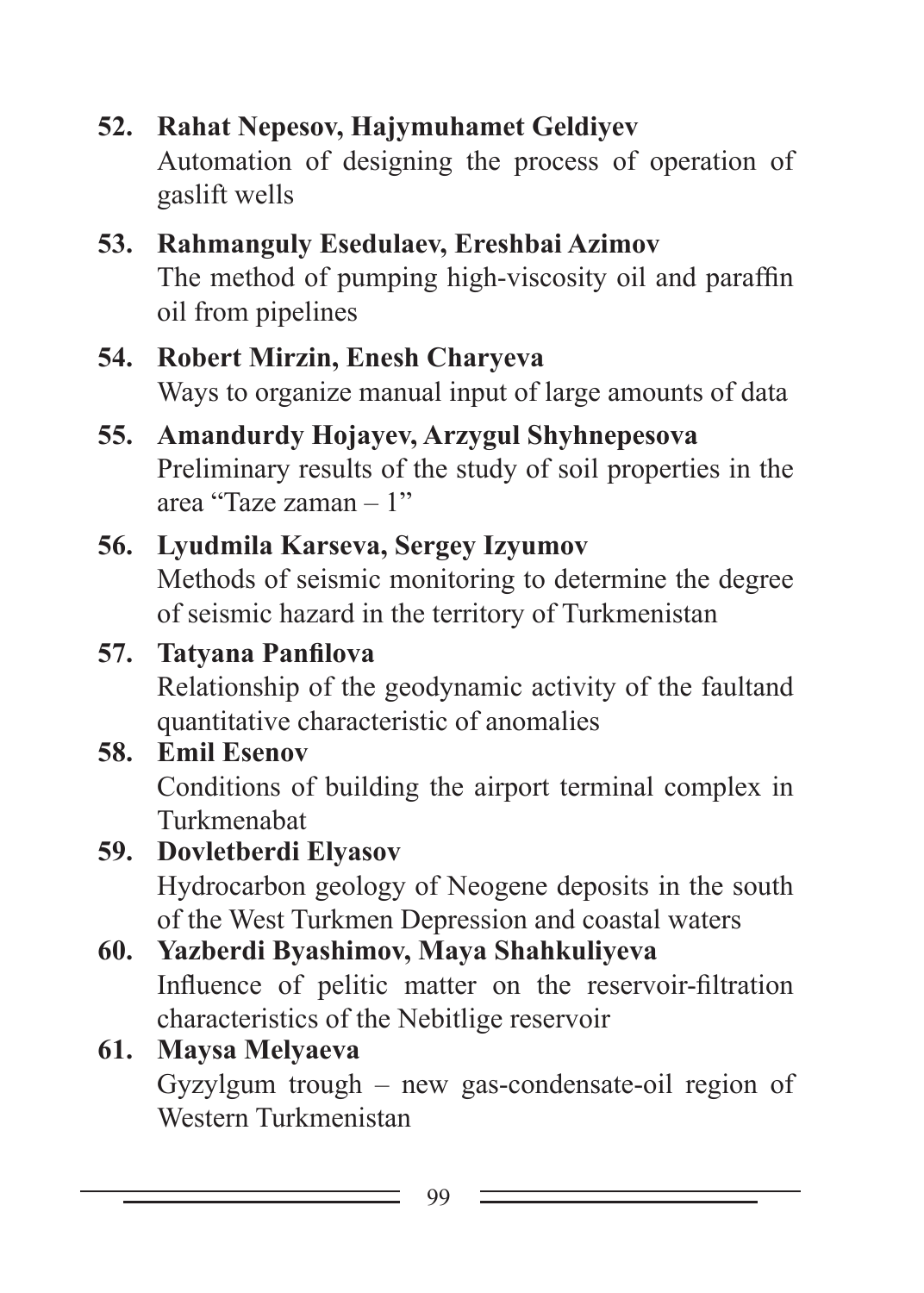**62. Gurtmyrat Motukov, Nurmuhammet Gurbanmammedov** 

Properties of solving multipoint task for parabolic equations

## **63. Nurmuhammet Gurbanmammedov** Characteristics of solving multipoint task for nonlinear hyperbolic equation

**64. Aydyn Ahmedov** Mass-spectrometric analysis of oxyacid obtained by oxidation of naphthene hydrocarbon concentrates **65. Gochmyrad Amannazarow**

# A new way to produce high quality bitumen from paraffinic oil

# **66. Maysa Annaorazova, Novryz Amankulyyev**

Technology for extracting "bio-emulsion" from "calcareous algae" grown by combination of alternative energy sources

- **67. Lyudmila Atamalova, Amangul Arabalieva** Study of the acidification process of high-iodine water in order to increase the degree of iodine extraction
- **68. Patshaguly Atayev, Palivan Rejepov** Enrichments of oxygen by the method of adsorptions
- **69. Jennet Atayeva** Bactericidal and fungicidal compounds - new compounds based on iodinated fatty acids
- **70. Hallymyrat Ataev, Maya Rejepova** Associated and formation waters of oil and gas fields in Western Turkmenistan and prospects for their use
- **71. Magtymguly Resulgulyev, Meylis Babayev** Methods of obtaining industrial products from waste of chemical production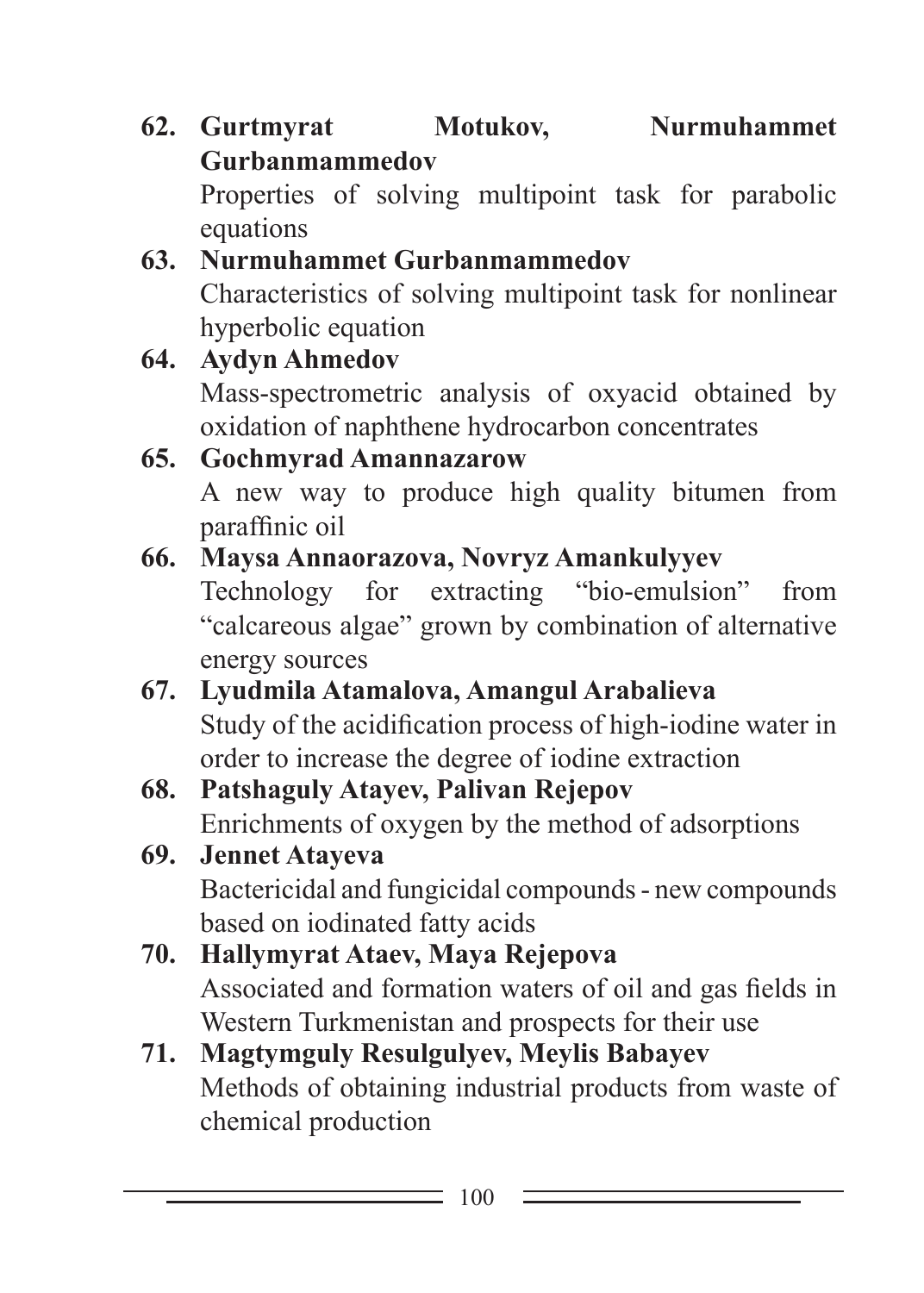```
72. Leyla Berkeliyeva, Ogulnabat Atayeva
Treatment of waste waters from building sites
```
- **73. Oraz Charyyev** Possibilities of obtaining lithium chloride from industrial waters concentrated in natural conditions
- **74. Dayanchmyrat Chopanov, Patshaguly Atayev** Pipes installations of sulfur concrete mixtures and preference
- **75. Dayanchmyrat Chopanov** Advantages of polymeric sulfur in sulfur concrete
- **76. Gulalek Durdyveva, Ravshen Ovezov** Local mineral raw material additives and their effect on the quality of cement
- **77. Durdymyrat Gadamov, Jennet Atayeva** Synthesis of biological active substances based on fatty acids and iodine
- **78. Arslan Geldimyradov, Muhammetrahym Ovezov** Technological prospects for the use of sulfur concrete
- **79. Tatyana Gichkalova, Dovletgeldi Orazgulyev** Methods for preventing corrosion in pipelines
- **80. Mahym Gubyeva, Agamyrat Saparov** Obtaining road bitumen and sulfur based composite materials
- **81. Irina Gurtliyeva, Myratdurdy Keymirov** Possibilities of gossipol resin using as a corrosion inhibitor of metals in carbon dioxide and hidrogen sulphide environments

```
82. Aziz Hangeldiyev, Myratdurdy Keymirov
Production of tehnical mixed coagulant from spent 
catalist of a millisecond catalitic cracking (MSCC)
```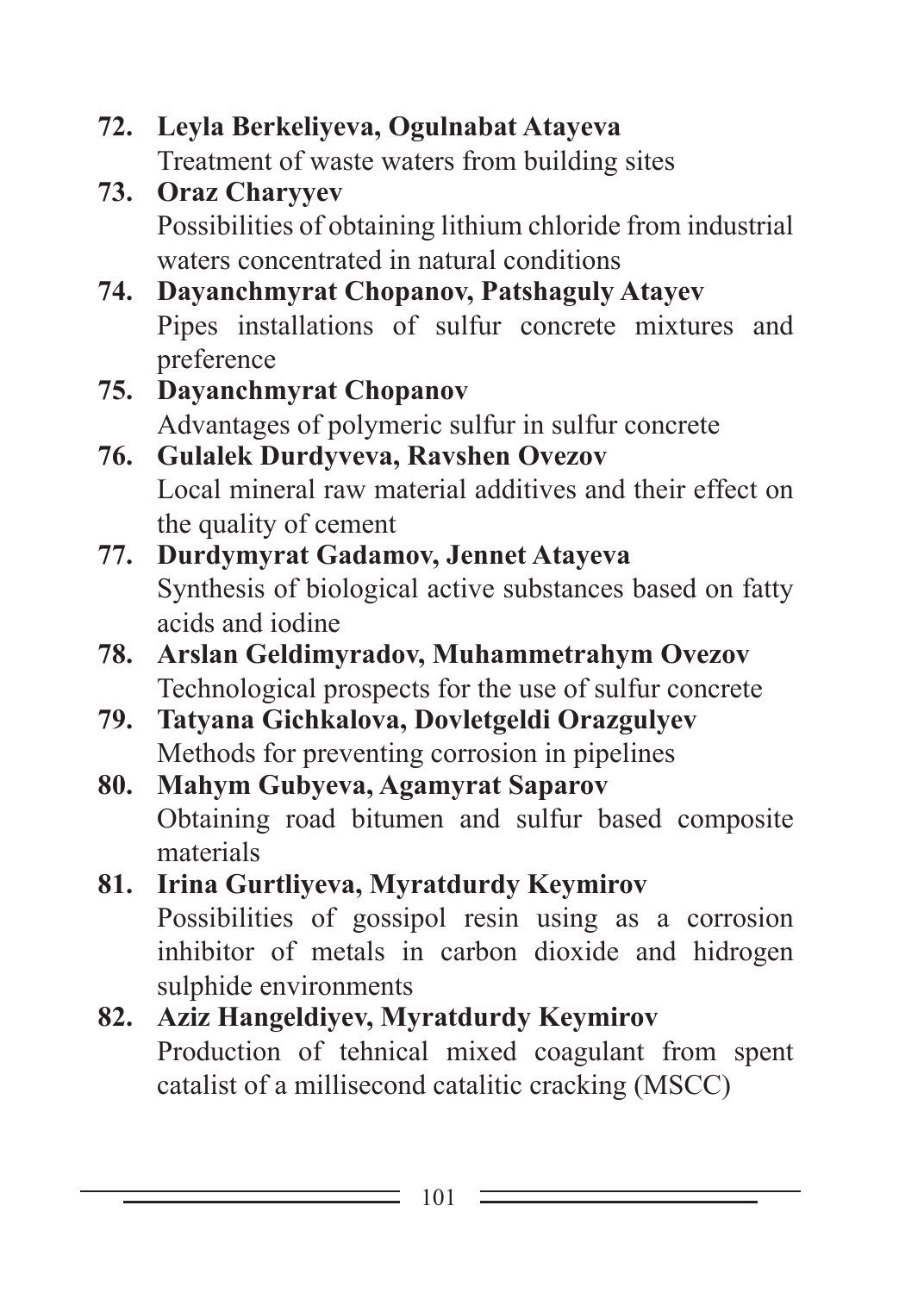**83. Nazik Hudayberdiyeva, Didar Annagulyyev** Efficiency of various toxic gas emission neutralizers in sulfur concrete technology

- **84. Akjagul Ishanova** Main objectives in the protection of gas equipment from corrosion
- **85. Sona Kerimova** Prospects of hexene-1 production in Turkmenistan
- **86. Myratdurdy Keymirov** Targeted de-asphalting of acid tar to obtain optimal raw materials for production
- **87. Merdan Atabayev, Chary Kuliyev** Collector-drainage waters of the Amyderya and their effective use

## **88. Gurbandurdy Mawyyev, Bagtyyar Garayev**

Investigation of the hydrocarbon composition and properties of liquid cracking products in polymer production

- **89. Dovletgeldi Movlamov, Shaja Ayliyev** Drilling fluids based on celestine materials
- **90. Meretmuhammet Hudayberdyev, Hudayberdi Muhammedov**

Technology of getting two products from silkworm throughout the year by combining alternative sources of energy

**91. Kakamyrat Muhammetmyradov, Ishandurdy Meretliyev**

Waste water disposal technology using alternative energy sources

**92. Bayramgozel Muradova, Toyli Muradov** Chemical composition of oils refining at the Seydi refinery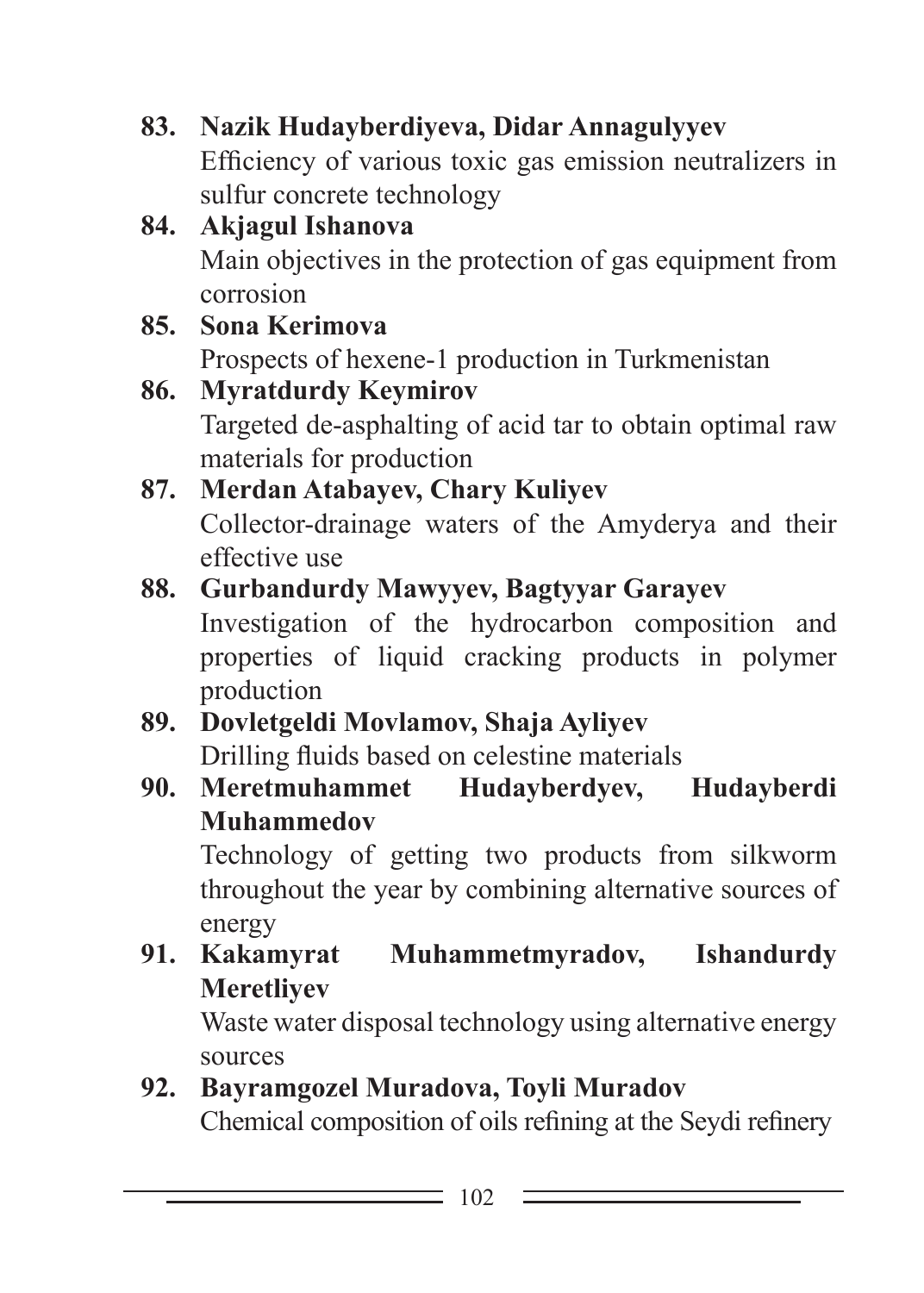**93. Rejepnur Nurberdiyev, Alty Aydogdyev** Local raw materials based cement production

**94. Gulli Orazdurdyeva** Obtaining 1-aminocyclic acids

# **95. Halmyrat Orunbayev**

Synthesis of carbon nanotubes by gas-phase chemical deposition

## **96. Patma Nurjanova**

Analysis of physical-chemical properties of the pyrolysis residue

## **97. Gurbandurdy Pirmedow**

Litium and sodium and their biologic activity

## **98. Azat Seytjanov**

Possibilities of using local raw materials in production

#### **99. Tatyana Shiriyeva**

Distribution of aromatic carbohydrates in condensate fractions of north-eastern and south-eastern natural gas fields

## **100. Perhat Soltanmyradov, Bayram Hudayberdiyev**

Scientific basis for obtaining magnesium oxide and heatresistant magnesite bricks from natural raw materials of Turkmenistan

# **101. Parahat Shovkedov**

Qualitative and quantitative analysis of trace elements in bakery products by inductively coupled plasma mass spectrometry

## **102. Yazpolat Keriyev**

Obtaining nitrogen-humic fertilizers based on urea and oxidized brown coal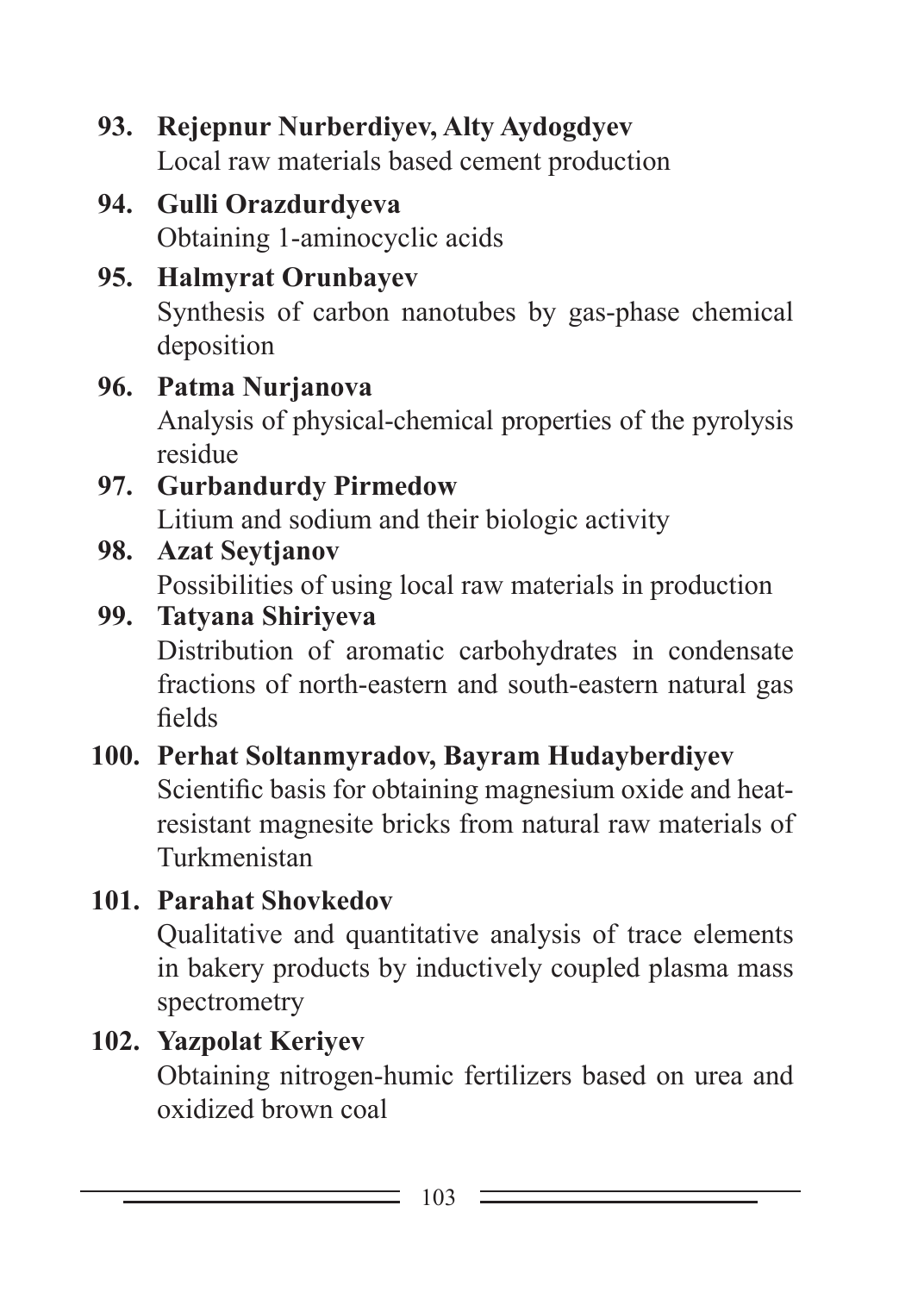- **103. Hojanepes Evzhanov, Oguljemal Begmyradova** Chemical method of neutralization of acidity of the waste water from iodine-bromine production
- **104. Mamajan Shukurova** Obtaining pectin from cotton waste
- **105. Sapa Nurberdyyev** Fractional composition of oil in Kamyshlyja oil-field
- **106. Pena Chopanov** Efficient technology for production of biogas and high quality organic waste
- **107. Tumar Kakabayeva** Reliability and capacity of road surfaces in Turkmenistan conditions
- **108. Mahri Hojamova, Govher Melebaeva** Photosensitivity spectrum of nanostructured Ni-n-GaAs Schottky barriers
- **109. Daulbay Melebaev, Guljahan Orazova** Photosensitivity of Au-Ga<sub>2</sub>O<sub>3</sub>(Fe)-n-GaP nanostructures in ultraviolet spectral region

#### **110. Shabike Gurbanova, Merdan Rustamov** Direct current tercolation mechanism in nanostructured Au-n-Si diode structures

# **111. Larisa Agayeva** Construction in the stably developing country of the world

## **112. Rovshen Seyitliev, Larisa Agaeva** Urgency of establishing engineering and seismometric networks in Turkmenistan

#### **113. Agajuma Zakirov, Genlik Bekova** Dynamic properties of collapsible soils in earthquakeprone areas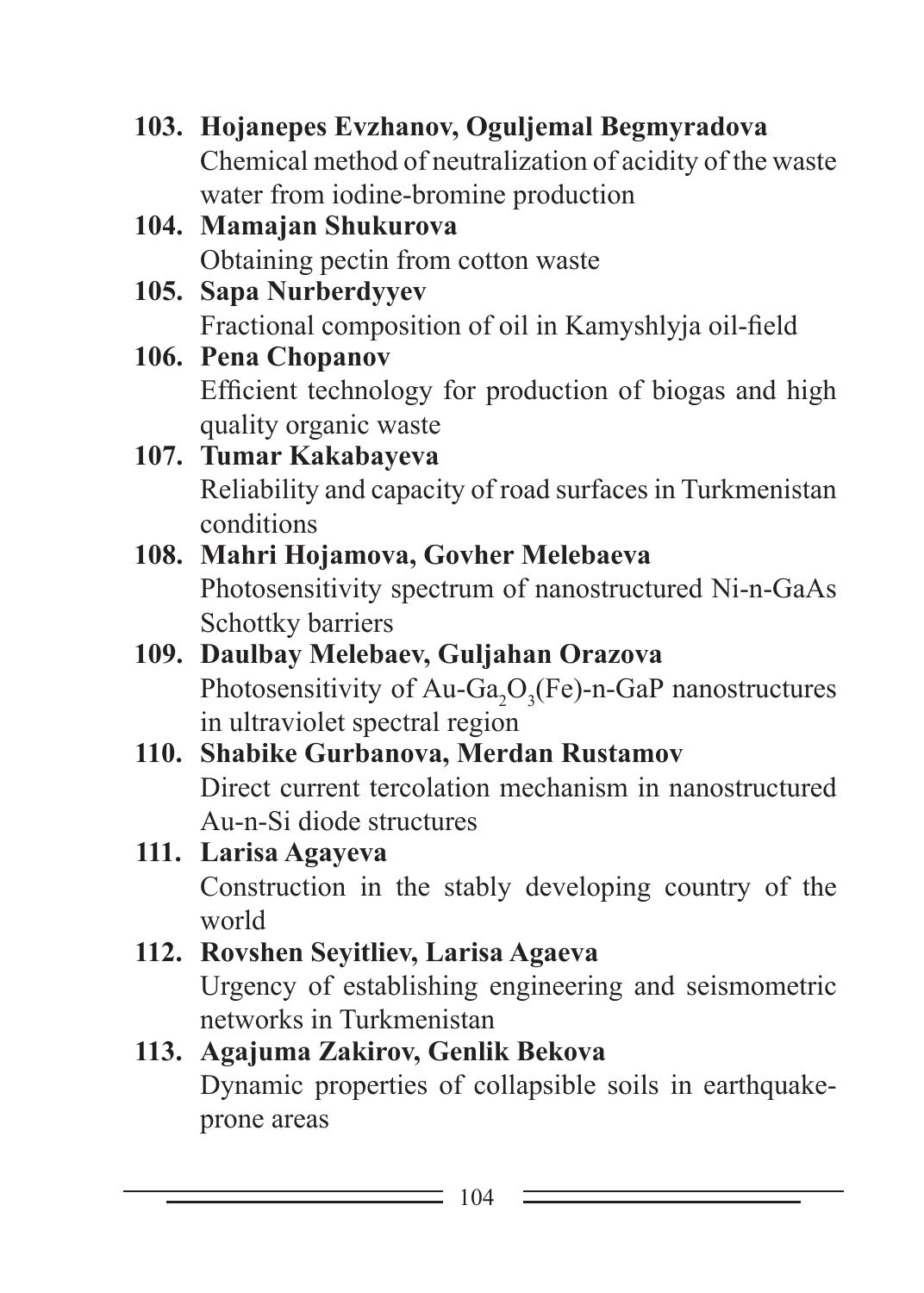- **114. Dovran Agajanov, Bayramgeldi Gurbandurdyyev** Significance of marketing methods in power engineering
- **115. Atajan Hojalyyev, Muhammetaman Saryyev** Advantages of steam-gas turbine power plants operating in compatible cycle
- **116. Arslan Janmyradov, Isgender Atdayev** Reduction in the loss of warm water supplied to heating systems.
- **117. Aganiyaz Jumayev**

Farthest mini and micro networks of the energy supply system

# **118. Bayram Jumayev**

Calculation of energy supplied to heat living houses

# **119. Eziz Magtymov, Iskender Ashirov**

The importance of learning the basic use of unconventional and renewable energy sources in higher education institutions

**120. Ogulgozel Muhammedova, Ayjemal Muhammedova** Conducting scientific research of climatic conditions at wind power plants

# **121. Serdar Nazarov**

Innovative solutions in accumulating solar and wind energy

# **122. Oguloraz Saparlyeva, Nazar Ataev**

Comparison of the possibility of using biogas from different organic waste

## **123. Kakageldi Saryev, Jumanazar Batmanov**

Development of greenhouse heating technology based on the use of local resources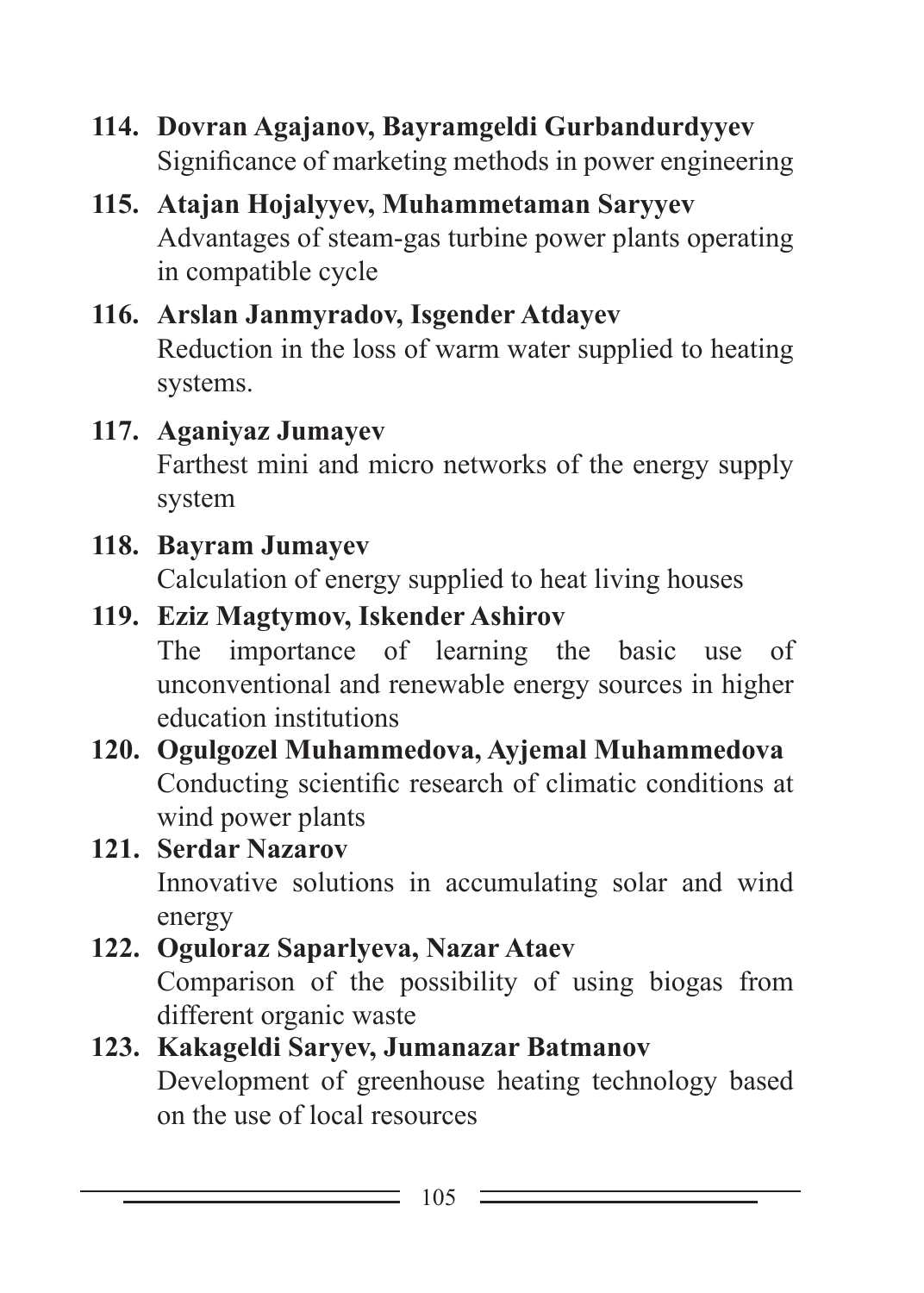# **124. Kakageldi Saryyev**

Combined system of solar photoelectric and wind power stations

- **125. Begench Tirkishov, Shabasan Berdiyev** Scientific technical analysis of increasing operation capacity of gas turbine installation in weather conditions of Turkmenistan
- **126. Guncha Annayeva** Geodetic substantiation of the "Ak oyler" building in Turkmenistan
- **127. Sapargeldi Danatarov, Nurbibi Danatarova** Thermal scheme and calculations of combined gasturbine installations
- **128. Hydyr Saparliyev** Analysis of the horizontal (lateral) diffraction
- **129. Meretdurdy Gurbanyazov, Annasahat Novruzhanov** Choice of the method of desalinating collectors water
- **130. Muhammedowez Gurbannyyazov, Nasiba Charykulyyeva**

Technology of fabricating and determining the characteristics of a perovskite solar cell

- **131. Maral Annaberdiyeva, Daulbay Melebayev** Photoelectrical characteristics of the Au-n-GaP Shottky photodiodes
- **132. Kakageldi Annagulyyev** Consideration of the feasibility of using photovoltaic plants to supply electricity to communication stations, located in a remote area from the electrical system

## **133. Guvanch Agajanov, Ahal Gurbanyazov** Problem of hydrate formation in gas pipelines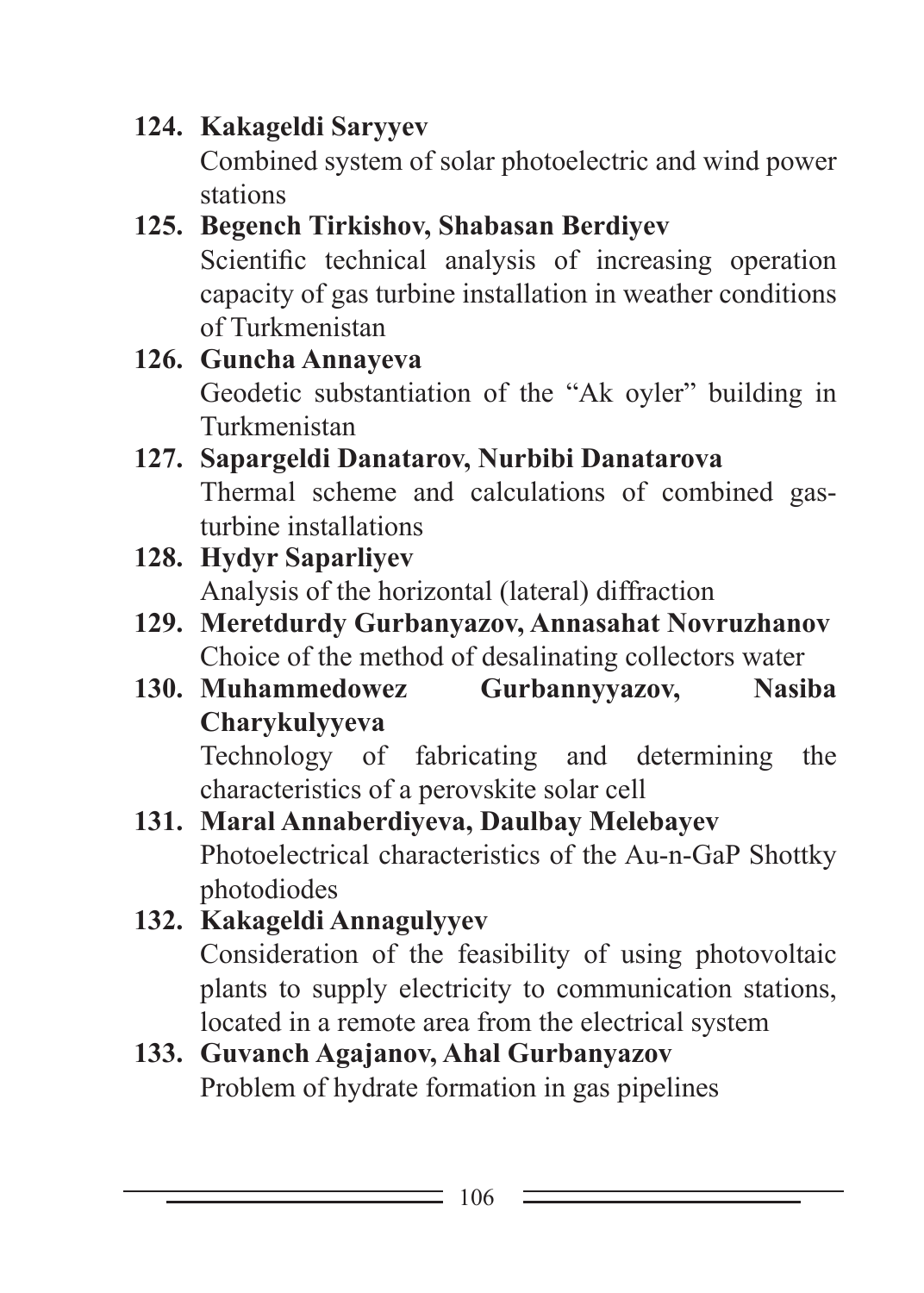```
134. Ahal Gurbanyazov, Ayna Chopanova
 Accumulation system for solar installation regenerating 
 saturated amines
```
### **135. Sergey Abaseev, Arzygul Shyhnepesova** An innovative method for the study of the deep structures in the crust and the uppermost mantle of the earth, based on the regional seismic stations network 3-c observations of the teleseismic events

## **136. Svetlana Ahmedova, Lyudmila Kartseva** Seismic regime in the Bojnur earthquake focal zone

**137. Ejegul Annagulyeva** Importance of international cooperation in enhancing the efficiency of research works in the field of seismology

#### **138. Umida Hojayeva, Ejegul Annagulyeva** Preliminary results of the study of soil properties in the area "Taze zaman – 2"

**139. Oksana Ladeyshchikova, Alexander Ataev** Combined magnetic surveys for identification and study of earthquake precursors in the Kopetdag seismically active region

## **140. Lyudmila Bezmenova** Intensity of seismic impacts of tangible earthquakes in Turkmenistan

**141. Bayrammyrat Atamanov, Orazmuhammet Gurbanyazov**

System of providing buildings with natural lighting

**142. Orazmuhammet Gurbanyazov, Serdar Nazarov** Increasing the reliability of energy supply of solar units

#### **143. Nuryagdy Nazarov** Investigation of the structural perfection of the epitaxial layers of GaP and GaAs on silicon substrates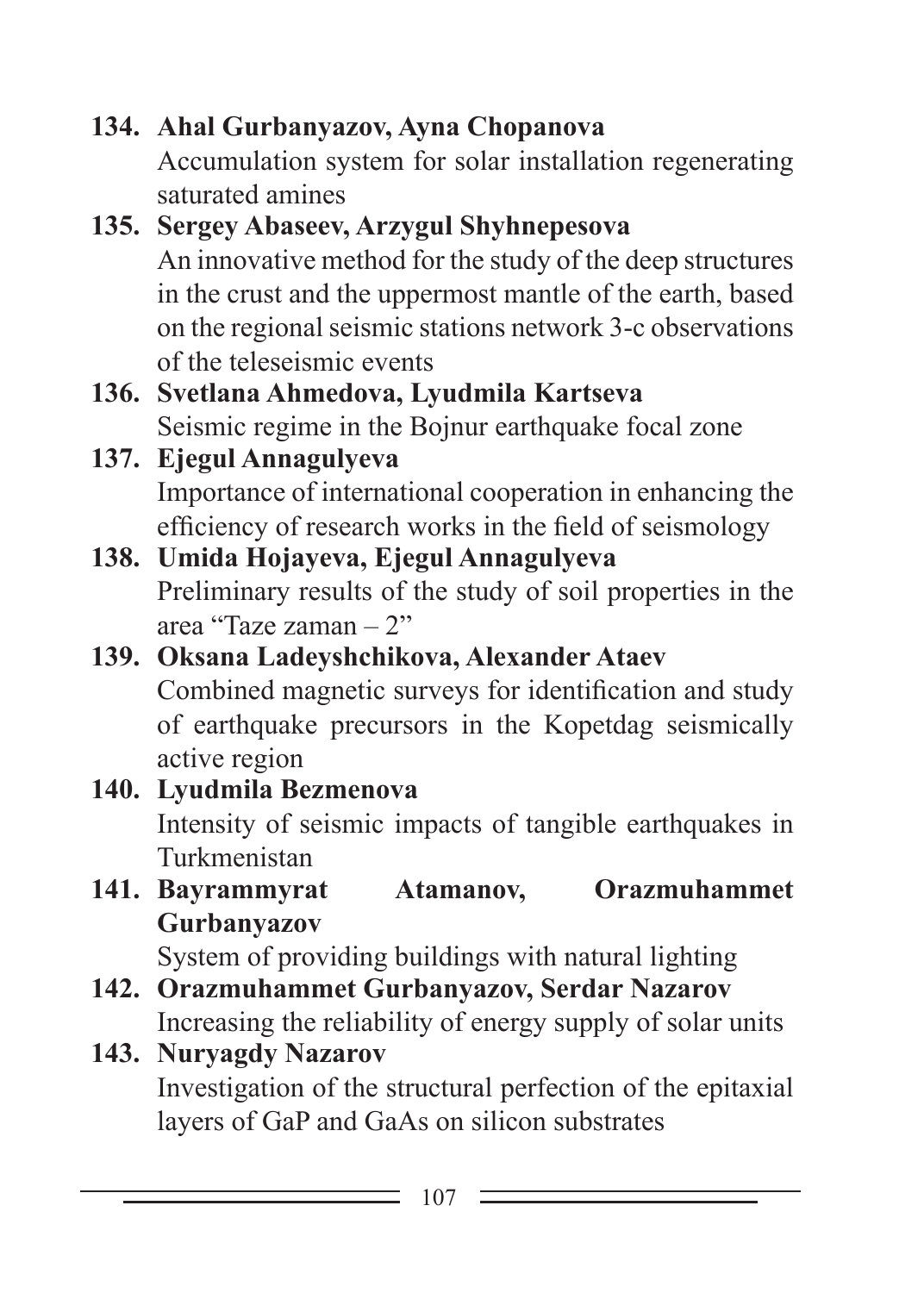## **SECTION II**

## **BIOTECHNOLOGY, MOLECULAR BIOLOGY, AGRICULTURE, ECOLOGY AND GENETICS**

*Venue:* Center of Technology of the Academy of Sciences of Turkmenistan

| <i>Venue:</i> | Center of Technologies                                 |
|---------------|--------------------------------------------------------|
|               | Chairperson Altyn Rahmanova (Turkmenistan)             |
| of section:   |                                                        |
|               | Vice Chairman Saparmyradov Ashyrmuhammed (Agricultural |
| of section:   | Sciences Department Head, AST)                         |
| Secretary:    | Atayeva Ayna (Laboratory Head, Technology              |
|               | Center of AST)                                         |

- **1. Suping Guo, Jindong Wang, Lin Bi** (China) Collection, isolation and evaluation of special mushroom resources
- **2. Khalil Raza, Manzoor Hussain Soomro** (Pakistan) Greening growth: how it can deliver sustainable development in the ECO region?
- **3. Anicet Agossa Batcho, Sameera Hassan, Fatima Batool, Muhammad Bilal Sarwar, Bushra Rashid** (Pakistan) Heat shock protein gene induces heat stress tolerance in

transgenic cotton (Gossypium hirsutum)

**4. Muhammad Shafique, Abida Shehzadi, Ahmad Ali Shahid** (Pakistan) Development of 21-plex for the simultaneous detection of autosomal, Y and X-chromosomal STRS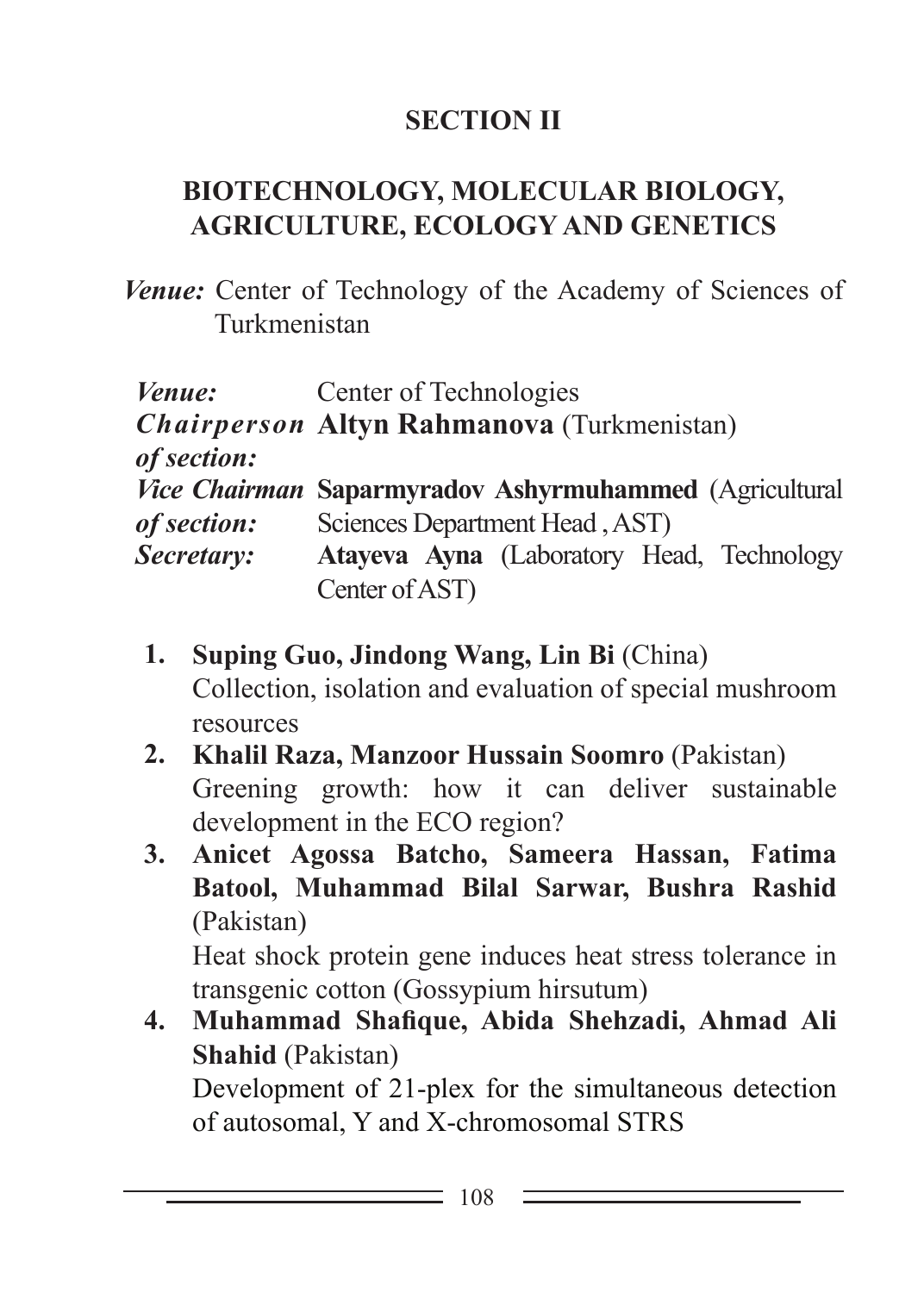- **5. Ahmad Ali Shahid, Saliha Bashir, Muhammad Shafique** (Pakistan) Phenotypic variations based on pigmented traits and iris features in Pakistani population
- **6. Ahmad Ali Shahid; Naila Shahid; Ayesha latif; Saira Azam; Aneela Yasmeen; Tahir Rehman Samiullah; Amina Yaqoob; Muhammad Azam Ali; Ayesha Imran; Sana Shakoor; Ujala Nasir; Sara Ajmal; Rida Hameed; Sahar Sadaqat; Abdul Qayyum Rao** (Pakistan)

Cotton fiber quality improvement through overexpression of fiber related traits

- **7. Abdul Qayyum Rao, Naila Shahid, Ayesha Latif, Saira Azam, Aneela Yasmeen, Tahir Reman Samiullah, Amina Yaqoob, Muhammad Azam Ali, Sana Shakoor, Ayesha Imran, Ujala Nasir, Sara Ajmal, Sahar Sadaqat, Rida Hameed, Ahmad Ali Shahid** (Pakistan) Genome editing and genetic modification approaches for crop traits improvement
- **8. Anvar Sherimbetov, Sanzhar Sherimbetov, Dilshod Ruzmetov, Bakhtiyor Adilov** (Uzbekistan) Study of phytopathogenic and endophytic fungi selected from plants growing on the drained bottom of the Aral Sea
- **9. Kholov M. Sh., Jafari B., Khalikova M. Dzh., Karambakhshov Kh.Z., Saidov A.A., Samikhov Sh.R., Langer P., Safarov S.Sh.** (Tajikistan) Synthesis and inhibitory properties of new benzothiazolo[3,2-a] pyrimidin-4-ones
- **10. Durna Babek kyzy Agamalieva** (Azerbaijan) Research of bactericide-inhibitor properties of alkylamine complexes obtained on the basis of succaric acid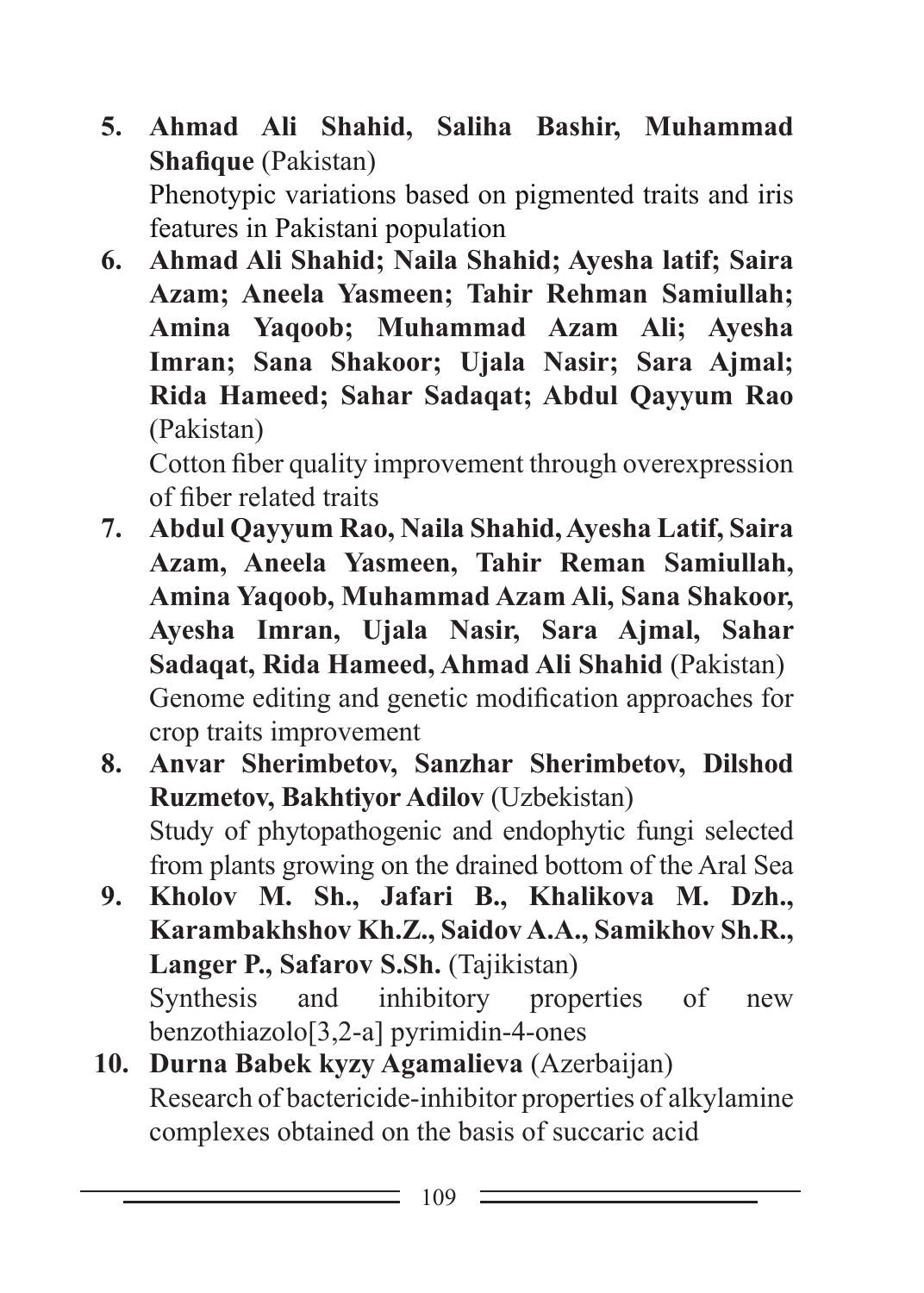- **11. Zeynalov I.M., Makhmudova W.K., Pirieva E.G, Ibrahimova V.I.** (Azerbaijan) Climatogeographic patterns in the assessment of radiation safety in Azerbaijan
- **12. Gatiba Hasanova, Atabek Jahangirov, Khanbala Rustamov** (Azerbaijan) Climate conditions and quality of bread wheat grain
- **13. Nargiz Sultanova, Suman Mammadhasanova, Gara Fataliev** (Azerbaijan) Effect of meloidogyne SPP. nematodes on the level of malondialdehyde and photosynthetic pigments in potato plant
- **14. Lyudmila Rukshan, Elena Novozhilova** (Belarus) Respiratory intensity and equilibrium moisture of pea seeds of Belarusian breeding
- **15. Omar Lomtadze, Ketevan Ebralidze, Nunu Shalvashvili, Nino Lomtadze** (Georgia) New effective composition against animal ectoparasites
- **16. Egor Lebedko (**Russian Federation) Innovative and investment solutions in the technology of production of premium "marble" beef in the Bryansk region
- **17. Natalia Bezborodova, Olga Sokolova, Veronika Kozhukhovskaya** (Russian Federation) Distribution of genetic markers of antibiotic resistance of the microbiota of reproductive tract and mammary gland of cows with inflammation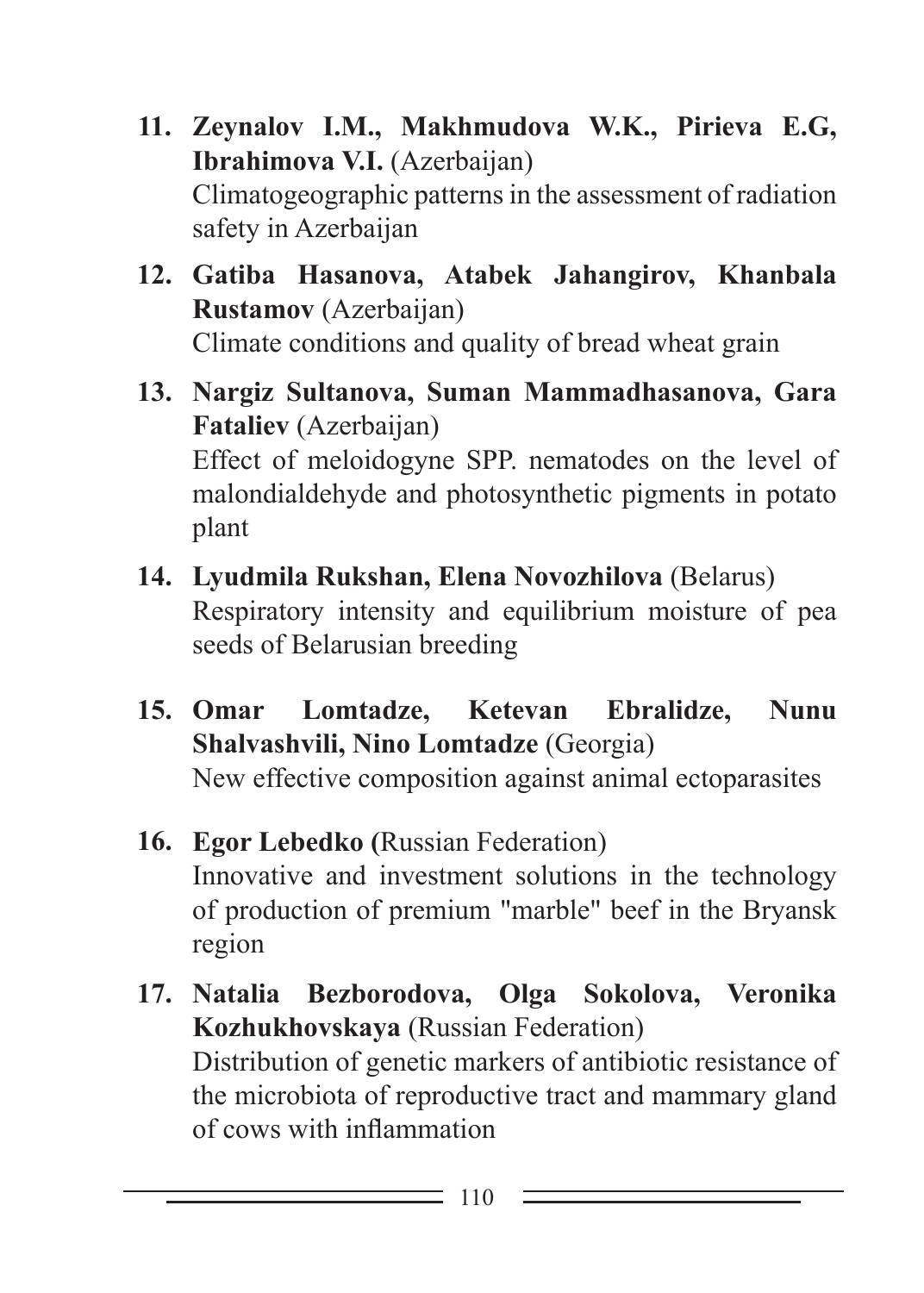**18. Noreen Aslam, Muhammad Sameeullah, Songul Gurel, Ekrem Gurel** (Turkey)

Selenium accumulation in tissues of selenium treated rice (oryza sativa l. indica) and the expression pattern of sulfate transporter genes

**19. Christian Welscher** (Germany), **Karryeva Shirin** (Turkmenistan) Central Asian desert initiative – conservation and sustainable use of cold winter deserts of Central Asia

(Turan)

- **20. Azat Bazarov, Maya Lollekova** Isolation of biologically active substances from underground organs of licorice (*glycyrrhiza glabra* l.)
- **21. Akjagul Berdiyeva, Dovletmyrat Porrykov** Perspectives of using pigment containing plants in the food industry in Turkmenistan
- **22. Aynur Gochakova, Annamuhammet Saparberdiyev** Method of protecting populated areas in foothills from flooding
- **23. Hoshgeldi Agakishiev** Triticale selection in Turkmenistan
- **24. Gulbahar Ahmetyarova, Nasyrova Oguljennet** Obtaining products based on the processing of organic production waste
- **25. Mahrijemal Allamyradova** Results of spent selection works to breed salty stable varieties of wheat
- **26. Rejepnur Nurov, Kadyr Amanov** Scientific study of the influence of ecologically pure organomineral fertilizers on soil fertility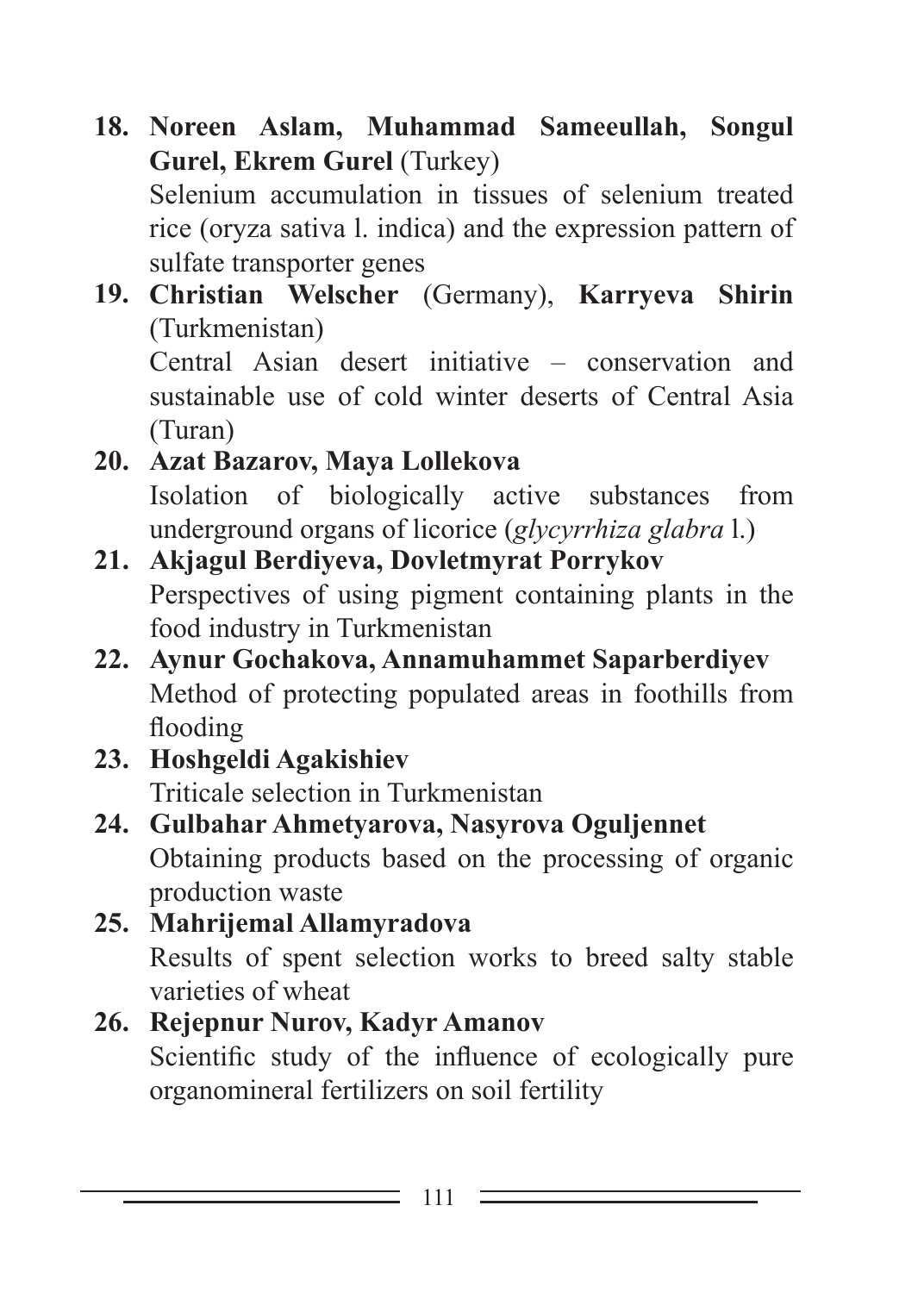**27. Maral Amanova**

Ecological and morpho-physiological adaptation of birds to arid conditions

- **28. Tagan Annagulyev** Student science in the competition of young scientists
- **29. Toylymammet Annamuhammedov, Yolbars Bayramov** Special features of epizootology of babesiasis, eumitosis and their mixed forms in sheeps
- **30. Charymyrat Arazov, Merdan Tayev** Study of biological properties of anthrax vaccine strains
- **31. Gulistan Arazova** New "Hasylly" ("High-yield") variety of winter barley
- **32. Serdar Ashyrov, Ayyt Annayev** Loosening of heavy soils by mechanical and biological ways in the conditions of Turkmenistan
- **33. Myrat Atajanov, Emil Esenov** Dynamics of the Caspian Sea level and seismic activity
- **34. Nury Atamyradov, Maya Hekimova** Reforestation in the Kopetdag foothills
- **35. Halmuhammet Ataev** Influence of construction works on the desert ecosystem
- **36. Ayna Ataeva** Distribution of micromycetes in the soil of the "Batko" variety wheat's near-root zone during its germination
- **37. Eziz Babanazarov, Saparmyrat Mukymov** Use of fruits and vegetables with healing properties in sausage production

# **38. Aman Babayev**

Landscape studies in the development of an integrated coastal zone management plan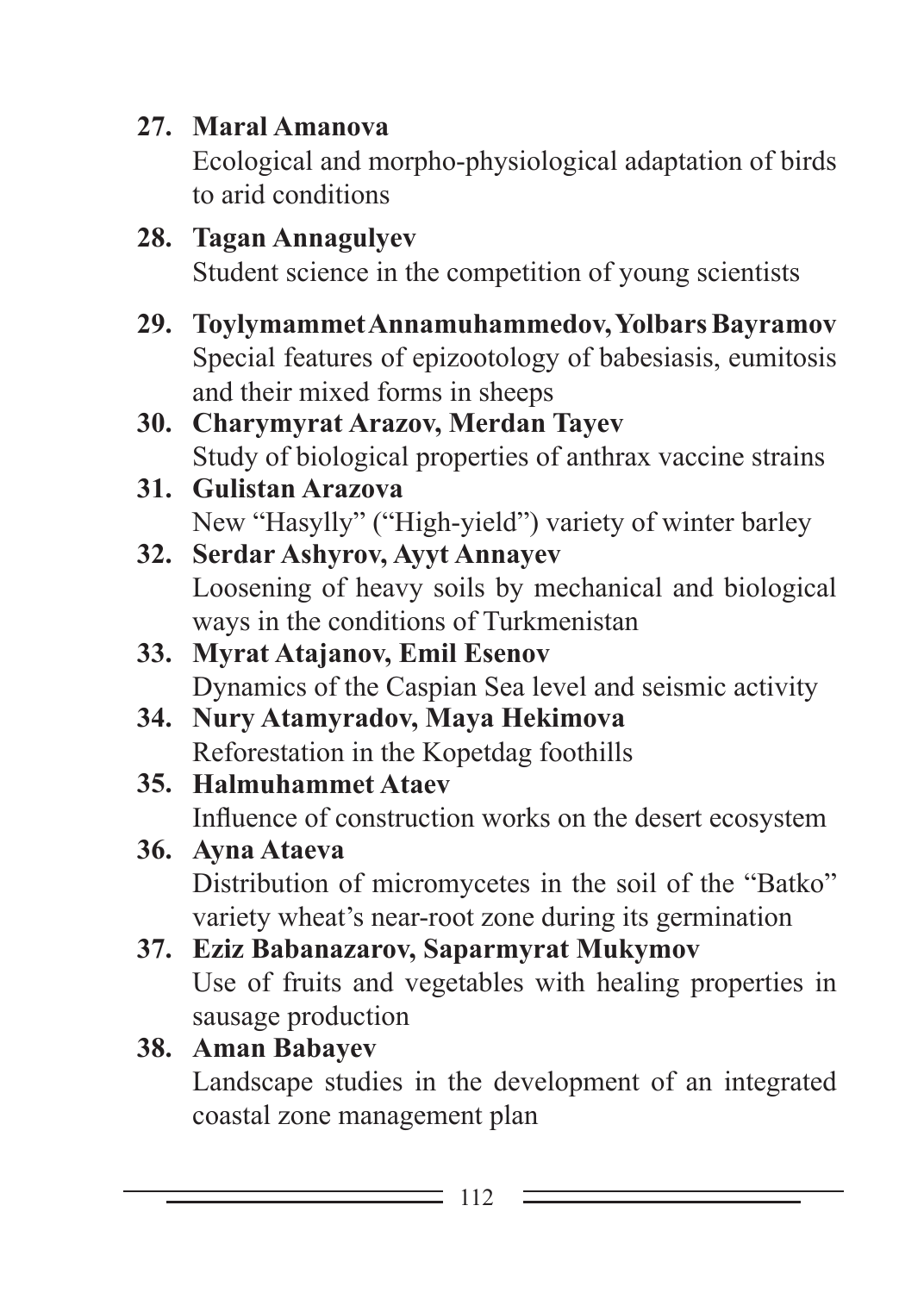**39. Myrat Allakov, Tylla Babayeva** Application of geoinformation systems in agriculture of Turkmenistan

- **40. Merdan Bayramov** The role of sulfur in feeding plants
- **41. Dovletmurad Berdimyradov, Enejan Ataeva** ELS cotton selection
- **42. Dovlet Berdiyev, Hojanazar Orazov, Govher Kadyrova** Biological method for organic waste disposal

### **43. Akmuhammet Chapau** Improvement of cottonseed production is a call of the times

#### **44. Guvanch Chorliev, Myahriban Rasulova** Cluster approach to development of the agro-industrial complex

## **45. Muhammetgeldi Chopanov, Begench Oraztaganov** Tehnology for generating wasteless alternative energy and ecologically pure fertilizer

## **46. Bayrammurad Durdiyev** Technology for restoration of saline agricultural landscapes by means of methods of phytoreclamation

#### **47. Rovshen Durdyev** Scientific test results on artificial breeding of Murghab pheasant (Phasanus colchicus principipalis)

# **48. Magtymguly Durikov, Eziz Perdaev** Importance of studying the soil water regime in agricultural fields

**49. Aynabat Garahanova** Scientific basis of seed breeding

# **50. Tore Garlyyev, Begench Garayev** Ability of Akhalteke horses to preserve, spread and reflect the sun rays, depending on the color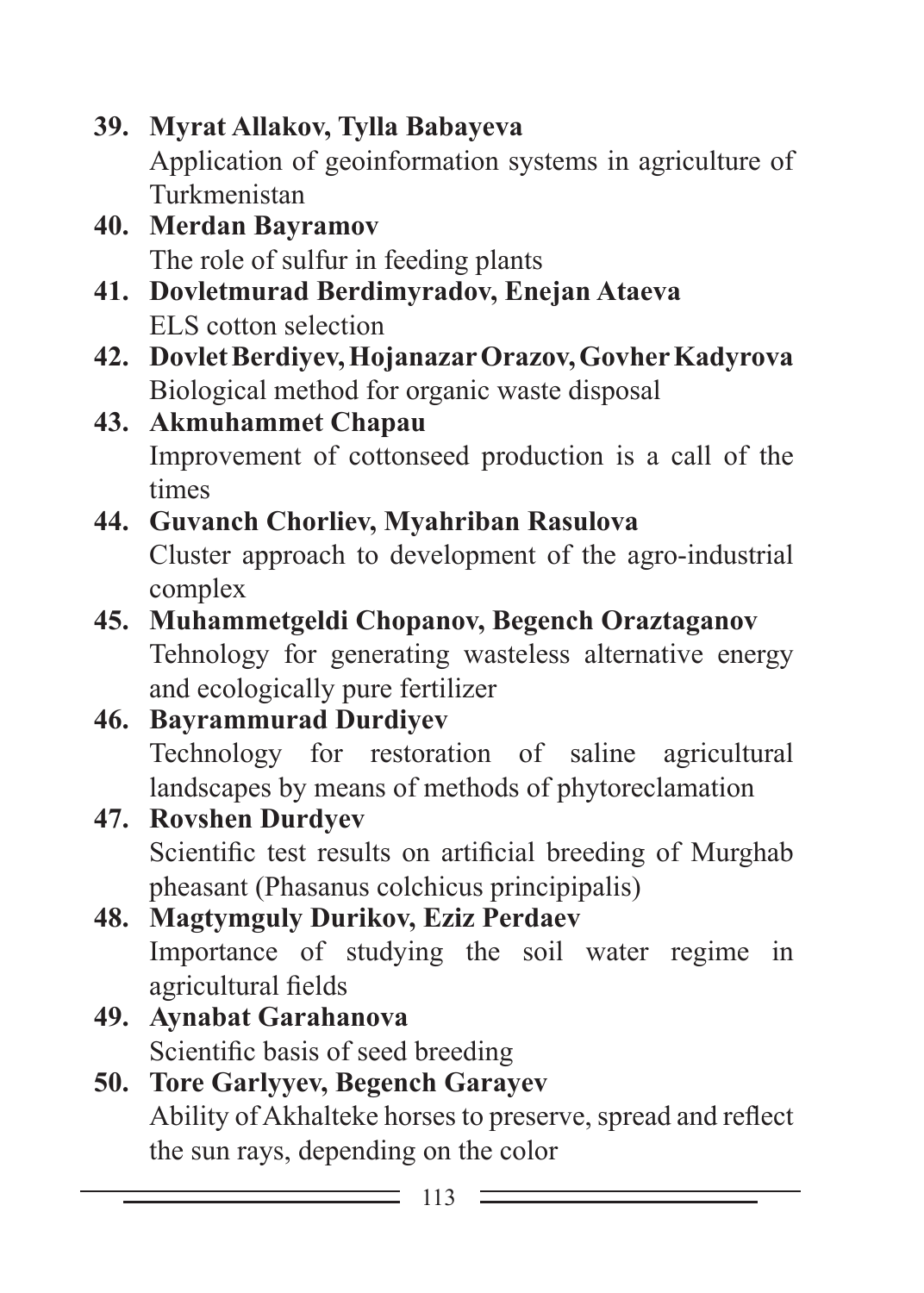**51. Myrat Garyagdiyev, Nury Atajanov** The importance of using water-saving technologies in cultivation of sugar beat

# **52. Lyudmila Kulmammedova** Biological activity of micromycetes in the Kopetdag foothill plain<br>53. Guljamal

**53. Guljamal Kurbanmamedova, Guvanchmyrat Atakhanov**

Tugay forests of Amudarya

- **54. Rahym Gurbanov, Aimyrat Hezretov** High-yield cotton variety Akhal-6
- **55. Guychmyrat Gurdov** Raising chickens

### **56. Myahri Gurdova** Utilization of discharge waters in arable farming in Gyaurs flowing into the main drain of the Turkmen lake "Altyn asyr"

- **57. Shatlyk Guvalyev, Dayanch Ashirov** Role of entrepreneurship in development of the agricultural industry
- **58. Bezirgen Hallyev** Long-term storage of fruits
- **59. Mekan Hayidov, Bayramguych Mamedov** Role of medical products in animal husbandry
- **60. Akjemal Hojakova** Wool productivity and quality of wool in the linear breeding of Arvana camels

# **61. Serdar Hudaynazarov, Atajan Shamyradov**

Significance of digital mapping of cultivated areas and their remote monitoring for the purpose of yield enhancement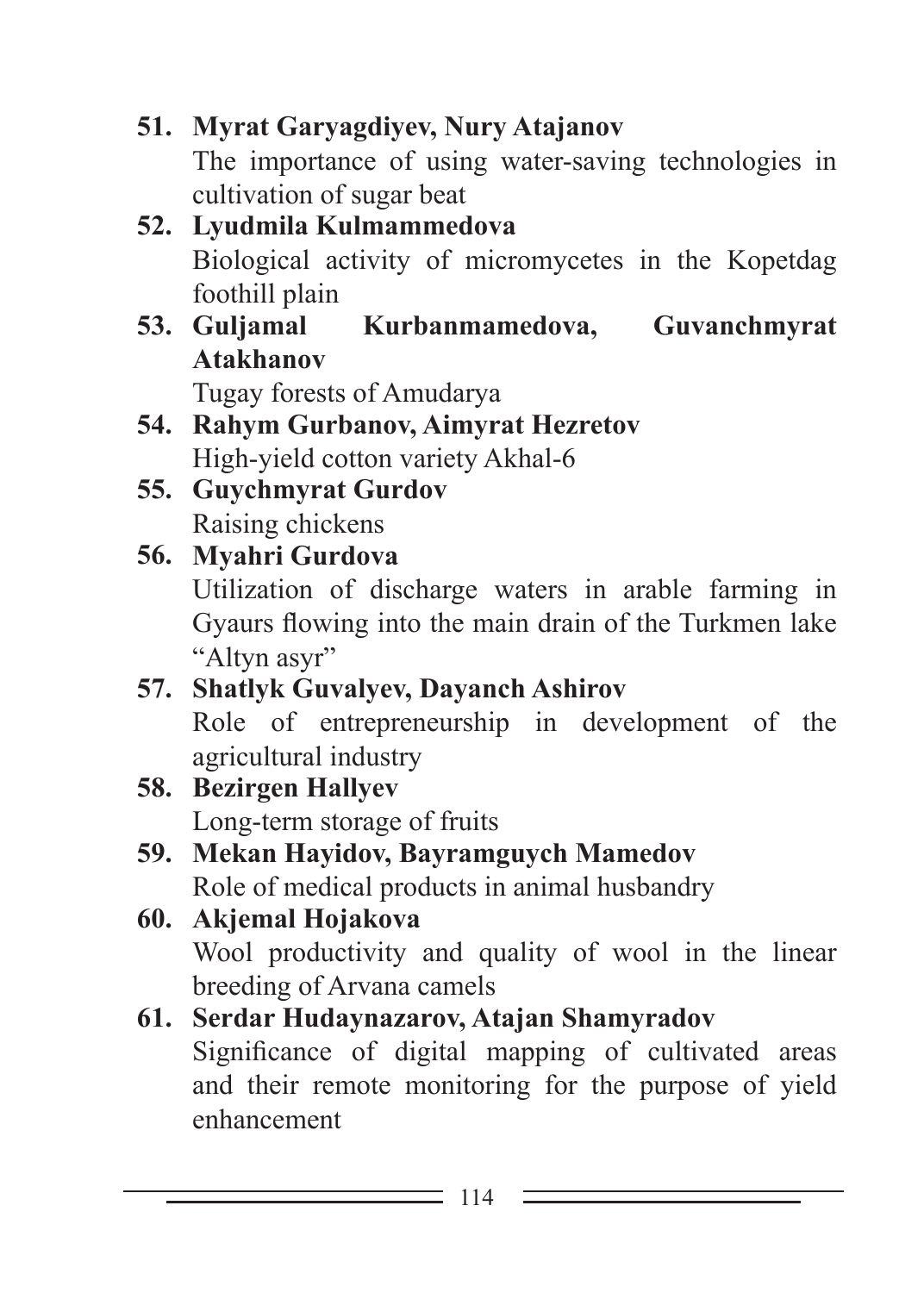- **62. Muhammet Ibragimov, Serdar Myratdurdyrdyyev** Application of paravertebral, perineal and translumbar procaine block in case of cow mastitis
- **63. Jumanazar Ishankuliyev, Yazmyrat Ilamanov** Changes in air temperature and precipitation in Kopetdag and Karakum
- **64. Kakabay Annaniyazov, Anastasia Japbarova** Use of vegetation indexes in long-distance computation
- **65. Eziz Hankuliev, Gulnabat Jumamyradova** Importance of aquatic plants in the biosphere
- **66. Rejep Karadurdyyev** Plantain and Alhagi leaf extract
- **67. Shirin Karryyeva** The Nagoya protocol on genetic resources<br>Pirli Kepbanov, Maral Sahatova.
- **68. Pirli Kepbanov, Maral Sahatova, Gulnabat Jumamuradova**

Alkaline and succulent deserts at the Caspian seaside

- **69. Komek Komekov, Hasan Sharipov** Justification of eco-friendly technology at treatment of potable water in the conditions of Turkmenistan
- **70. Chemen Kuliyeva** Features of acoustic signaling francolin
- **71. Kuvvat Kurbanov, Babageldi Kurbanov** Features of drip irrigation in the conditions of Northern Turkmenistan
- **72. Meret Meredov, Ogulshirin Haydarova** Photodoides based on GaSb/GaAlAsSb Heterostructures for the near-infrared spectral range
- **73. Hurma Muhammetgulyeva** Synthesis of cotton primers using phosphoramidite method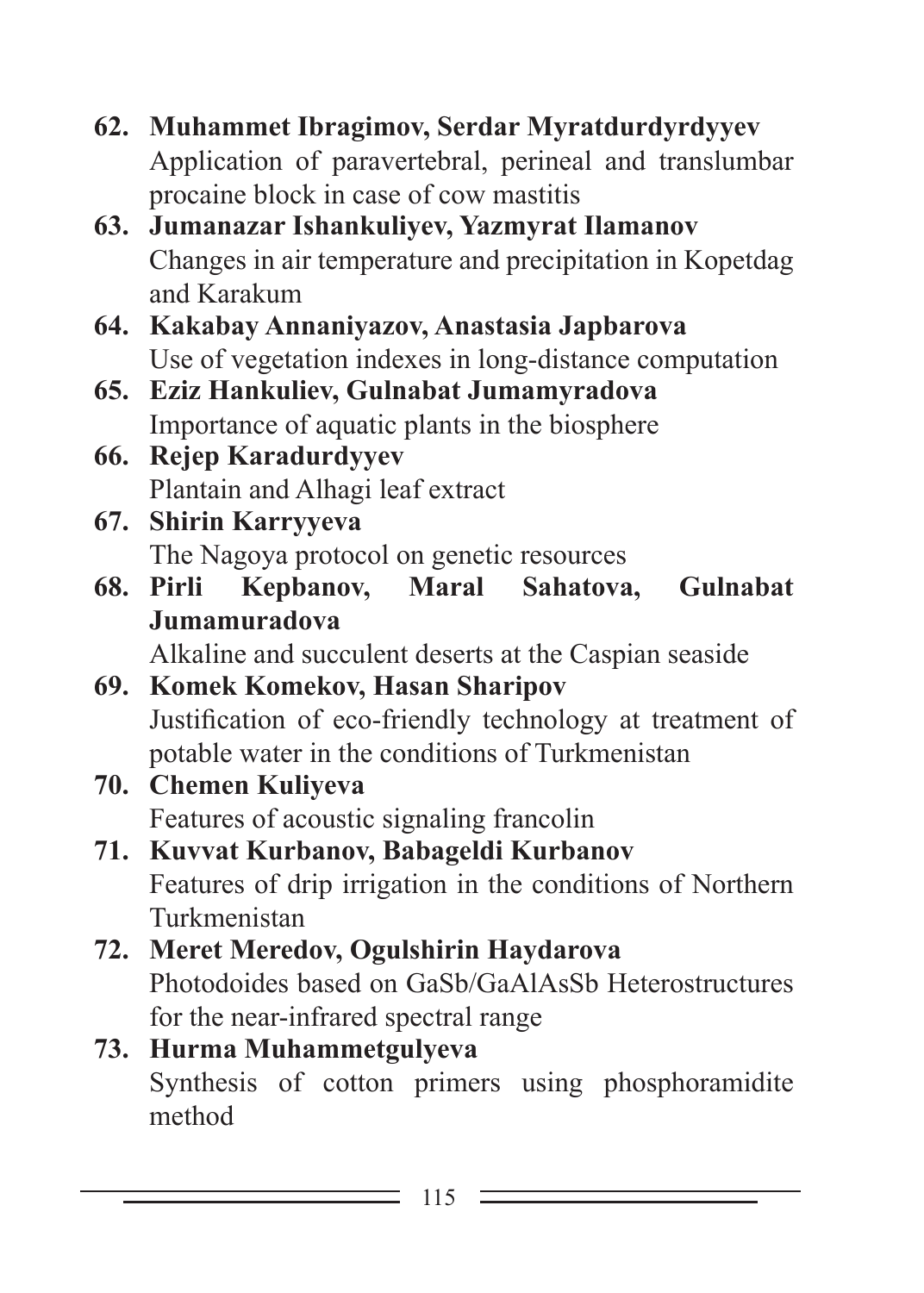**74. Yagmyr Myratberdiyev** Method of road systems protection from the movement of sands

- **75. Valentina Nasibyants** Prospects for using solar energy at stocking forages
- **76. Gurbanbibi Nepesova, Sultan Weysov** Evaluation of the dynamics of sand motions in the Western Turkmenistan
- **77. Mahym Nepesova** Biotechnological cultivation of the plant Malacocarpus crithmifolius retz.c.a.mey
- **78. Mikhail Nikolayev, Nikolai Nikolayev** Grouping NDVI boundaries to distinguish vegetation cover in the coastal zone of the Caspian Sea
- **79. Nurberdi Nurberdiev, Orazmyrat Pirnazarov** The influence of temperature and speed of wind to the formation of droughts and dustiness in the Karakum Desert
- **80. Ogulbossan Ashyrova** Used grades of ELS cotton and recombinogenesis
- **81. Batyr Orazgylyjov** Innovative cotton sowing method
- **82. Gylychmyrat Orazmuhammedov, Rahymgeldi Amansahedov, Arzuvmyrat Tejenov** Dynamics of the accumulation of microorganisms in the air of houses depending on the time of the preventive interruption
- **83. Hojanazar Orazov, Dovlet Berdiyev** Hiratake mushroom – prospects for growing in Turkmenistan
- **84. Ejegul Ovezgeldieva, Parahat Allabaev** Peganum harmala – analysis of the microflora of a medicinal plant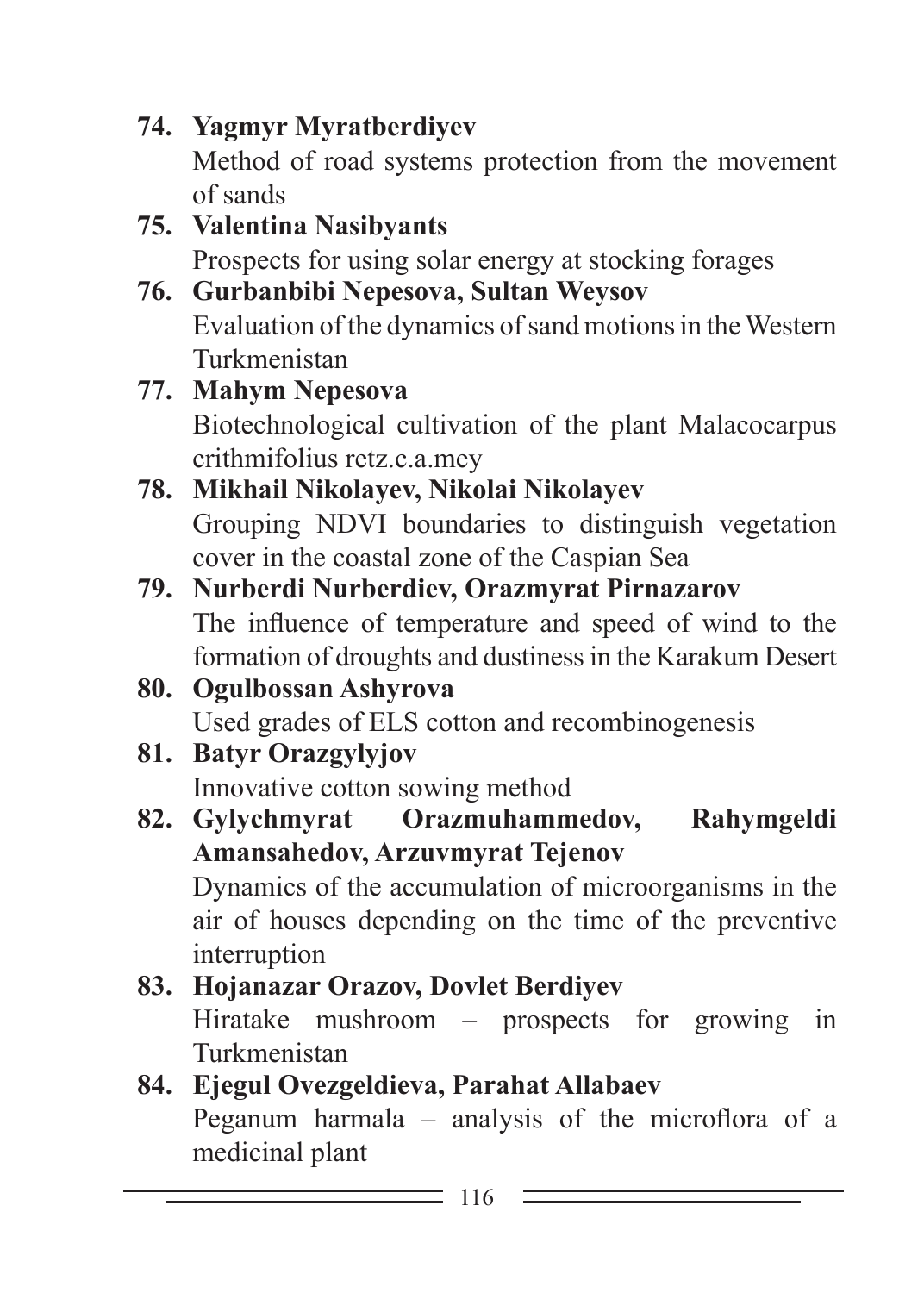# **85. Kadyr Ovezov, Diyar Yhtyyarov**

Methods of rational use of mudflow waters in the mountainous regions of Turkmenistan for development of agriculture

#### **86. Aysoltan Ovezova, Syahra Temekova** "Green" technologies in water resources management

# **87. Myratgeldi Paschikov**

Grapes storage technology

#### **88. Ogulnabat Rahmanova, Maral Sahatova** New locations of ferns in Turkmenistan

### **89. Ayna Rejepova, Ovezgeldi Artykov** Color and hereditary characteristics of the Akhalteke breed racehorses

## **90. Serdar Rozyev, Hamdam Rajabov** Remote Earth Sensing data and the monitoring of irrigated lands

- **91. Shihmurad Baymuradov, Gurbandurdy Novruzov** Diallel crossings in selection of cotton plant
- **92. Ashyrmuhammed Saparmyradov, Arslan Rejepov** Improved soil irrigation method for cultivation of pomegranate seedling
- **93. Sahymuhammet Saparmyradov** Biological method of preparation for sowing cotton seeds

## **94. Surayjemal Saparova** Species diversity of ticks found in green fields

**95. Suray Sultanova, Merdan Nobatov** Features of feeding turkeys

## **96. Govher Shyhgulyyeva** Analysis of some essential oil-bearing plants of the Lamiaceae Lindl. family found in Turkmenistan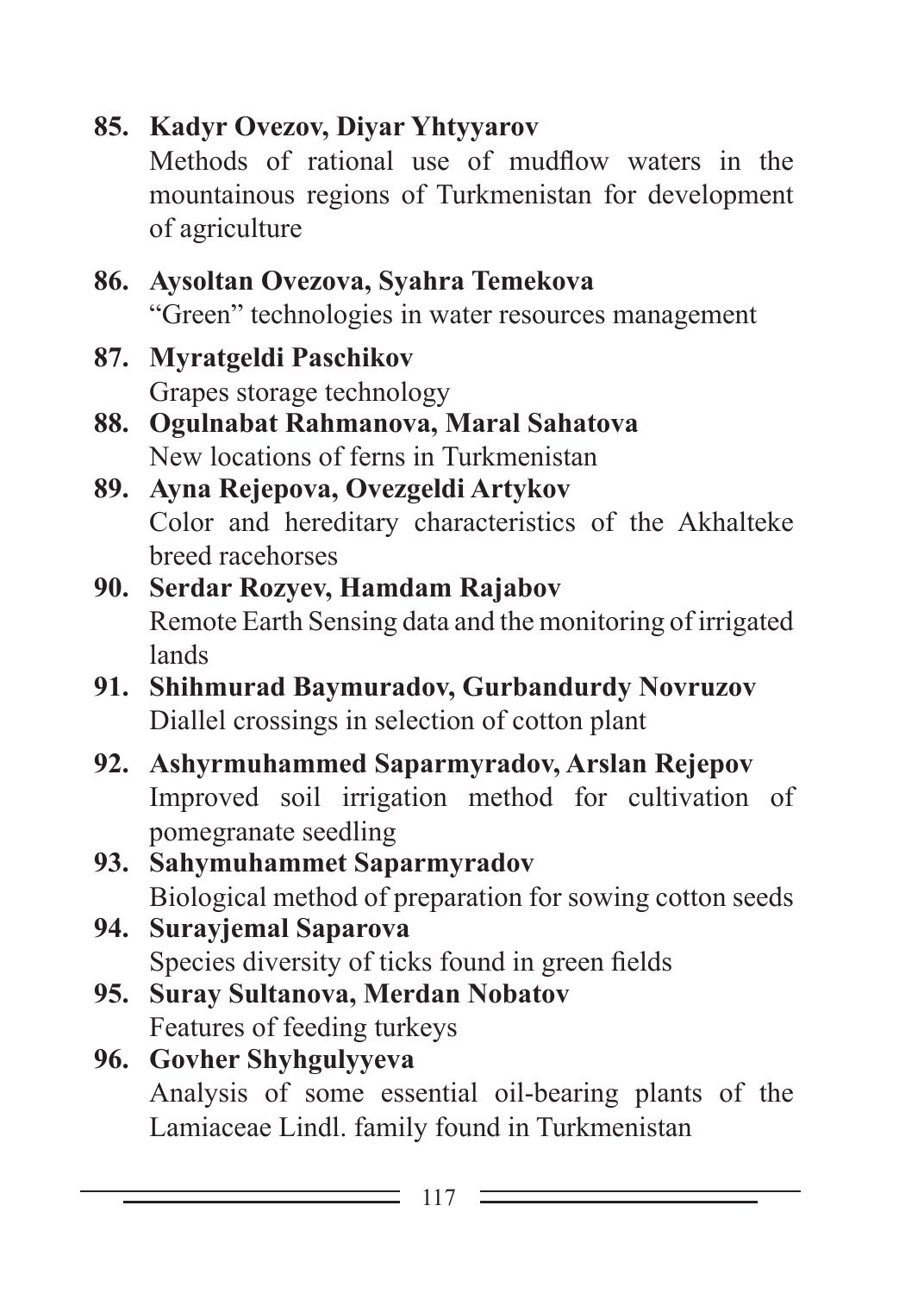- **97. Dovlet Taganov, Muhammet Tanrygulyev** Main results with drip irrigation of cotton
- **98. Bossantach Taganova** Mulberry cultivation
- **99. Guljemal Taylakova** Wheat selection and seeding in Turkmenistan
- **100. Bayramgul Toylyyeva, Gapurjan Hamrayev** Learning sandy areas of Western Turkmenistan
- **101. Ashyr Yollybayev** Physiological features of salt resistance of agricultural crops
- **102. Halapberdi Yusupov** Elite seeds – bountiful harvest
- **103. Аlla Ostapenko, Saida Agaeva, Аzat Bazarow** Estimation of accumulation of biologically active substances by plants in flora of Turkmenistan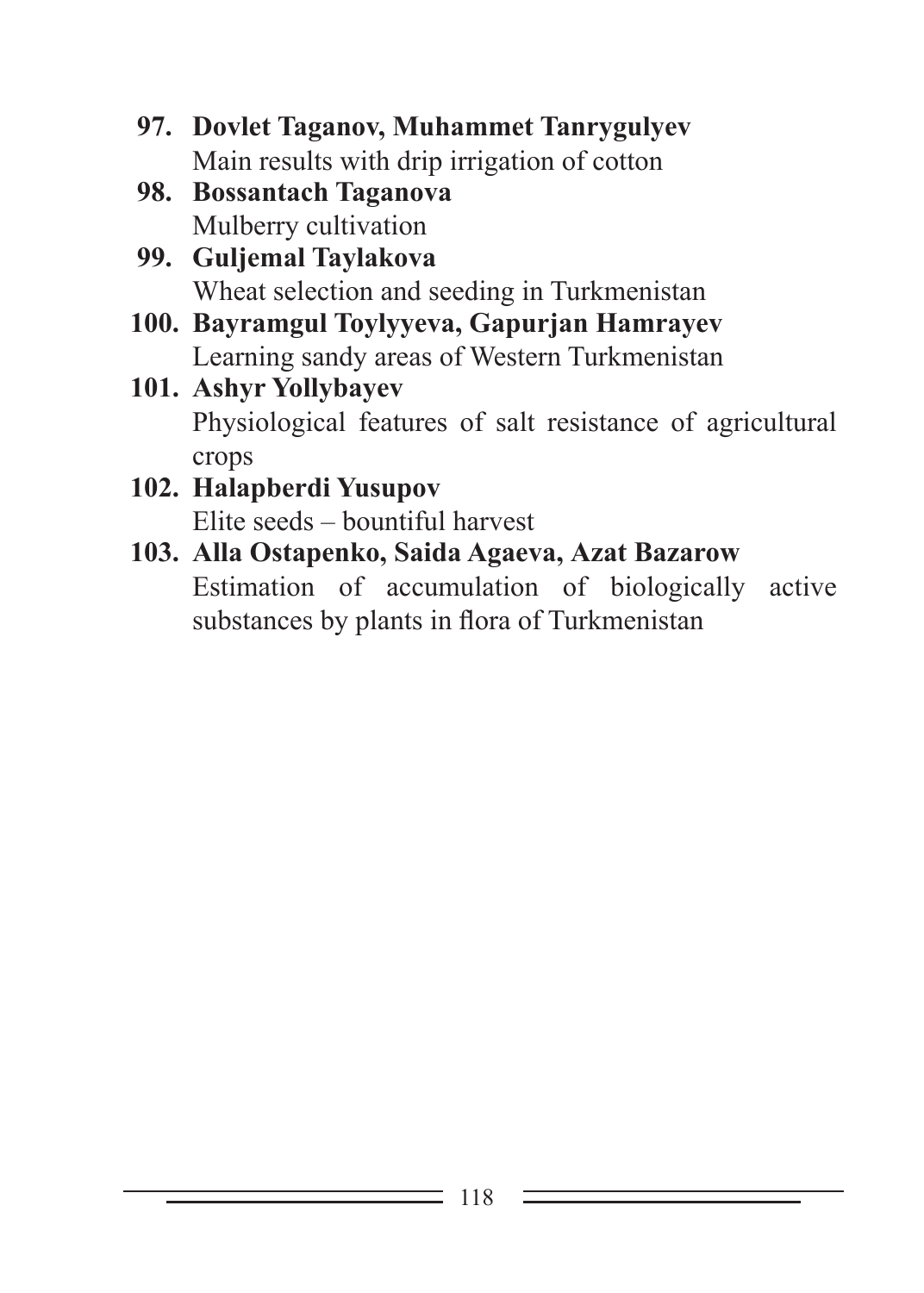## **SECTION III**

## **INFORMATION AND COMMUNICATION SYSTEMS, COMPUTER TECHNOLOGIES**

*Venue:* Institute of Telecommunications and Informatics of Turkmenistan

| <b>Chairman</b>    | of Seyitnepesov Chary (Professor Assistant    |
|--------------------|-----------------------------------------------|
| section:           | of the Institute of Telecommunications and    |
|                    | Informatics of Turkmenistan)                  |
| <i>Vice</i>        | <b>Ashyrmuhammedova Jeren (Director</b>       |
| <b>Chairperson</b> | Deputy of the Center of Technology of AST)    |
| of section:        |                                               |
| Secretary:         | Hallyeva M. (Senior Lecturer at the Institute |
|                    | of Telecommunications and Informatics of      |
|                    | Turkmenistan)                                 |

- **1. Qiang Li** (China) Cooperative Edge caching
- **2. Shakhnoz Samieva, Asadova Sitora** (Uzbekistan) Role of women in the development of science and innovation in Uzbekistan
- **3. Aminagha Sadigov** (Azerbaijan) Formulation of a problem of operational and organizational control
- **4. Leonid Fainzilberg, Vladimir Gritsenko** (Ukraine) Intelligent information technologies of digital medicine
- **5. Gulnara Shalagina, Sergey Shalagin** (Russian Federation) Infocommunication technologies and anthropic identity: interdisciplinary research in the context of the information society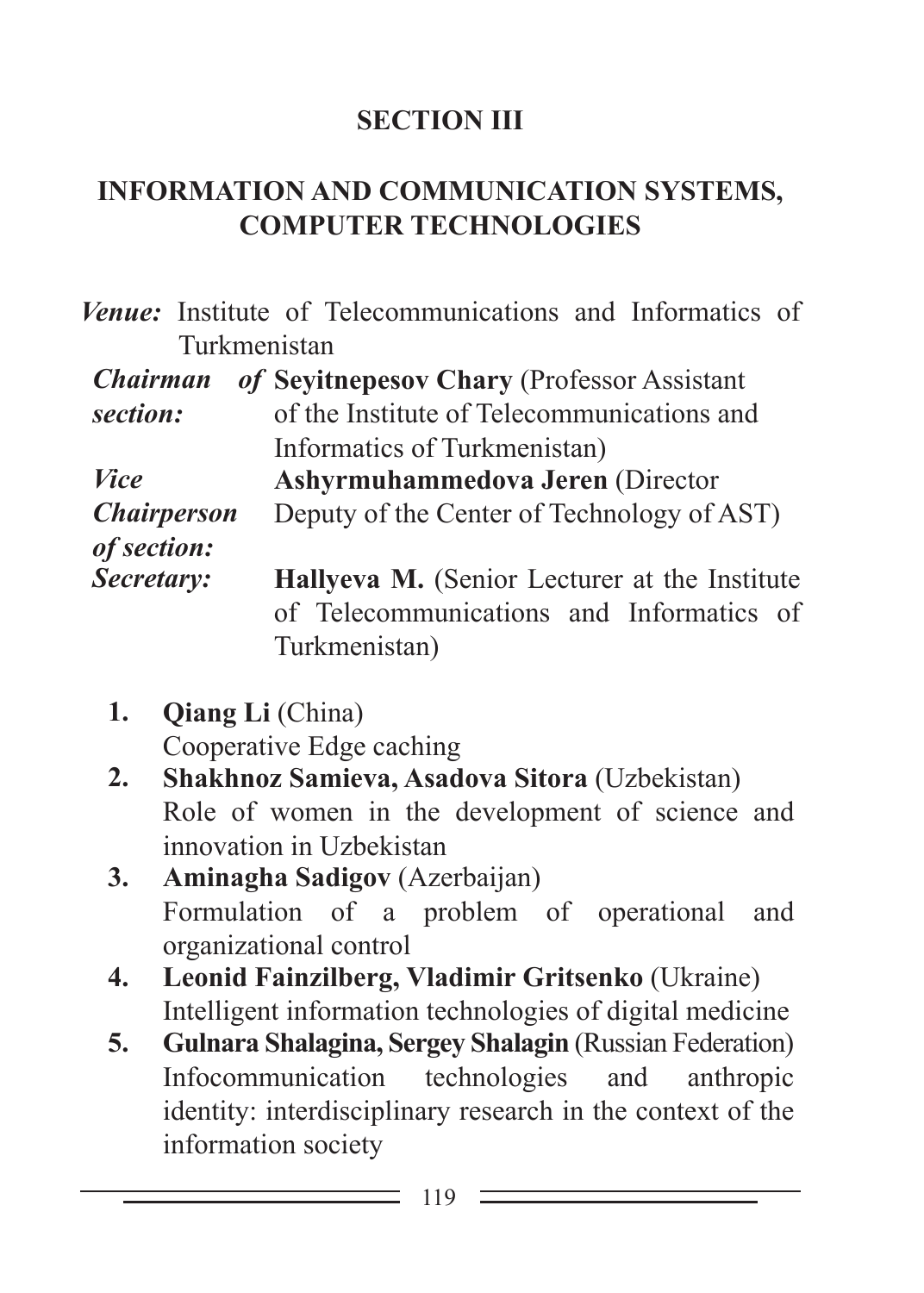- **6. F.T. Ziganshina, R.G. Vakhitova** (Russian Federation) Information technology in distance learning discipline "Engineering graphics"
- **7. Victor Maksimov, Yuri Samofalov** (Russian Federation) Development of electronic educational resources in the Moodle system to improve the quality of technical education
- **8. Alexander Bogdanov** (Russian Federation)**, Ishanberdi Hallyev** (Turkmenistan)**, Kamil Gilfanov** (Russian Federation)

The impact of the fourth industrial revolution on automation in the energy

**9. Nikolay Khlebnikov, Ilya Obabkov, Vasilisa Krokhina, Mikhail Shesterov, Ilya Kuklin** (Russian Federation)

Digitalization of project training methods in IT fields

- **10. Igor Ivshin, Alsu Galyautdinova, Oleg Vladimirov, Marat Nizamiev** (Russian Federation) Intelligent system for monitoring and express analysis of main equipment of transformer substation 35/6 (10) kV
- 11. **Kira Kerimi** (Russian Federation) Intercultural communication and friendly environment in context quality of tourist services
- **12. Zakharov A.V., Shayakhmetov U.Sh., Nedoseko I.V., Khamidullin A.R.** (Russian Federation) Quantum theory and sintering technologies
- **13. Vladimir Parkhomenko, Alina Parkhomenko** (Ukraine) Relationship of the categories "information" and "knowledge" with the energy-material basis of modern development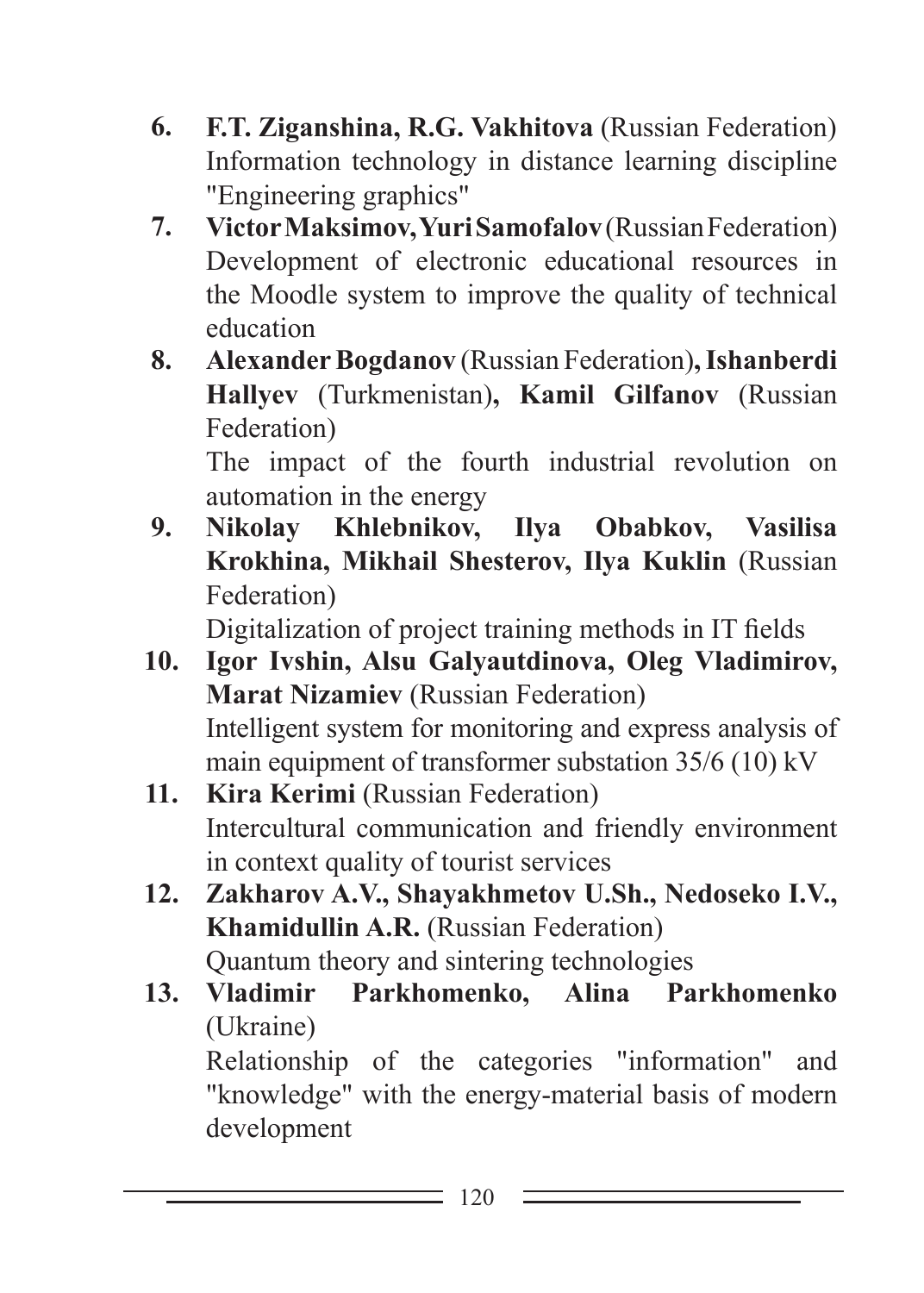- **14. Viktor Yanushkevich** (Belarus) Methods for searching and delineating of hydrocarbons
- **15. Alexandr Sychov** (Belarus) Modeling the consumption of electric reactive power in the compensation devices
- **16. Charyyar Ashyralyyev** (Turkey) Source identification problem for parabolic equation with nonlocal and second kind boundary conditions
- **17. Abhishek Dutta, Marco A. Ramírez-Argáez** (Turkey) Modeling of an industrial electrostatic desalting unit using computational fluid dynamics
- **18. Allaberen Ashyralyev** (Turkey) Boundedness of functions of positive operators
- **19. Bayrammyrat Atamanov, Yenish Yazlyev** Automated system for preparation of practice documentation in higher educational institutions
- **20. Chary Seyitnepesov, Guvanch Allamyradov** Satellite communication systems

# **21. Allaberdy Ashirov**

Changes in temperature during motion of a viscousplastic liquid in a cylindrical pipe

- **22. Jeren Ashyrmuhammedova** Numerical solution to the filtration equation in a threedimensional porous medium
- **23. Maksat Churiyev, Maksat Hydyrov** Method of teaching in the field of cyber security
- **24. Aydogdy Saparmuradov, Orazgozel Jumayeva** Acoustic secrets of Turkmen dutar
- **25. Guvanch Akyev, Annamuhammet Bagshyev** Assessment of information security risks in telecommunication networks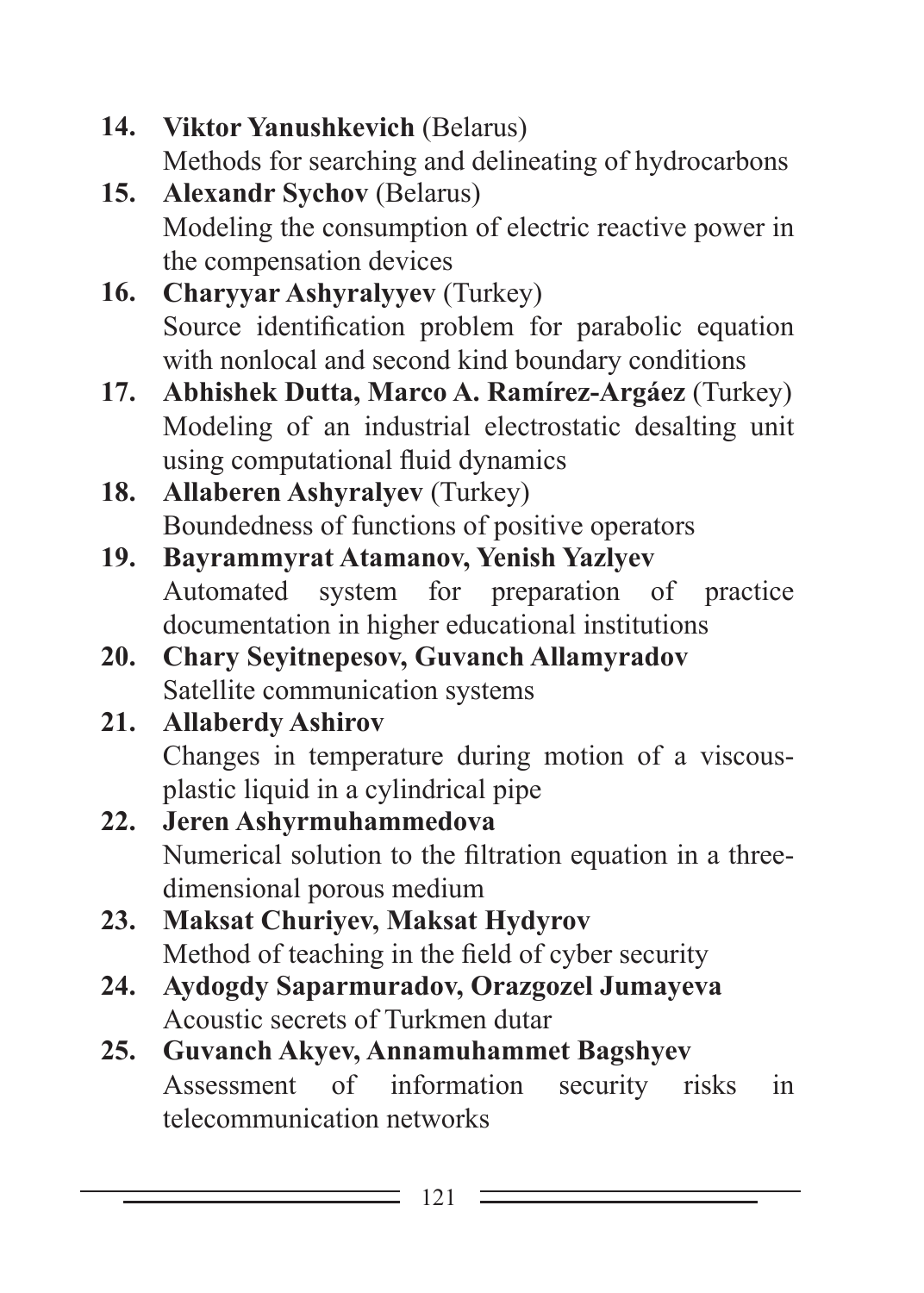# **26. Durdy Atayev**

Choosing the most optimal route of distribution of goods from a manufacturing enterprise

- **27. Yazmyrat Akyyev, Gulalek Akyyeva** Role of interdisciplinary connection in teaching geometry
- **28. Myahri Annameredova** Thematic interpretation of the soil cover based on remote sensing data
- **29. Saparmurad Maslov, Rejep Nyyazov** Formation of radio signals by frequency conversion
- **30. Ogulnur Bashimova** Features of the implementation of an electronic document management system at enterprises
- **31. Guychgeldy Amanov** Particularities of preparation engineering-technical personnel
- **32. Bayramalyyewa Ejegul, Anna Atamyradow** Turkmenhowayollary reaches a new level
- **33. Merdan Atayev, Jumadurdy Sapargeldiyev** Methods of study of numerical functions
- **34. Jeren Badyrova** Motivation in learning English
- **35. Kabe Charyyeva** Teaching symmetry by connecting to the coordinate plane
- **36. Jemshit Churiyev** Issue on modifying software for digital technologies
- **37. Mekan Esenov** Direction of training engineers and personnel
- **38. Yagmyrguly Garovov** Teacher skills in the digital learning environment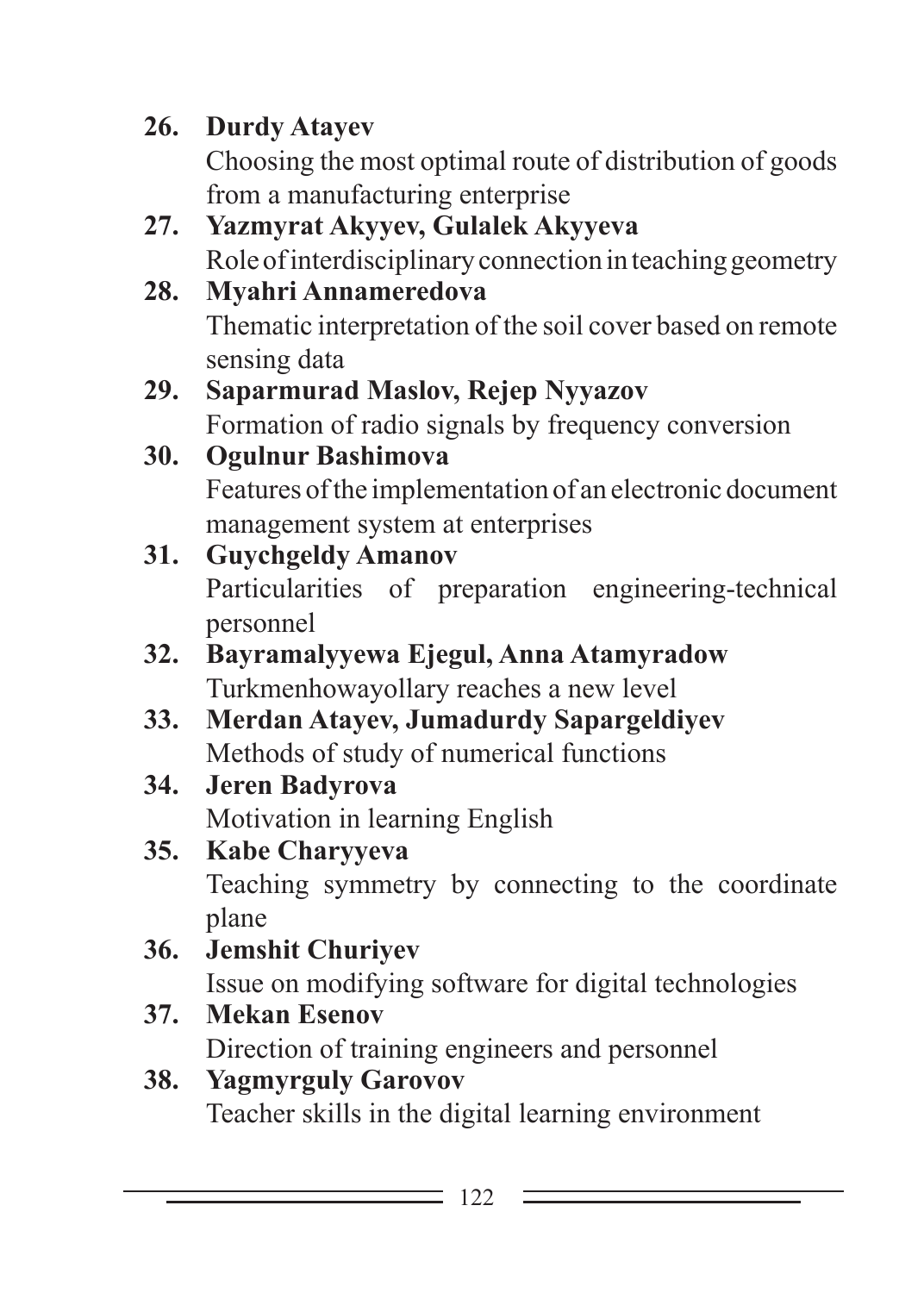#### **39. Maral Geldiyeva, Dunyagozel Charyeva** Development of online applications for pharmacies

**40. Chary Hamrayev, Gulshat Bekmuradova** Methods of determining the difficulty level of geometrical problems to be proved

#### **41. Mahym Meredova, Hydyr Babaev** Checking the compressed air quality of auxiliary compressors used in the gas turbine installations

- **42. Arslan Amanov** Features of modern web architecture
- **43. Annadurdy Chariyev, Gadam Shemsetdinov** The application of the theory of simplexes
- **44. Nurmyrat Gurbanliyev** Development of automation methods in agriculture
- **45. Beshimbay Haydarov, Gadam Amanov** Importance of textual exercises in developing the economical knowledge of students
- **46. Merdan Orazberdiyev** Lyame coefficients

# **47. Chemen Vekilova**

Features of teaching English to future logistics engineers

**48. Serdar Agaev, Arslan Nobatov** Impact of digital reforms on development of small and medium-sized businesses

# **49. Guvanch Allamuradov, Chary Seitnepesov**

Some problems of electromagnetic compatibility of modern mobile radio systems

## **50. Aynabat Amanova**

Improving the reliability of digital data transmission in the local network by coding method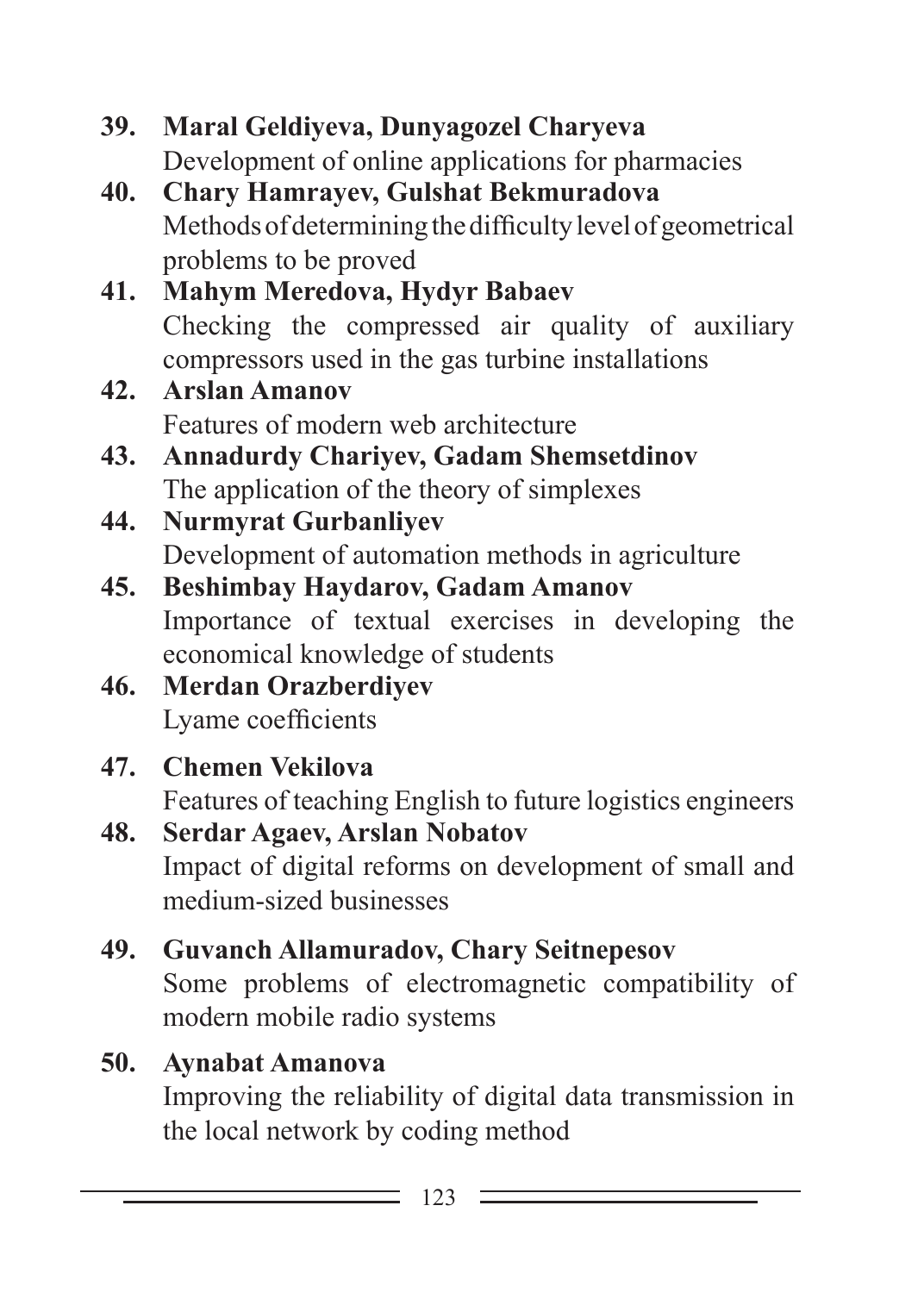- **51. Orazgozel Jumayeva, Bagul Atayeva** Identification of random processes on the basis of establishing their adaptive models
- **52. Hajymammet Nyyazgeldiyev** Efficient use of Turkmenistan's airspace and improving the quality of flight safety
- **53. Vladislav Orazov, Nurguly Tagandurdyev** Applying the Wigner transformation to analyze subtle radar signals

#### **54. Ayna Ovezova, Annagozel Repova** Software complex for evaluating performance of computer technologies

#### **55. Mirjan Sharipov** Increase in the efficiency of working excavator with a grafer

#### **56. Hesel Yazhanova, Anvar Muzafarov**

Optimal technologies of management models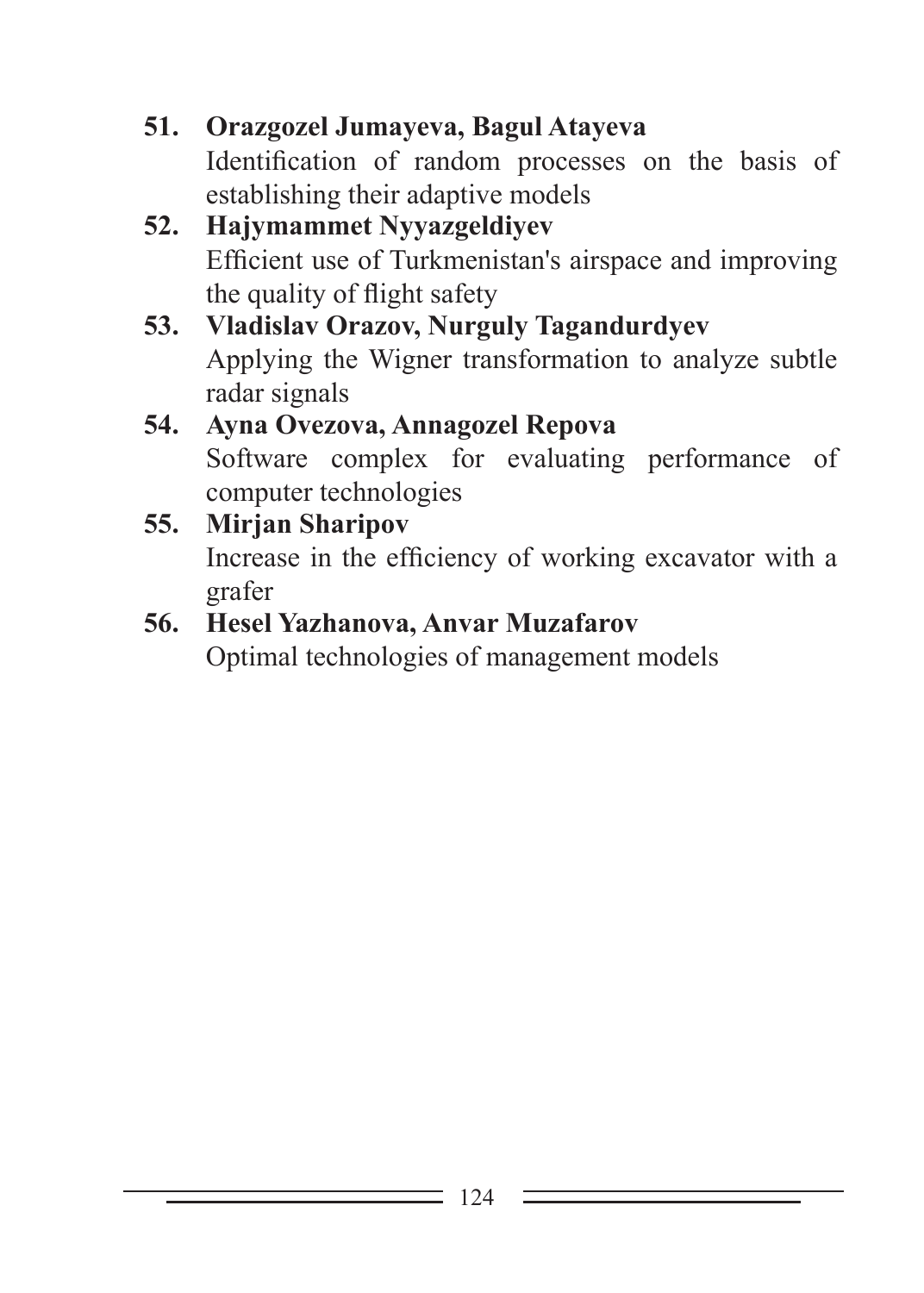#### **SECTION IV**

#### **Modern MEDICINE AND TECHNOLOGIES FOR THE PRODUCTION OF medicines**

*Venue:* Myrat Garryyev State Medical University of Turkmenistan

|                    | Chairperson Tachmuhammedova Aybolek (Vice Rector |  |  |  |
|--------------------|--------------------------------------------------|--|--|--|
| of section:        | for Scientific Work, Myrat Garryyev State        |  |  |  |
|                    | Medical University of Turkmenistan)              |  |  |  |
| <i>Vice</i>        | Elyasov Mammetberdi (Medical Sciences            |  |  |  |
| <b>Chairman of</b> | Department Head, AST)                            |  |  |  |
| section:           |                                                  |  |  |  |
| Secretary:         | Halidova Ayjemal (Chief Specialist at            |  |  |  |
|                    | the Department of Postgraduate Studies of        |  |  |  |
|                    | Myrat Garryyev State Medical University of       |  |  |  |
|                    | Turkmenistan)                                    |  |  |  |

- **1. Fuyong Jiao** (China) Multicenter clinical study of 156 children with Kawasaki disease during COVID-19
- **2. Jun Wang** (China) Use of active ingredients of natural products for therapy of children with developmental disorders
- **3. Muhammad Usman Ashraf, Samia Afzal, Muhammad Idrees, Safee Ullah Chaudhary, Muhammad Shahid, Iram Amin** (Pakistan)

Evaluation of CRISPR/CAS13A-based targeting of hepatitis C virus RNA as a programmable antiviral strategy in mammalian cells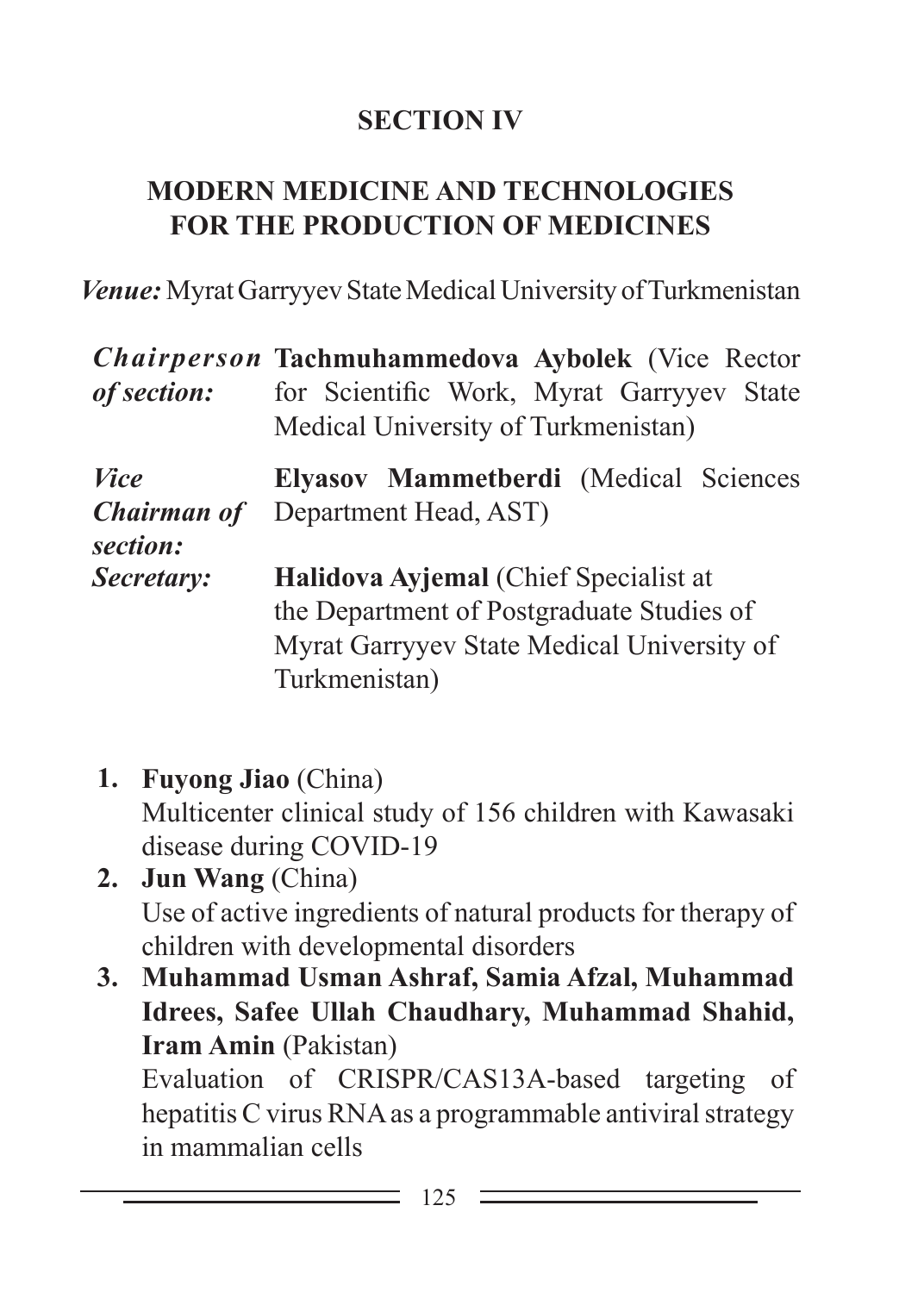- **4. Naila Shahid, Abdul Qayyum Rao, Ayesha Latif, Saira Azam, Aneela Yasmeen, Tahir Reman Samiullah, Amina Yaqoob, Muhammad Azam Ali, Sana Shakoor, Ayesha Imran, Ujala Nasir, Sara Ajmal, Sahar Sadaqat, Rida Hameed, Ahmad Ali Shahid** (Pakistan) Development of plant-based vaccine against poultry diseases
- **5. Olim Razzokov, Gulchekhra Vafakulova, Shirin Achilova, Elbek Rabbimov** (Uzbekistan) Creation and study of medicinal preparation "Bronchovalin" from vegetable raw materials
- **6. Lojuvar Rustamova, Jamila Khudoyorova, Jovid Jamshedov, Mizhgona Sharofova, Bakhtiyor Ishov, Massoud Mirshahi** (Tajikistan)

Impact of high altitude on cancer incidence in Tajikistan

**7. Koba Amirkhanashvili,Nani Zhorzholiani, Zaza Molodinashvili, Lasha Khmaladze,Tinatin Sharashenidze** (Georgia)

Pharmaceutical preparations as ligands in coordination chemistry

**8. Luba Eprikashvili, Teimuraz Kordzakhia, Marine Zautashvili, Nino Pirtskhalava, Maia Dzagania, Imeda Rubashvili** (Georgia)

Influence of nano-modification of natural mordenite on the sorption of some pharmaceutical pollutants

**9. Arazdordi Toumadje, Veronica Porterfiled, Chien Li, Peilin Chen, Daniel Bowers, Linda Langman, Katherine Schiermeyer, Kenneth L. Brayman** (USA) Induced pluripotent stem cell for enhancement of regenerative medicine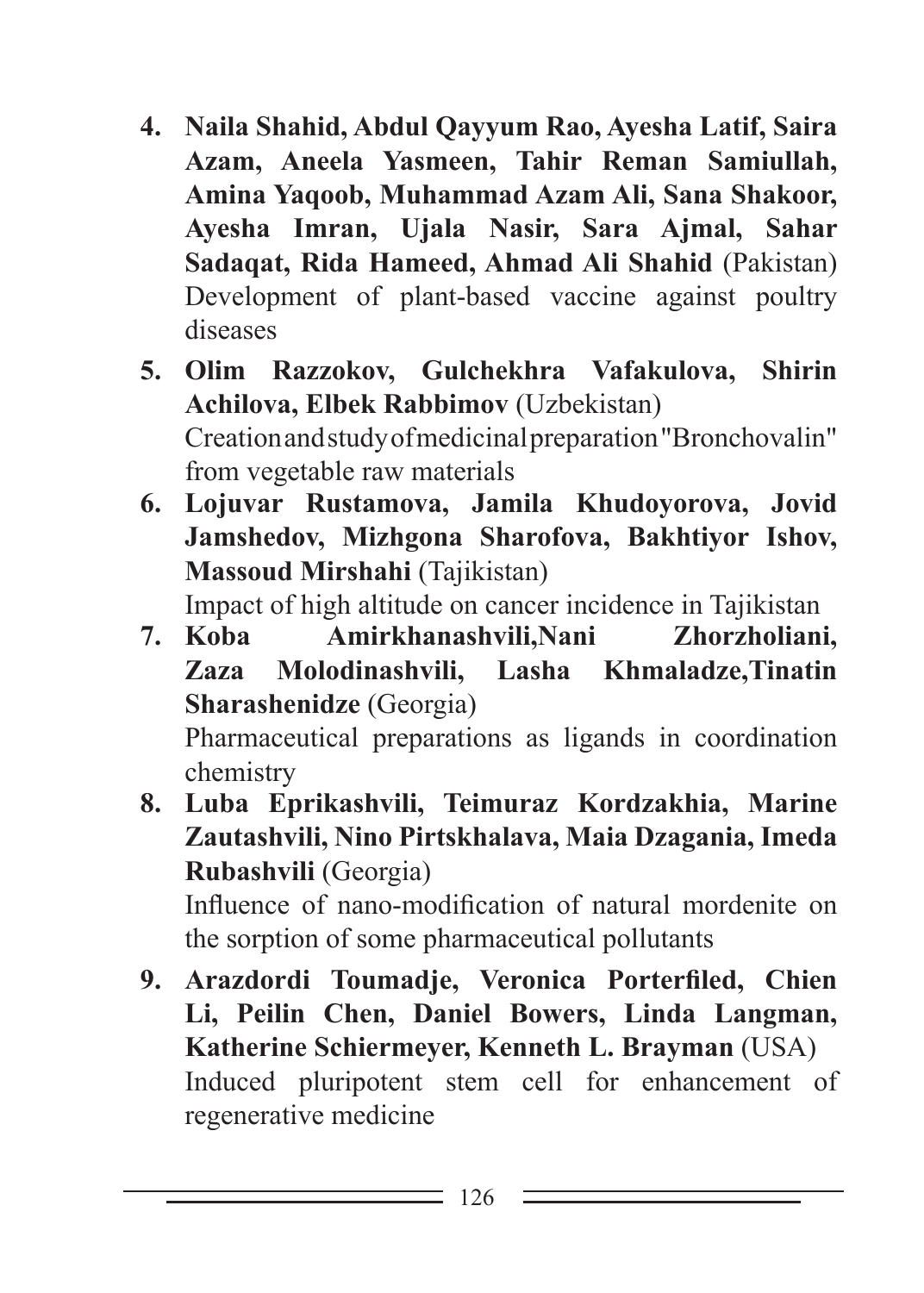- **10. Rakhman Tashchiyev** (Ukraine) New direction in breast cancer treatment
- **11. Alexander Cheylyakh, Yan Cheylyakh** (Ukraine) Intellectual biomedical materials of present and future
- **12. Natalia Vetyutneva, Nadezhda Ovsyankina** (Russian Federation)

Application of a risk-oriented approach in the process of storing thermolable drugs in pharmaceutical organizations

**13. Andrey Kaprin, Sergey Ivanov, Peter Shegay, Valeriy Stepanenko** (Russian Federation)

Research and application of the phenomenon of radiationinduced stimulated luminescence in oncoradiology and radiation safety: results of interdisciplinary and international cooperation

- **14. Sezer Okay** (Turkey) Development of peptide-based vaccines
- **15. Begench Rejepov**

Surgical tretment of necrotizing neonatal enterocolitis

**16. Maral Sahatova**

Medicinal and ornamental varieties of astragalus in the Greater Balhan

#### **17. Nargiza Taganova, Maya Berdiyeva** Determining the clinical effectiveness of drug treatment in the recovery of patients' health in the early post stroke period

# **18. Aknur Yalkabova, Pirguly Yalkapov** Statistical analysis of hospital incidence with endogenous

uveitis and digital analytics

#### **19. Shemshat Shihiyeva** Causal factors of infertility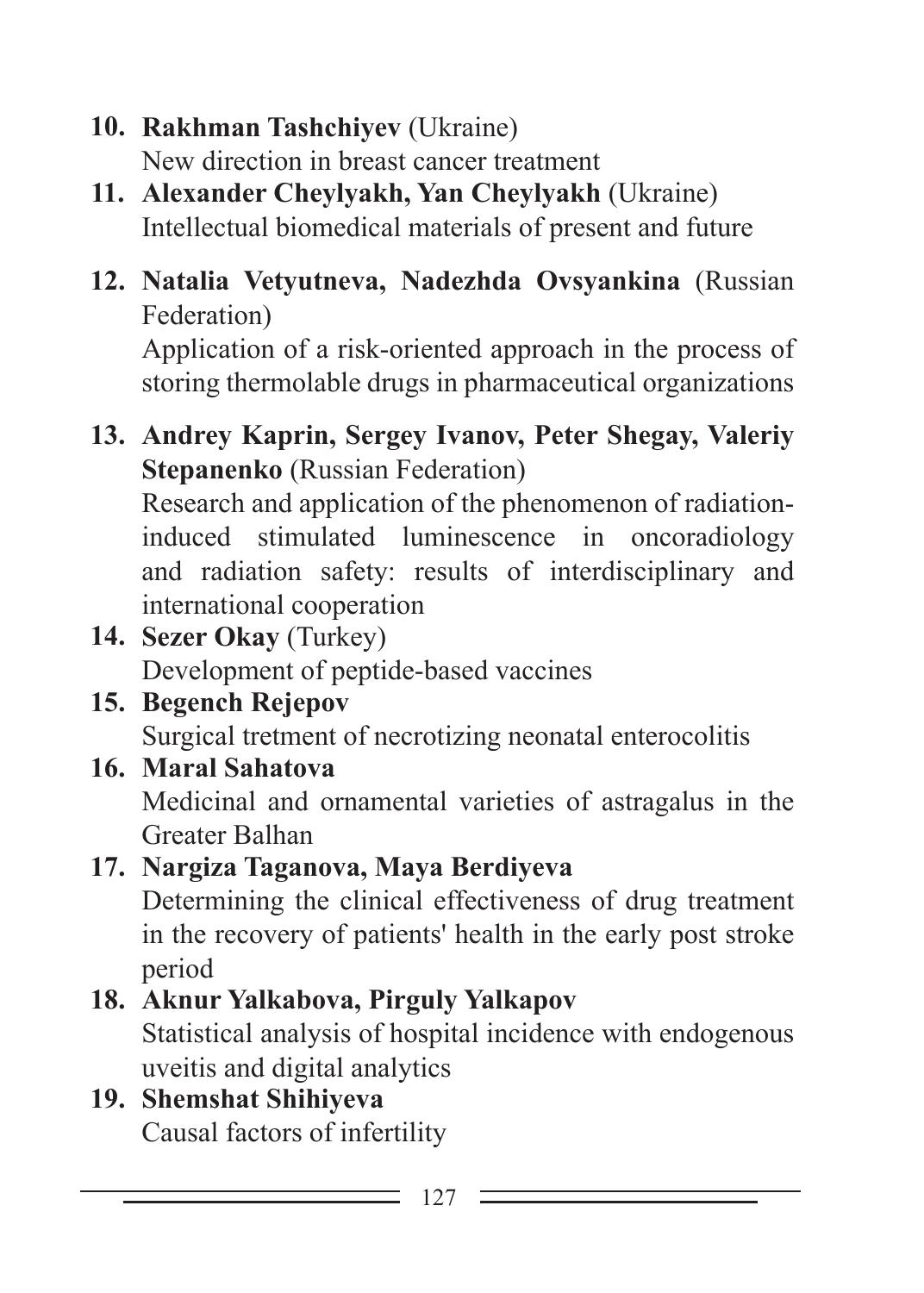**20. Sulgun Rahimova, Aysere Charyyeva** The quality and safety of products from polymers and other synthetic materials intended for contact with food

- **21. Lachin Yaranova** Study of the biochemical properties of microorganisms of the genus *Haemophilus* using two-phase nutrient media
- **22. Mive Amangulyyeva, Ogulsheker Annagylyjova** Causes of polyhydramnios in multiple pregnancies
- **23. Mive Amangulyyeva, Baharabat Seyradova** Condition of children born by mothers with habitual fetal loss syndrome on the background of hypertensive disorders

#### **24. Berdymurat Orazberdyev, Rozigeldy Nazarov** A new method of treatment of femoral bone fracture in children

### **25. Altymuhamed Annaev**

Clinical importance of laboratory tests in diagnosing necrotizing enterocolitis in babies

**26. Ogulgerek Kakabayeva, Maya Annanurova, Mahriban Arslanova**

The state of water exchange in children with bronchial asthma in dynamics

**27. Galina Muradova, Yunus Annayev, Dinmuhammet Doliyev**

G482S polymorphism of the PPARGC1A gene in athletes of Turkmenistan

#### **28. Aman Geldiyev**

Characteristics of lymphocytic infiltrates in case of pigmented villonodular synovitis (PVNS)

#### **29. Guljahan Orazova, Serdar Mammetyazov** Prospects of application of the medical plant hypericum in liver surgery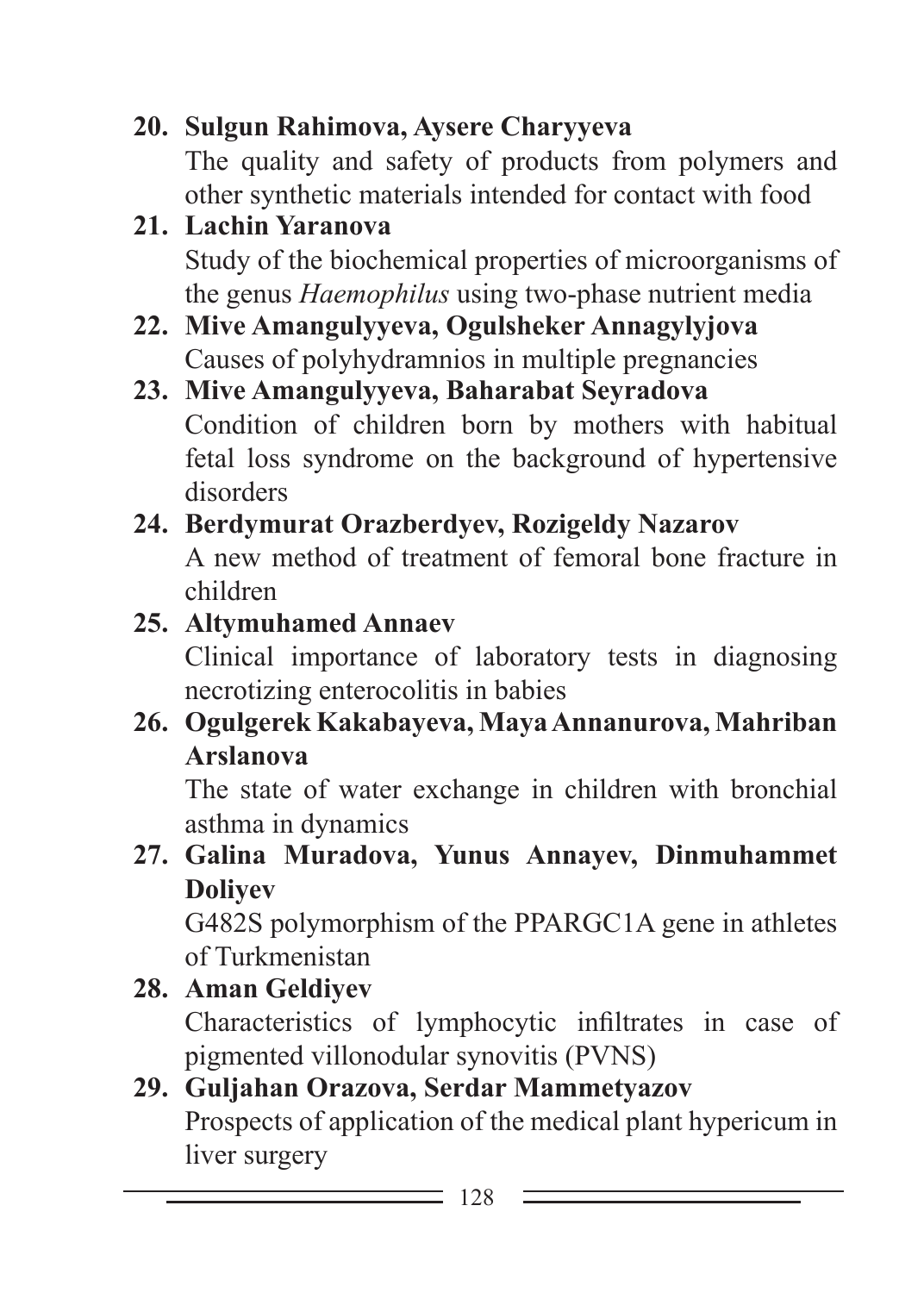### **30. Perhat Ovezklychev, Irina Vysotina**

Effectiveness of leukocyte- and platelet-rich plasma (L-PRP) in treatment of experimental bacterial keratitis

**31 Perhat Ovezklychev, Mavy Yagmyrova, Guljahan Orazova, Guljahan Palvanova** Performance analysis of leukocyte- and platelet-rich

plasma at simulation of bacterial keratitis

**32. Aynabat Seyitmedova, Gulnabat Toshchiyeva, Rahmanali Atajanov, Enejan Gurbanova**

Frequency and characteristics of infection of cervix uteri with human papilloma virus (HPV)

**33. Akmyrat Gylychdurdyev, Bayrammuhammed Tegelekov**

Significance of povinodin solution in the treatment of burn injuries

### **34. Jeren Atayeva, Ogulgerek Ismailova**

Scientific ethnomedical aspects pteridoflora of the Kopetdag

## **35. Rejepmyrat Alyyev, Mammetberdi Elyasov**

One-year results of coronary artery stenting in elderly patients

**36. Begench Annayev, Orazgylych Orazgylyjov, Maya Ovezgylyjova**

Frequency of metabolic syndrome and its components in patients with arterial hypertension

**37. Batyrmuhammet Amanseidov, Maysa Gurbanova, Kumush Deryayeva**

Assessment of the state of the autonomic nervous system and heart rate variability in patients with arterial hypertension with wentricular extrasystoles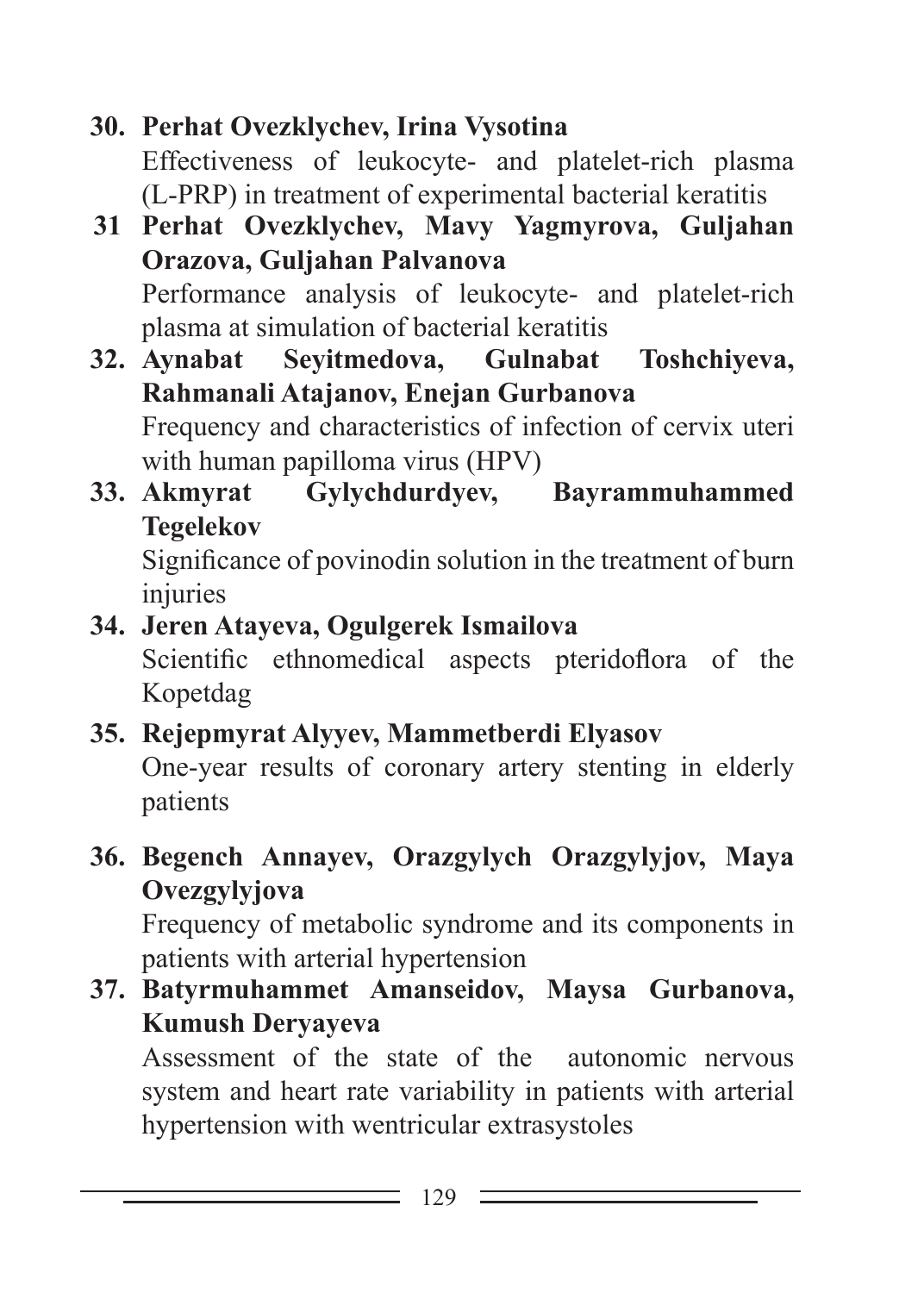**38. Begench Annayev, Lacyn Hudayberdiyeva, Babamyrat Abdullayev**

Particularities of miocardial infarction clinical course among patients with diabetes

- **39. Hojanepes Jumaev, Mammetberdi Elyasov** The state of the coronary arteries in different variants of the course of coronary heart disease
- **40. Aynabat Chapau, Sheker Orazmammedova, Sahra Tekayeva**

Clinical and anamnestic particularities of the patients suffering from arterial hypertension along with chronic obstructive pulmonary disease

**41. Mive Berdimuradova, Gulruh Atayeva, Yanyl Gujukbaeva**

Colposcopy in the diagnostics of neck of womb, wagina and vulva diseases

**42. Annamyrat Annamuhammedov, Maksat Bekeshov** Methods for improving treatment methods for sarcomas of soft tissue

#### **43. Mekan Ballakov, Ogulshat Kurbanova** Distribution and treatment of retinoblastoma in children in Turkmenistan

#### **44. Gyzylgul Bedirova, Jennet Hajyeva** Importance of neoadyuvant polychemotherapy at the locally-invasive ovarian cancer

**45. Mive Berdimuradova, Serdar Hajiyev, Chary Batyrov** Importance of neoadjuvant chemotherapy in case of malignant neoplasms of the mammary glands

#### **46. Myrat Muhammedov, Setdar Atayev** Modern approaches to the treatment of malignant neoplasms of the throat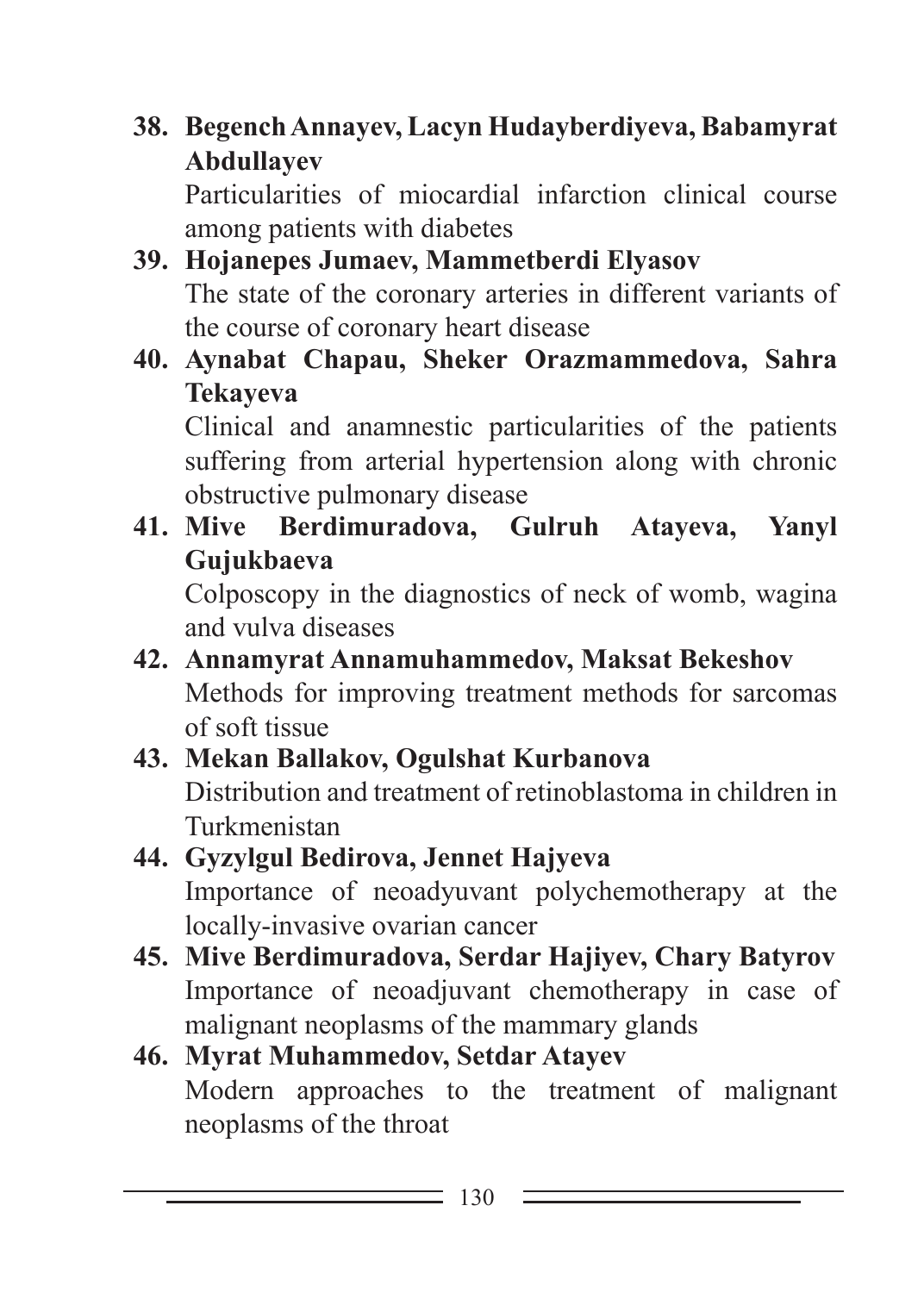## **47. Jennet Nazarova**

The treatment results of patients with Hodgkin's lymphoma depending on the morphological type of the disease

#### **48. Dovlet Jumayev, Rovach Durdulykov** Methods to prevent post-surgical cardio-esophageal cancer treatment and improve treatment

#### **49. Serdar Hajiyev, Chary Batyrov** Results of neoadjuvant chemotherapy and targeted therapy for HER-2/neu positive mammary gland malignant neoplasms in Turkmenistan

# **50. Ayjemal Orazaliyeva, Perhat Ovezklychev, Gulnabat Toshchiyeva, Jahan Lamanova**

Analysis of mastocytes (mast cells) of cornea in case of septic keratitis

## **51. Muhamet Ergeshov**

Combined risk factors causing non-communicable diseases and their complications

#### **52. Babaguly Jumayev**

Use of camel chal in the treatment of lung diseases

# **53. Rahat Nazarov, Aysere Charyyeva**

Disease of eczema in the area of the drying out of the Aral Sea

### **54. Rahat Nazarov, Serdar Bayrammuhammedov, Gozel Kekilova, Kemal Gudratullayev, Ogulmaysa Kakabayeva, Natalya Rejebova**

Problems of the Aral Sea region and its impact on etiopathogenetic factors of allergic dermatoses in Turkmenistan

## **55. Suray Abdyeva**

Role of innovative technologies in diagnostics of morphostructural changes in myopia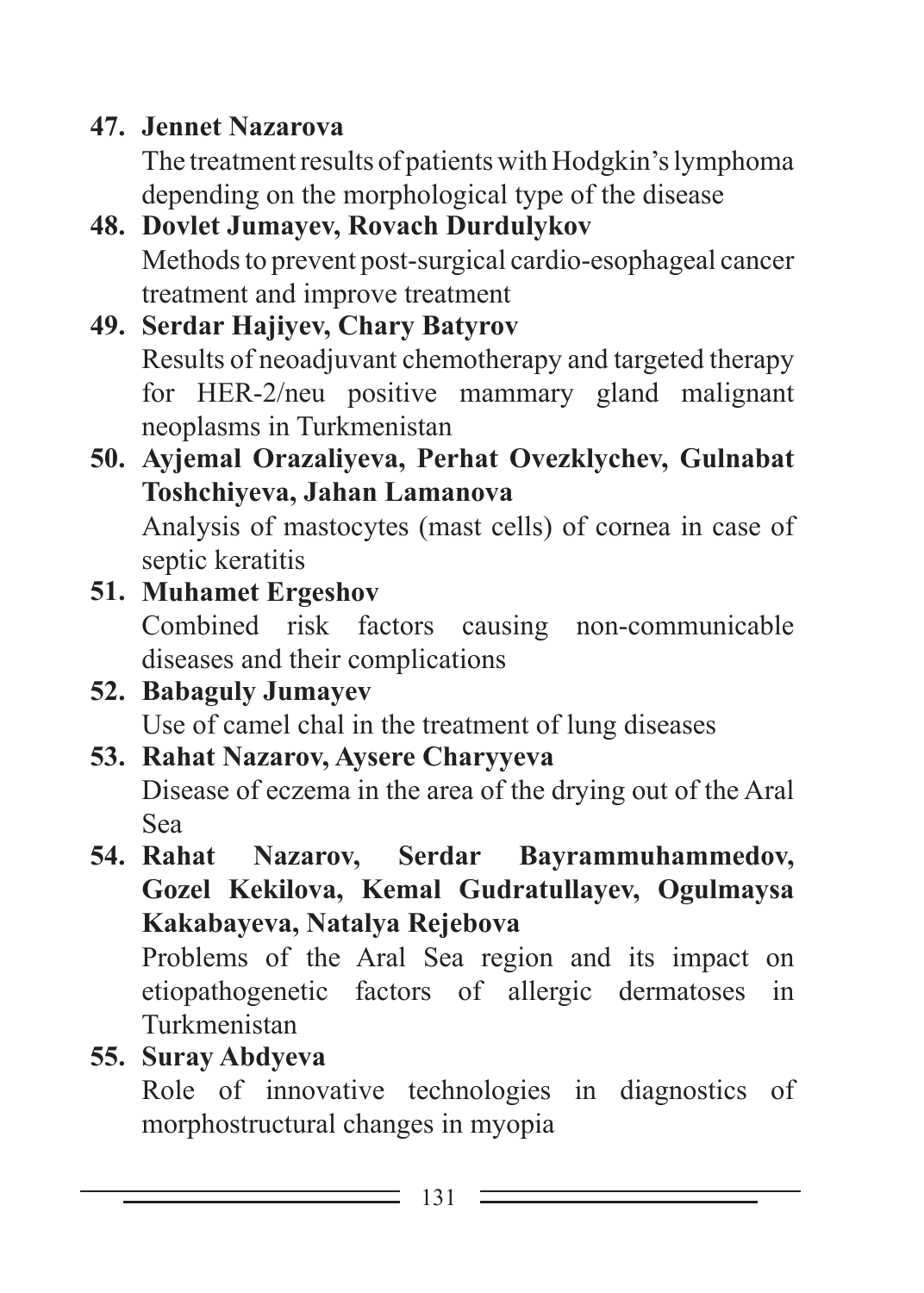**56. Akmuhammet Alchekov, Sahid Annanepesov, Shirmyrat Kichiyev**

Radicality of surgical operations in malignant brain tumors

#### **57. Hojamammet Jumayev, Berdimyrat Amanov, Ovadan Armedova**

Frequency of toothjawed anomalies in children with chronic catarrhal gingivitis

**58 Tachguly Toyguliev, Jahan Dovletova, Shohrat Annadov**

Morphometric changes in higher myopia

**59. Annamurad Allaberdiyev, Mahri Beknepesova** Modern view on diagnostics and treatment of patients with bronchial asthma

#### **60. Aybibi Chariyeva**

Features of functions of left ventricle in elderly patients with isolated systolic arterial hypertension

#### **61. Maya Durdyyeva, Aysere Charyyeva**

Features of the use of camel's chal (a drink made from fermented camel milk) in the prevention of alimentary diseases

#### **62. Garabeg Goshaev, Gulbahar Geldieva**

Value of early bougienage in the prevention of cicatricial esophageal stenosis in children

## **63. Bayram Hojakulyyev, Rovshen Charyyev**

The effectivness of St. John's wort exract in the treatment of patients with comorbid afferent disorders in acute coronary syndome

#### **64. Bayram Hojakulyyev, Tirkish Annanepesov**

Change in the concentration of Interleukin-6 in patients with coronary heart disease and chronic heart failure, depending on the type of left ventricular hypertrophy and pressure in the pulmonary artery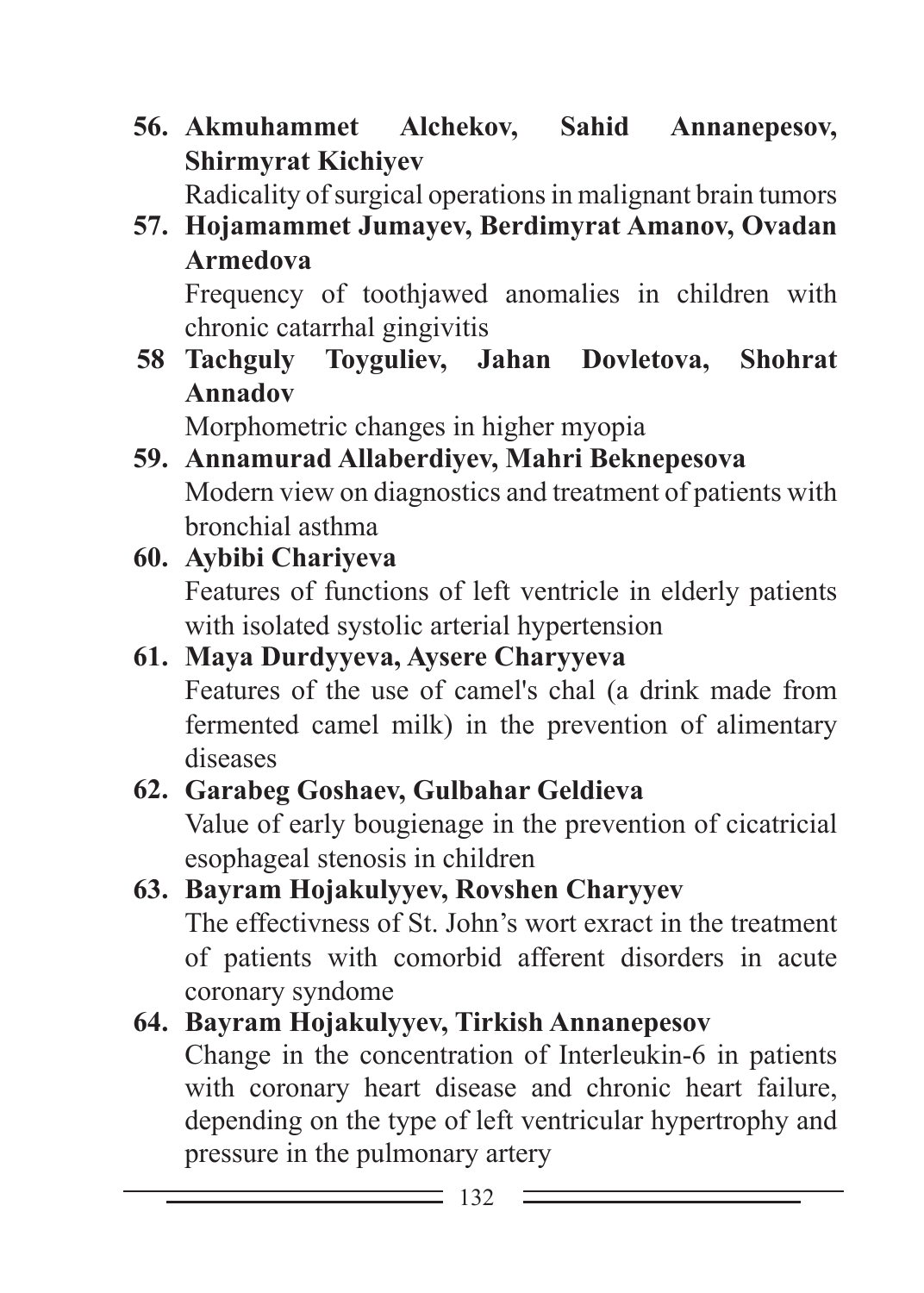```
65. Sahetbike Ovezova, Guljemile Miriyeva
Study of the hypertensive effect of licorice root in patients 
with primary arterial hypotension
```
- **66. Gulbahar Muhammetmyradova, Eteri Tsereteli** Results of medicinal therapy of nonproliferative diabetic retinopathy
- **67. Perhat Ovezklychev** Plasma therapy complex treatment of keratitis
- **68. Gozel Ovezova, Ogulbagt Tangiyeva** Use of the licorice medicinal plant growing in Turkmenistan in the practice of the therapist
- **69. Yakup Ovlyaguliev, Mekan Sahetnyyazov** Values of tear fluid crystalloscopy in the prognosis of posttraumatic complications in penetrating eye injuries
- **70. Svetlana Pleskanovskaya, Guljahan Ataeva, Bibi Kulieva**

Some trace elements in a decoction of licorice (Glycyrrhiza glabra) and immunomodulatory drugs

#### **71. Sahid Annanepesov, Oraz Rahimov** Results of surgical treatment of herniated disc (spinal hernia) in newborn children

- **72. Altyn Rejepova, Ogulbagt Annamuhammedova** Organization of high-tech ophthalmic care for premature children
- **73. Resul Elyasov, Altyn Rejepova** Clinical features and treatment of demodekosis eyes in children

## **74. Tachmyrat Garayev, Deryaguly Rzayev** Proportion of chronic otitis and their local complications

**75. Tylla Tanryberdiyeva, Shemshat Amandurdyyeva** Importanc of modernizin in medical education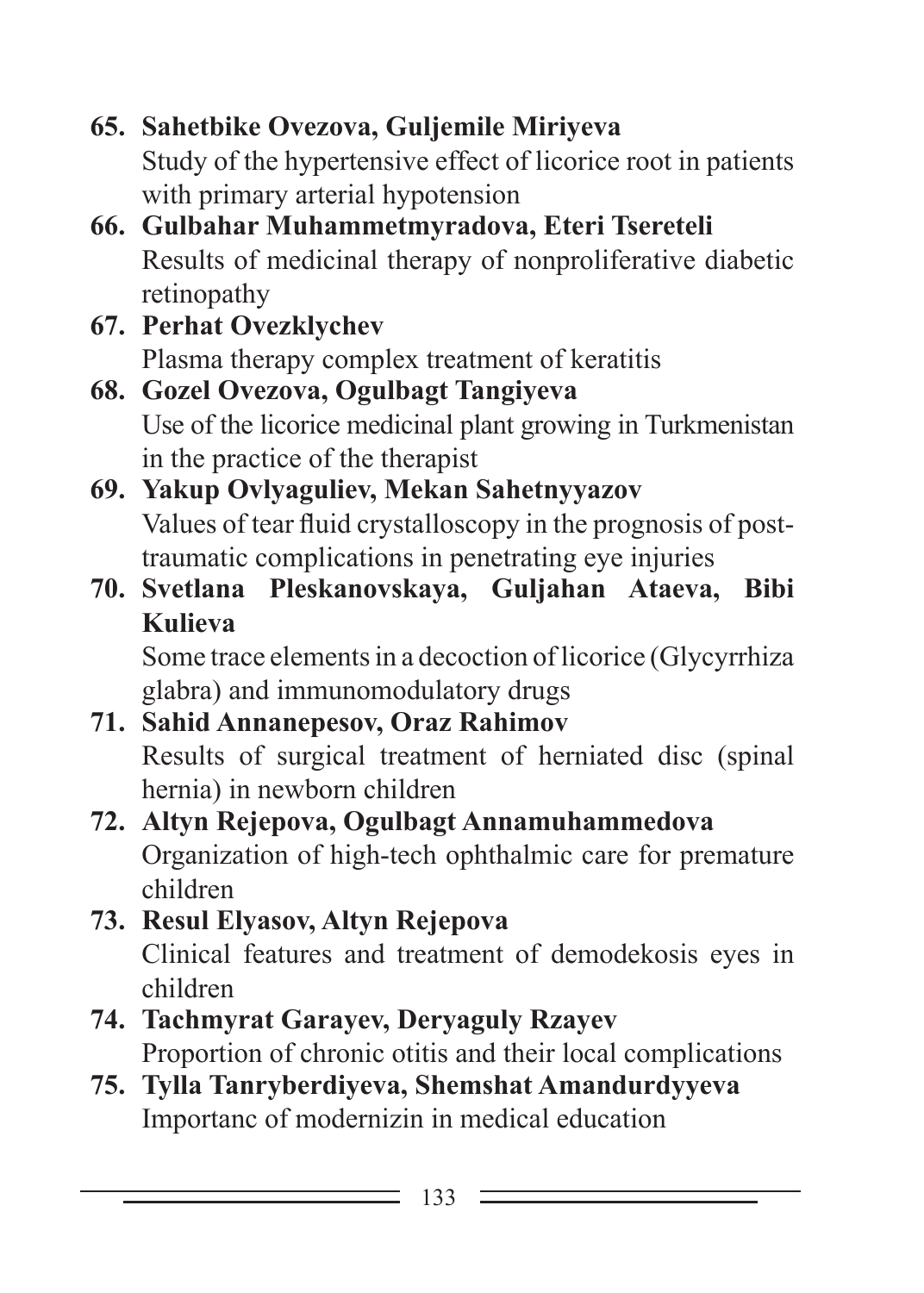- **76. Ayjemal Taylakova, Ogulgeldi Annayeva** Basics of innovative training
- **77. Ayjemal Orazaliyeva, Aman Geldiyev, Gulnabat Toshchiyeva**

Anatomical basics of atypical transformation of the epithelial cells of cervix uteri in case of myoma

#### **78. Jeren Amanova, Gozel Ovezova**

Experience in implementing a digital educational environment in a medical university

#### **79. Govher Bayramova**

Differential diagnosis and treatment of vertigo in neurological practice

- **80. Allaberdi Saparov, Charyarguly Mammetgulyev** Technology of proper nutrition for cycling athletes
- **81. Hydyr Nunnaev, Allaberdi Saparov** Analyse of wrestler athletes' PWS-170 and Harvard steptest indicators
- **82. Orazmurad Esenov, Merdan Mazakov** Features of training activities to increase jumping skills of basketball players

#### **83. Ogulnur Atajanova, Vepa Ovezmammedov** Sponsorship in the field of sport

- **84. Kakageldi Charyev, Jennet Hanova** Special speed and power loads for tennis players
- **85. Allamurat Gochov** Scientific bases of natural health activities in preschool children

#### **86. Amanbibi Gylyjova, Myahrijemal Mommyeva** Development of the science of sport psychology and its role in sports competitions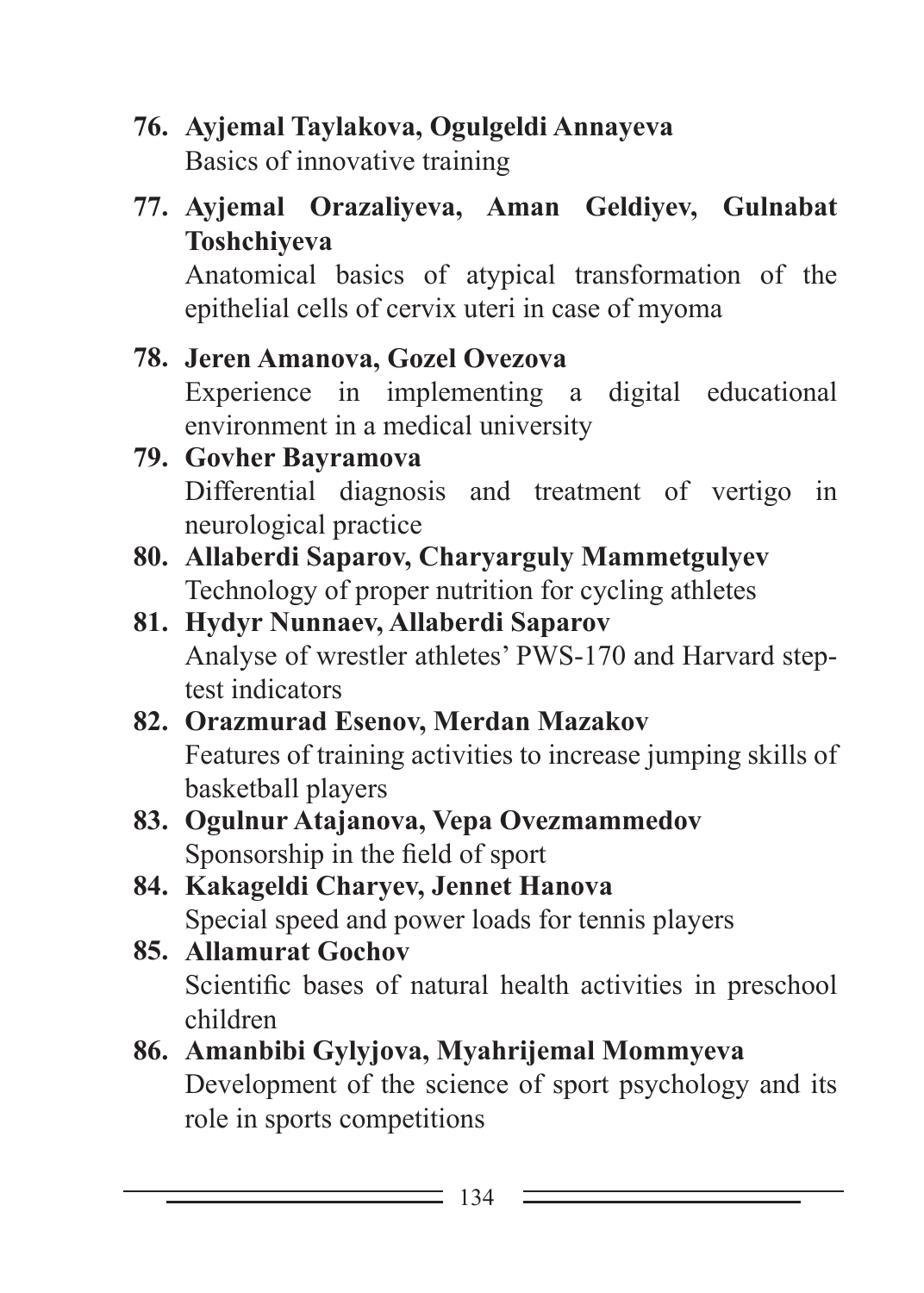**87. Jennet Hanova**

Distinctive featurs of training enhancement of table tennis players

- **88. Dovranmyrat Myradov, Merdan Ilmyradov** Features of manifestation of the basic physical qualities of athletes in volleyball
- **89. Ogulbeg Ovezova, Shamurat Karatayev** Ecological politcy – the problems of social environment
- **90. Gurbanmyrat Sahedov, Hydyrguly Tatov** Special physical training of athletes aged 16-18, who go in for combat sports
- **91. Shirmyrat Soyunov, Enejan Borjakova** Innovative methods of endurance development
- **92. Yagmur Shyhnazarov, Jumadurdy Sopyyev** Ways to improve endurance and strenght of cyclists
- **93. Begench Hannyyev, Mammetberdi Charyyev** Influence of infections on recurrence of urolithiasis and methods of their prevention
- **94. Begench Hannyyev, Mamedberdy Charyyev** Possibilities of extracorporeal wave lithotripsy of stones of the lower part of the urethra
- **95. Begench Hannyyev, Mamedberdy Charyyev** Indications and contraindications for extracorporeal shock wave lithotripsy in the treatment of kidney disease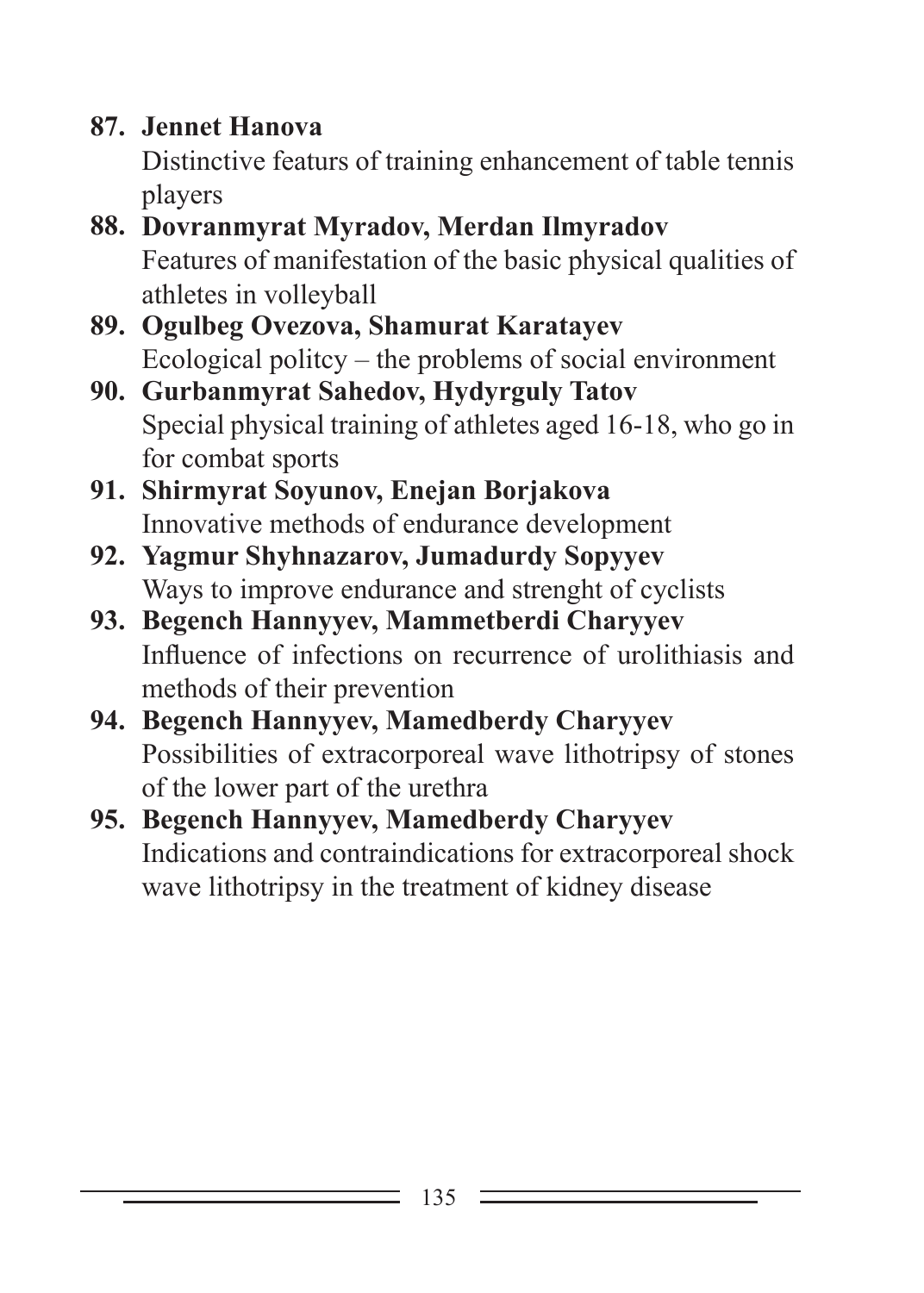### **SECTION V**

#### **INNOVATIVE ECONOMY**

*Venue:* Turkmen State Institute of Economics and Management

| <i>Chairperson</i> Fatma Hashem (Egypt),               |                                                          |                                     |  |  |  |  |
|--------------------------------------------------------|----------------------------------------------------------|-------------------------------------|--|--|--|--|
|                                                        | <i>of section:</i> Nargozel Myratnazarova (Turkmenistan) |                                     |  |  |  |  |
| <b>Vice</b>                                            |                                                          | Atayev Araznury (Department Head    |  |  |  |  |
| <b>Chairman of</b> Economic Sciences, AST)<br>section: |                                                          |                                     |  |  |  |  |
| <i>Secretary:</i>                                      |                                                          | Kerimberdiyeva Shemshat (of the     |  |  |  |  |
|                                                        |                                                          | Educational Department Head Turkmen |  |  |  |  |
|                                                        |                                                          | State Institute of Economics and    |  |  |  |  |
|                                                        | Management)                                              |                                     |  |  |  |  |

- **1. Khatamjon Kholdarov** (Uzbekistan) Rational feeding goats as the basis for increasing the profitability of the industry
- **2. Rakhima Kurbanova, Jamshed Kurbanov**  (Uzbekistan) Formation of synergetic "effect" in food processing technology
- **3. Mamlakat Makhkamova, Gulchekhra Allaeva**  (Uzbekistan) Development of the digital economy in the Republic of Uzbekistan
- **4. Hujayor Shennayev** (Uzbekistan) Development of insurance activities in Uzbekistan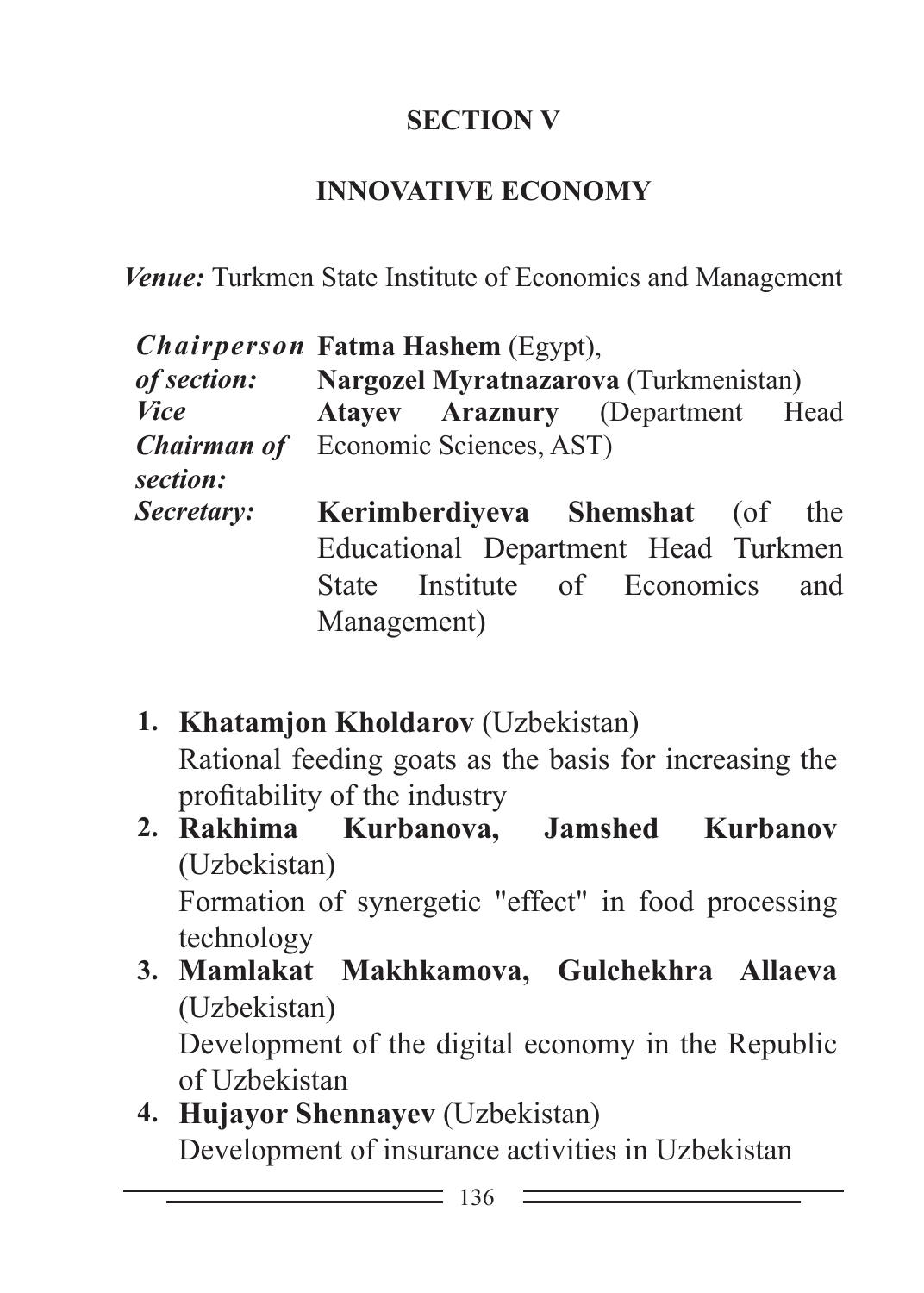- **5. Galina Rudchenko, Ekaterina Vezhnovets, Kirill Gerasenko** (Belarus) Optimization of energy supply of businesses on the basis of application of distributed energy generation
- **6. Alexander Khmelev, Angelina Khmeleva, Vladimir Potapov** (Belarus) Frequency methods of setting the dynamic parameters of the piezotransformer
- **7. Oksana Semernia** (Ukraine) Modern problems in economics, ecology, society
- **8. Inna Kulish** (Ukraine) Forest fires: economy and ecology
- **9. Vadim Ratynsky** (Ukraine) Internet as a driving force of marketing research development in the world economy
- **10. Tatiana Bodnarchuk** (Ukraine) Dynamics of scientific research of Ukraine as a development factor of innovative economy
- **11. Alexey Parkhomenko, Gleb Parkhomenko** (Ukraine)

Essence as a systemic-creative life of a man in harmony with the laws of nature

- **12. Sergey Dyrin** (Russian Federation) Attitude to foreign investment in the economy of the Republic of Tatarstan: experience of content analysis
- 13. **Anatoly Makarov, Rais Nazipov** (Russian Federation) To the digital economy concept: a dialectic of opportunities and risks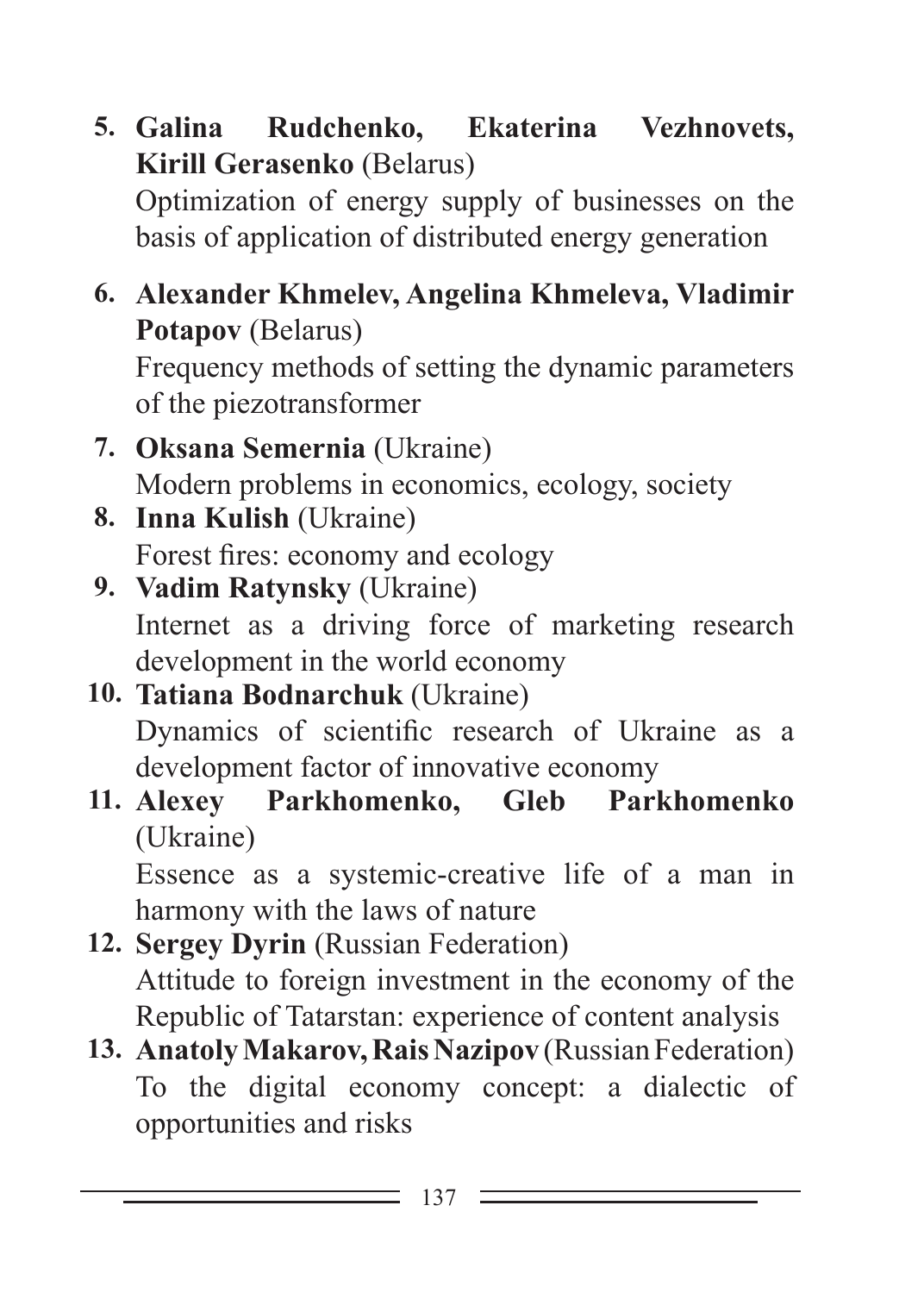- **14. Anton Karamyshev** (Russian Federation) System approach to economy and management of large industrial enterprises
- **15. D.K. Seleznev, I. V. Yusupova** (Russian Federation) E-trading as a factor of growth in the digital segment of the economy Republic of Tatarstan
- **16. Natalia Ermakova** (Russian Federation) About transformation of the accountant profession in the digital economy
- **17. Romualdo Marrazzo, Fabrizio Vazzana** (Italy) Analysis of accidents and good inspection practices for the management of ageing of industrial plants
- **18. Hojamyrat Geldimyradov** Diversification of economy as relevant need of the time
- **19. Muhammetgeldi Serdarov** Modern development of the theory of urban economy
- **20. Oguljamal Geldymuhammedova** Importance of increase in export potential of Turkmenistan
- **21. Araznury Atayev** Some issues of improving the socio-economic development analysis methodology
- **22. Bayramdurdy Taiharov** Banking operations on a scientific basis
- **23. Gozel Akyniyazowa**

Application of input - output tables in the analysis and forecasting of socio-economic development

**24. Orazberdi Ataev**

Role of management accounting in management decision-making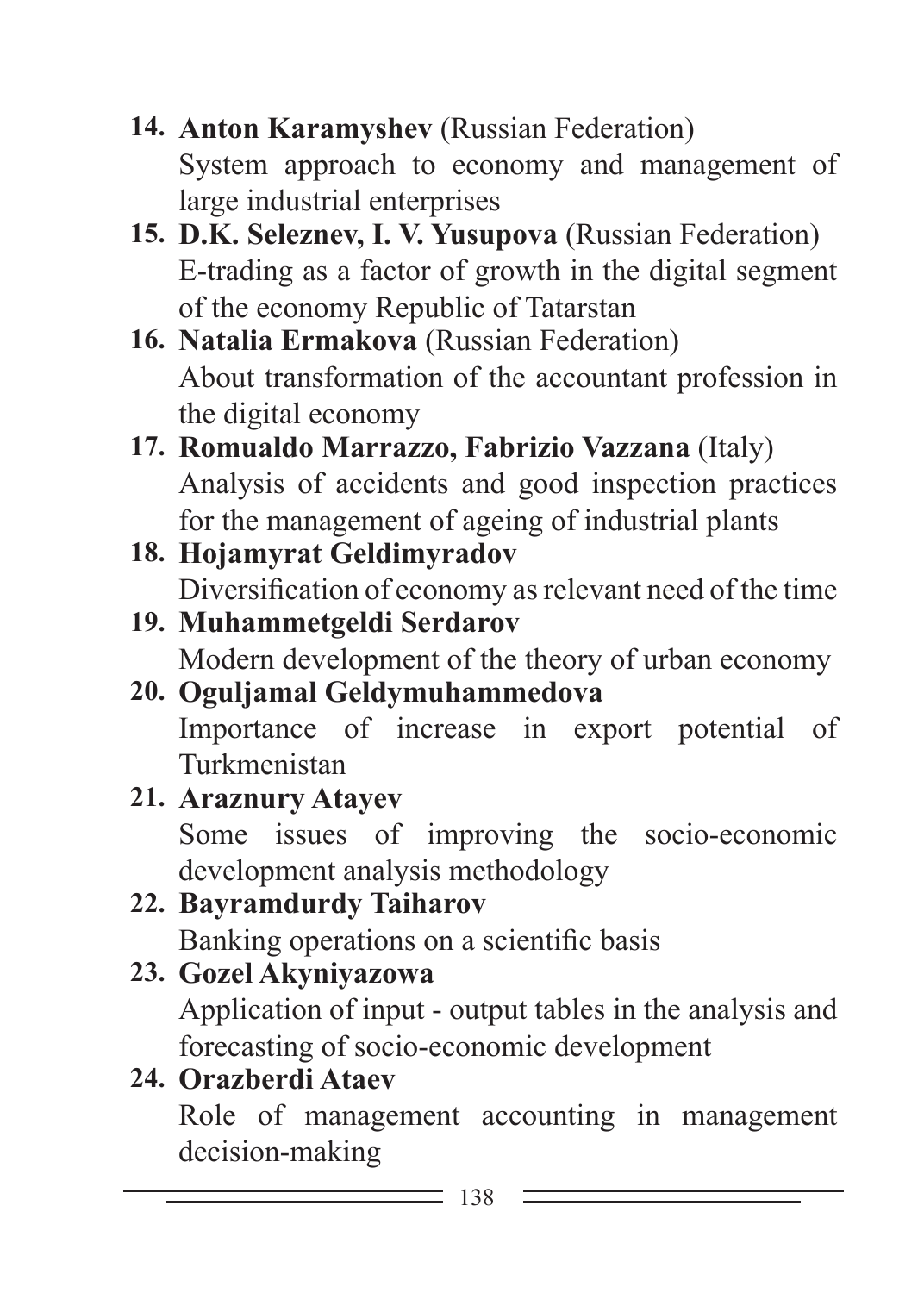# **25. Gulmet Penayev**

Socio-economic achievements in transport policy

- **26. Jeren Hanaeva, Muhammedaly Orazmyradov** Modern approach to training personnel in information and communications technologies at secondary vocational schools
- **27. Kakageldy Hummeyev** Digital economy in the social sector
- **28. Pena Ashyrov**

Role of the light industry in the economy of Turkmenistan

**29. Atajan Ataev**

UN Sustainable Development Goals – guarantee of sustainable economic growth in Turkmenistan

**30. Irina Sukh**

Evaluation of the multiplicative effect of investment

- **31. Aknur Kochumova, Kerimberdi Seyitliev** Insurance services system development trends in Turkmenistan
- **32. Gadam Tachmuhammedov, Arslan Chariyarov** Scientific bases of analysis of social and economic development of Turkmenistan
- **33. Dovletmyrat Ishangulyyev** Determining goods delivery time
- **34. Gadam Kerimov** Bank loans for private sector – guarantee of the economic growth

#### **35. Ayjeren Abdyrahmanova** Forming ecologically clean production market mechanism in Turkmenistan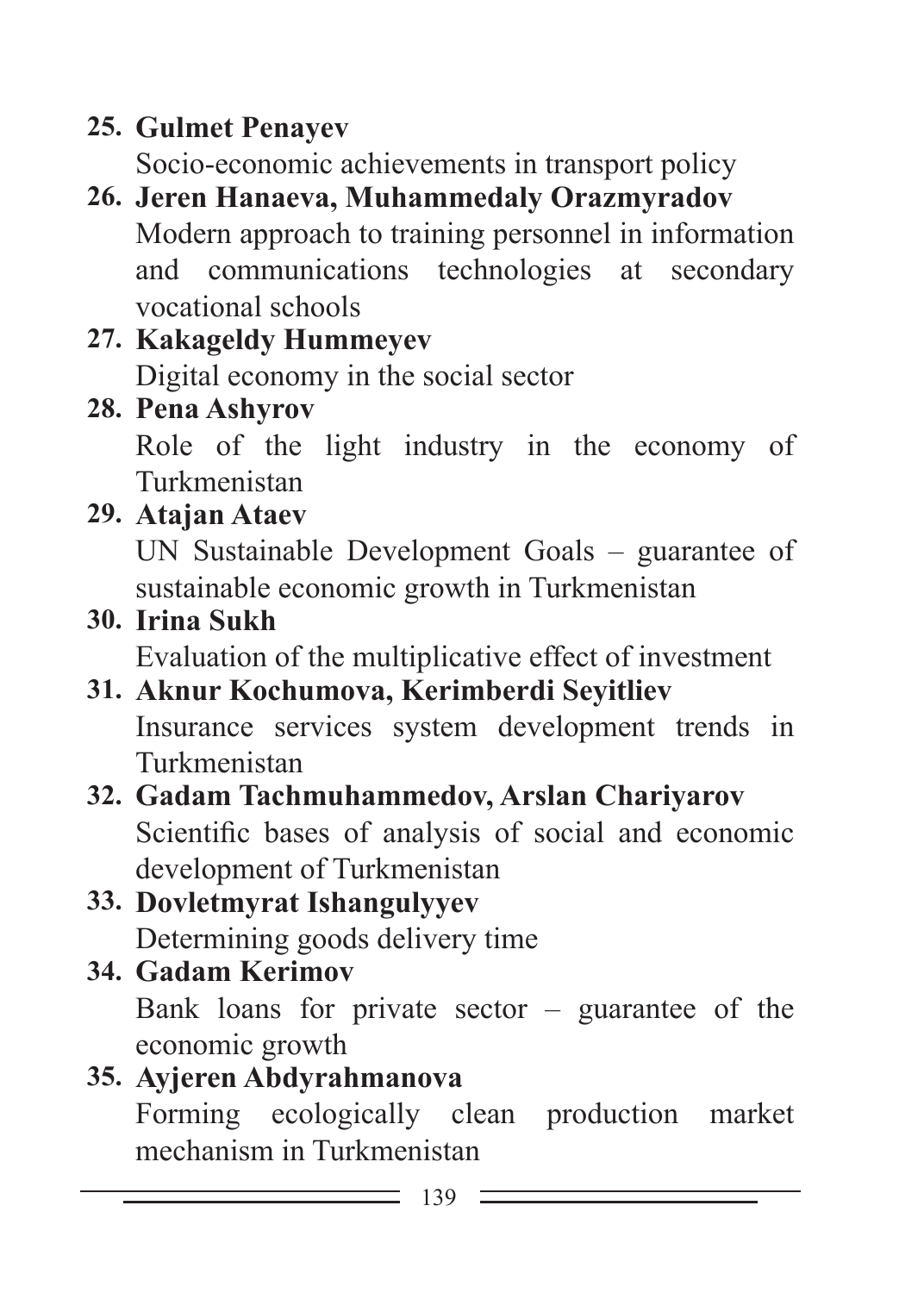## **36. Akjemal Burunova**

The place of securities in increasing economic activity in the country

#### **37. Hajimurat Pirmuhamedov** World and national experience in the formation of the "electronic government" system

#### **38. Ogultach Soyunova** Possibilities of implementation of digital systems in agriculture

#### **39. Sulgun Taganova** Advantages of electronic documentation

## **40. Merjen Amanova, Aynur Tuvakova** Value of digital economy in development of financial literacy of the population

## **41. Gultach Annamammedova, Annadursun Yegenova** Importance of foreign trade in providing a stable economy in the country

# **42. Jennet Astakova, Gulshirin Jepbarova**

Development of digital services in the national banking system

### **43. Eziznazar Beknazarov, Ruslan Jumaev** "e-Government": theory and opportunities

- **44. Orazmuhammet Kakabayev, Serdar Rahmanov** Role of innovative banking services in the national bank system
- **45. Bahar Annagurbanova** Organization of digital type logistics systems

#### **46. Shirin Akynyazova** Optimization of transportation by railway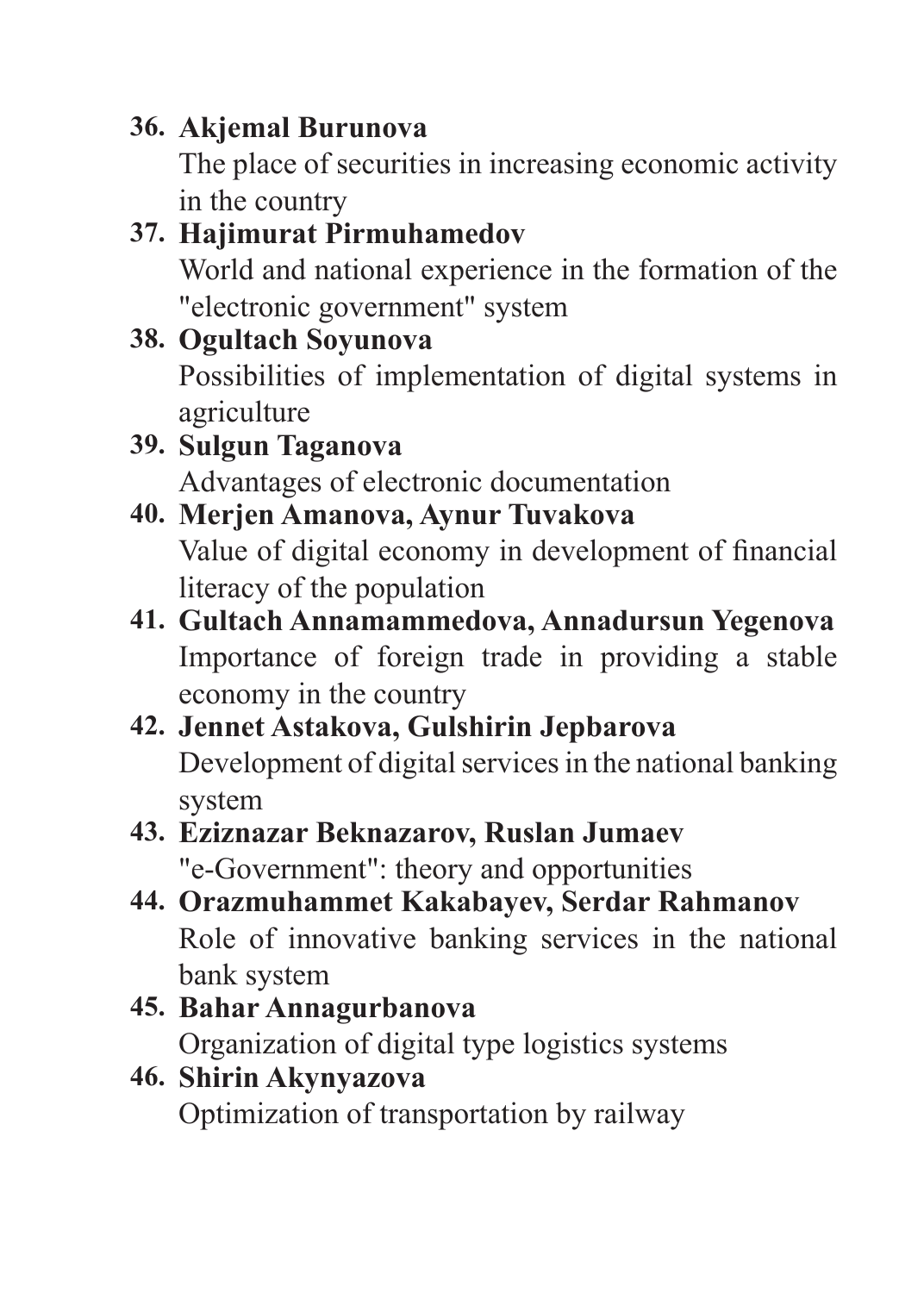- **47. Yusup Myradov Benefit from optimization of logistic processes in reducing transport expenses**
- **48. Aylar Ussayeva** Digitalization in the economic sectors
- **49. Nurgeldi Yagmyrov** Factors affecting the transport services market
- **50. Gulshat Almazova, Geldimurat Geldimuradov** Economic and mathematical models under uncertainty
- **51. Shemshat Saparova** Priority areas of state support for small and medium businesses in independent Turkmenistan

# **52. Bayrammuhammed Arbabov**

Innovation methods of evaluating the investment projects effectiveness

# **53. Dovletgeldi Balliyev**

Innovative activities in the agricultural processing industry of Turkmenistan

# **54. Dunyagozel Hayytova**

Microcredits: foreign experience and national principles

# **55. Azat Karyagdyyev**

Importance of economical incentives in renewable energy development

# **56. Dovlet Nazarov**

Issues of digitalization of the insurance system in innovative development of Turkmenistan

# **57. Bibi Hojamgulyyeva, Rahym Charyyev**

Importance of a master's degree program in the educational system of Turkmenistan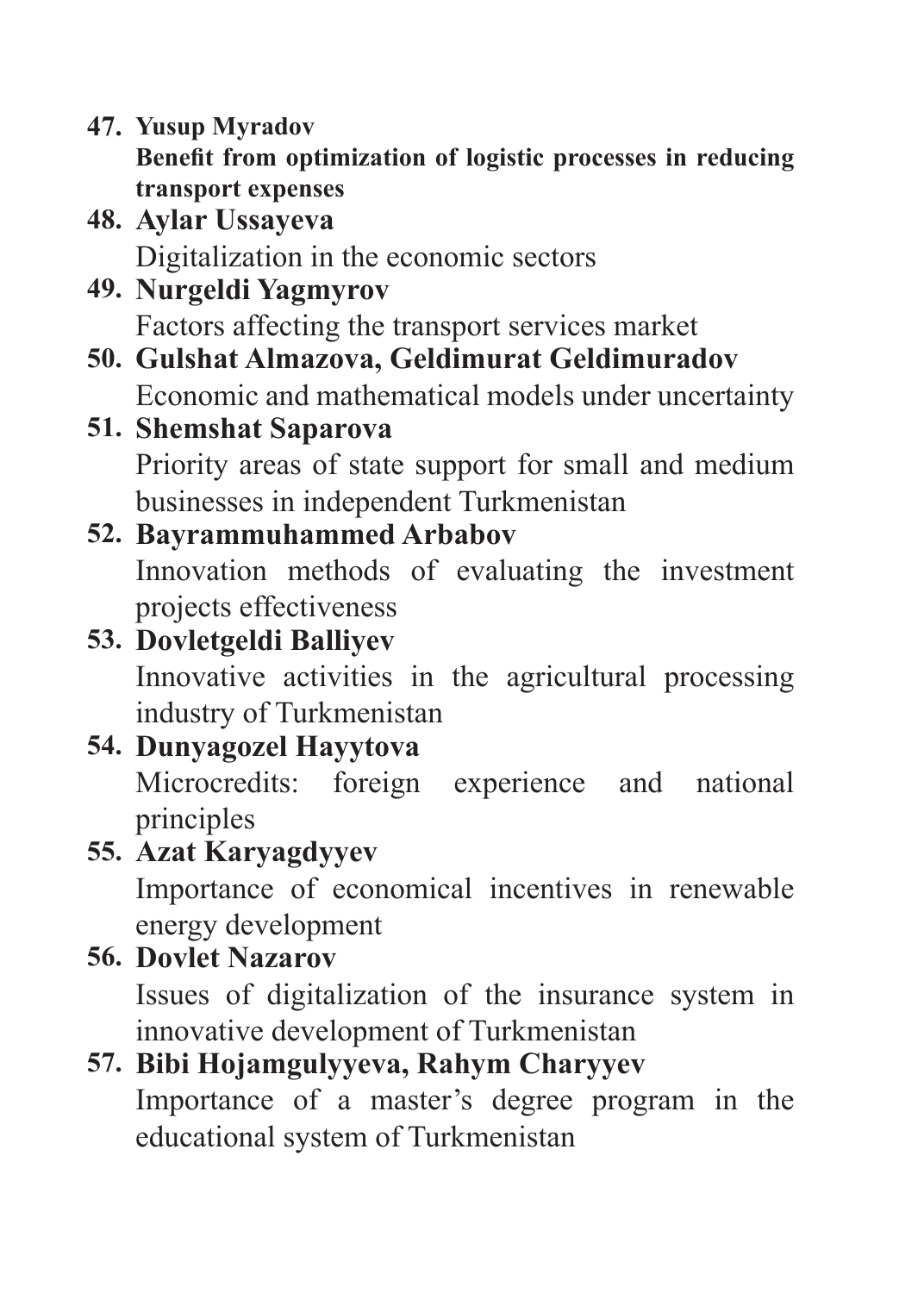# **58. Ogultach Balliyeva, Serdar Divanov**

Main threats for economic security in the field of foreign economic activity

## **59. Annasoltan Berdieva, Aknur Ataeva** Innovative changes in Turkmenistan during the years of independence

## **60. Aylar Hojanepesova**

Role of science in development of the international economic relations

#### **61. Pirmuhammet Ekaev** Scientific reforms in cosial sphere

#### **62. Abdykerim Muhanov** Innovative activities in the market economy

## **63. Yarsahet Orazmammedov, Maysa Annaeva** Enhancement of the system of national accounts of Turkmenistan

# **64. Gulbahar Kakalyeva**

Competitive advantages in the marketing activities of the enterprise

#### **65. Govher Orazova** The importance of improving the financial culture in young people

# **66. Babamurad Taganov**

Improvement of the enterprise structure is a condition for successful development and modernization

# **67. Maral Mammedova, Pirguly Hydyrguliyev**

Issues and challenges of occupational retraining of personnel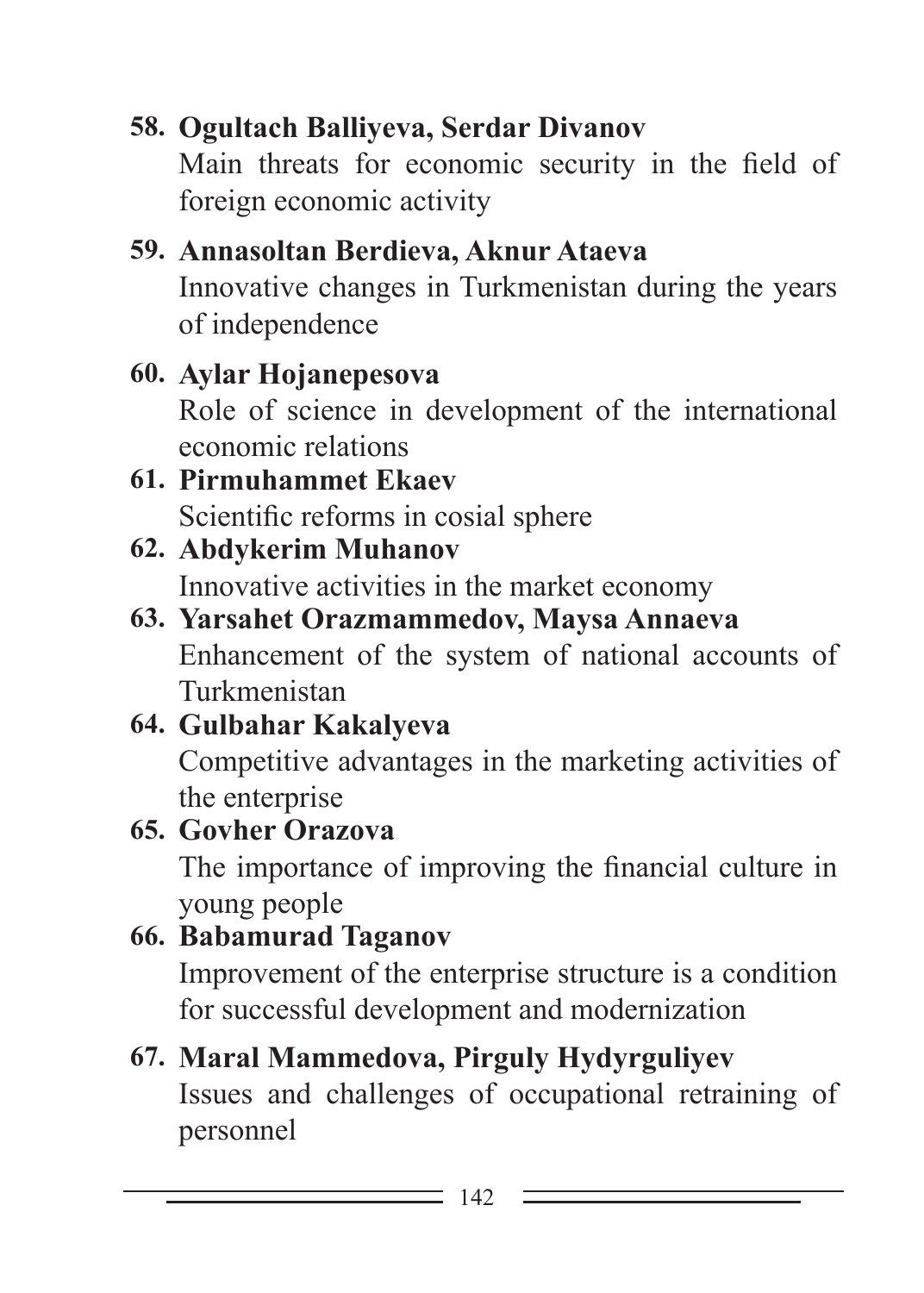# **68. Kerim Dovletov, Aybolek Komekova**

Progress of science, technology and innovative technologies

**69. Annagul Nazarova** Monetary and crediting system's effect on social and economic development of Turkmenistan

## **70. Jennet Atayeva, Maral Ovezova**

Formation of the effective innovative policy in Turkmenistan

#### **71. Aynazar Aynazarov, Dayanchmyrat Pyotdiev** The world practice of technologies transfer

# **72. Ejegul Orazova**

Program development within sustainable development goals in Turkmenistan

# **73. Berdiyar Ereshov, Suleyman Tayliev**

Importance of cluster model in development of the private sector

**74. Merdan Arashev** Cost-effectiveness of international sports tournaments

# **75. Sohbet Vekilov** Innovative reforms in science and education

- **76. Muhammetberdi Yazlyyev, Arslan Matkarimov** Main trends in of the digital economy in our country
- **77. Maya Rahmanova** Essence and goals of the social policy
- **78. Parcha Gylychdurdyeva, Bahar Soyegova** Scientific and educational sector on the course of development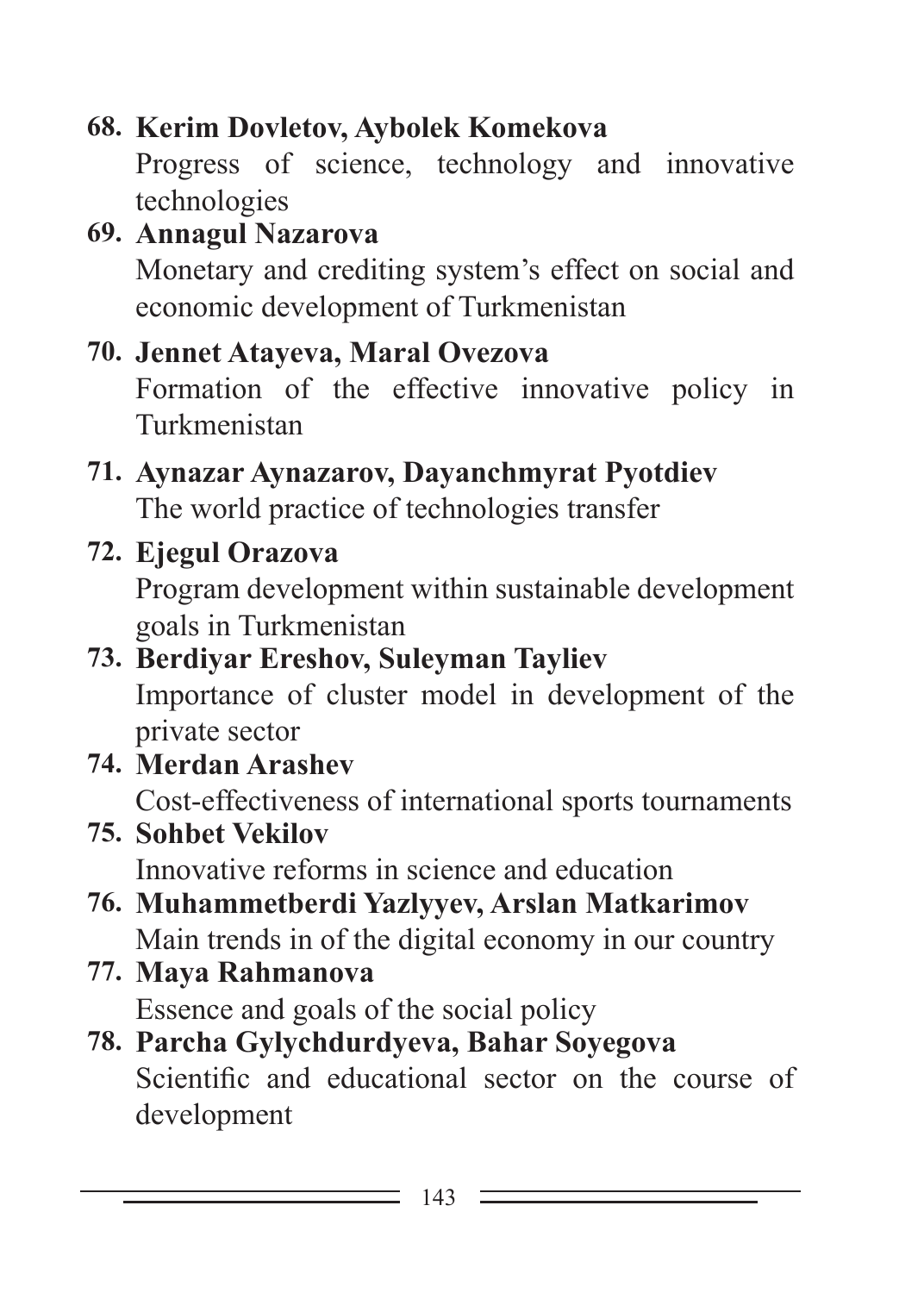# **79. Myrat Akmammedow**

Diversification of the economy in Turkmenistan

**80. Begench Meredov** Matters relating to ensuring the economic security of the enterprise

## **81. Gulshat Vasova**

Development of the chemical industry in Turkmenistan on the basis of public-private partnership

## **82. Aykamar Malikgulyeva**

Assessment of socio-economic consequences of adoption of technical regulations in Turkmenistan

## **83. Aknabat Artykova, Shirin Annaeva**

Big data technology potential in analysis and forecasting applied in different areas

# **84. Mahri Berdieva, Aknabat Dovletova**

The legal framework of bank guarantees in Turkmenistan

#### **85. Ejegyz Garayeva** Digital system in trade

# **86. Bahtiyar Gurbansahedov**

Scientific analysis of the concept of a modern payment system

## **87. Shirin Hudayberenova** Role and significance of mandatory economic standards of the Central Bank of Turkmenistan in the activities of credit institutions

# **88. Annageldy Saryev, Mekan Orazgylyjov**

Role of marketplaces in development of small and medium-sized entrepreneurship in our country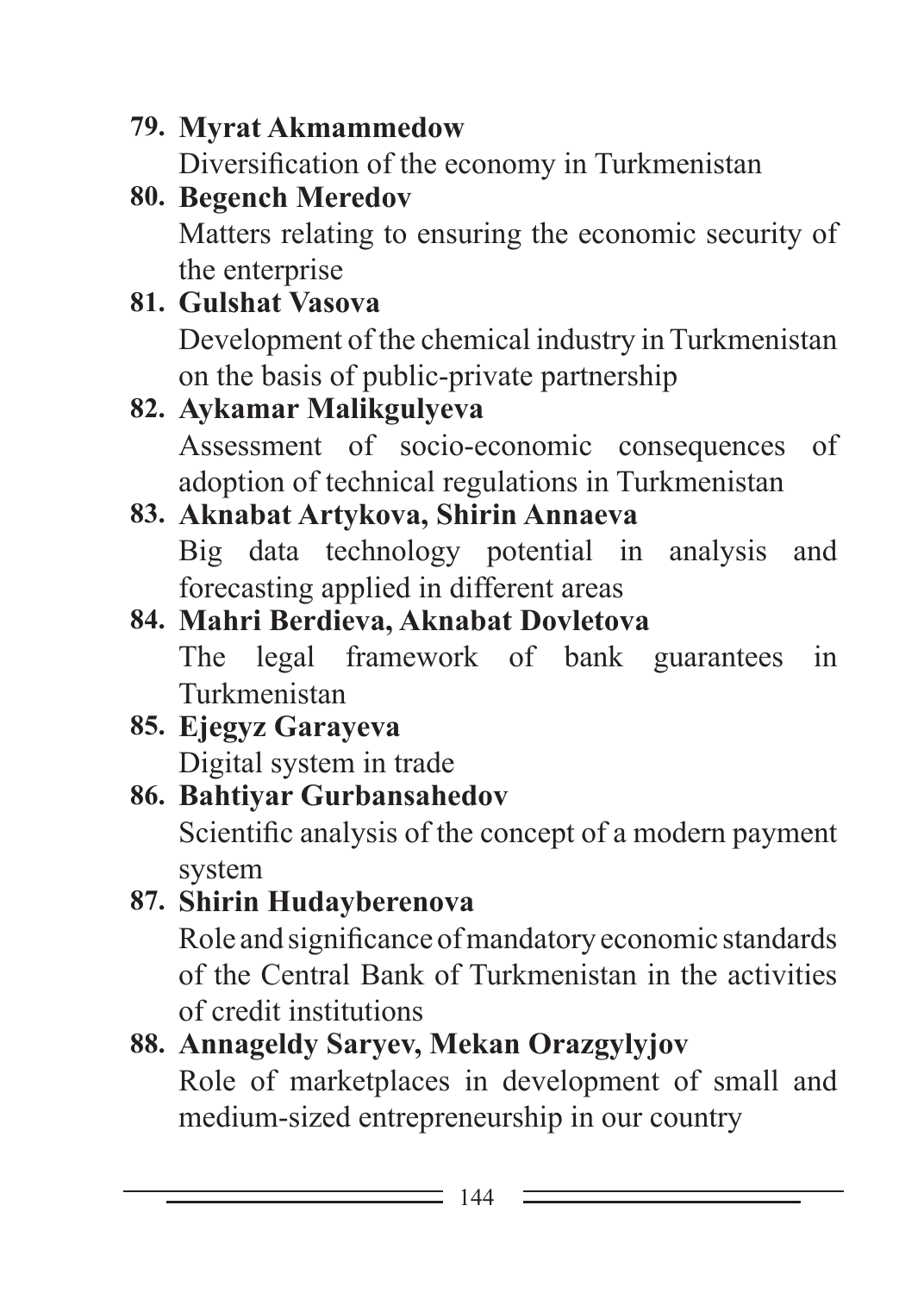# **89. Guncha Taganova**

Role of the banking system in raising the level of financial literacy of the population

## **90. Tavus Atajanova, Akmammet Mammedov** Possibilities of development of venture enterpreneurship in tourism

## **91. Shirin Orazmamedova, Yanyl Mamedova** Methods in modeling and forecasting socio-economic processes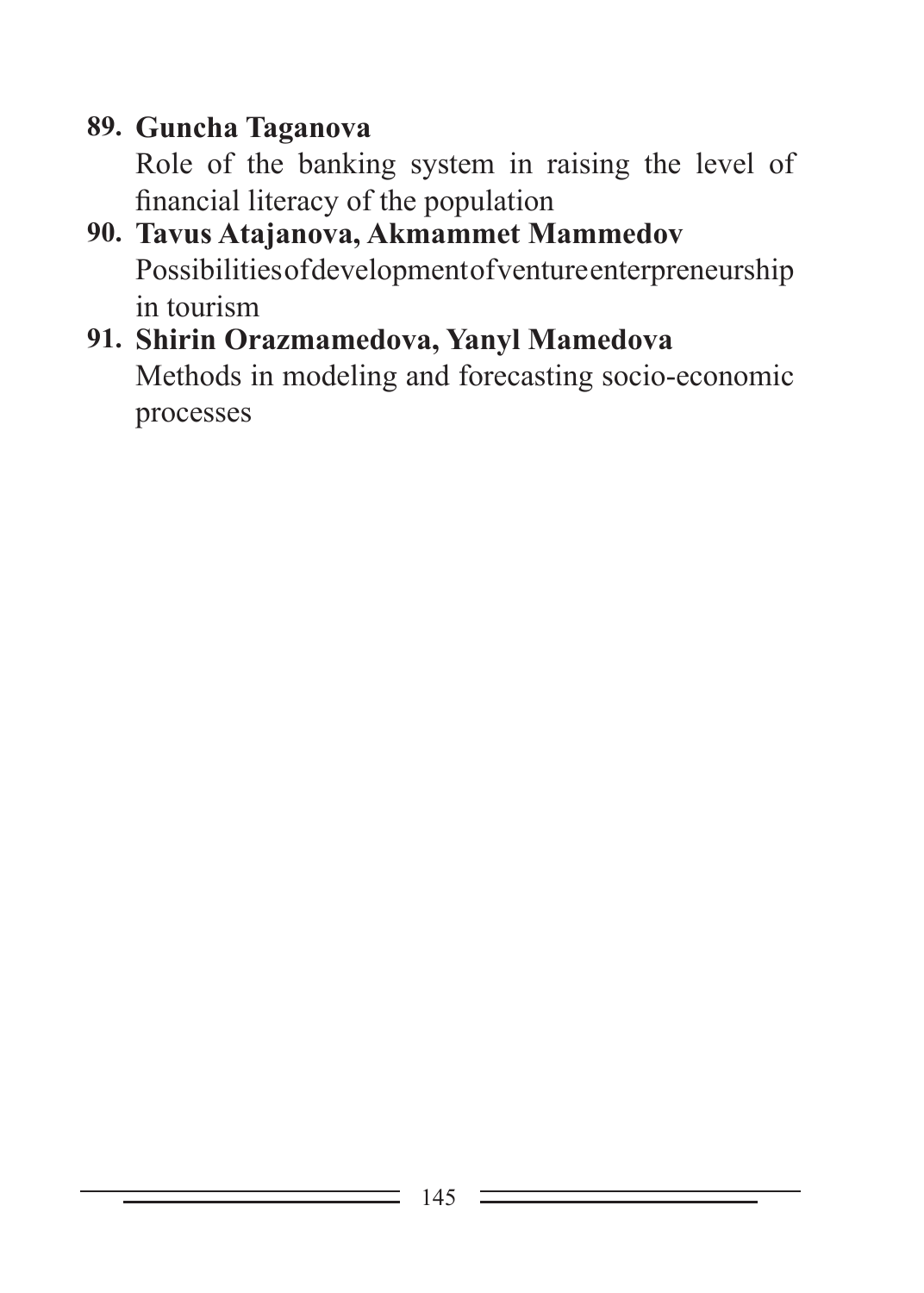#### **SECTION VI**

#### **HUMANITIES**

*Venue:* Magtymguly Turkmen State University

| <b>Chairman</b>                               | of Nurberdiev Nurberdi (Vice Rector for                                                                                        |
|-----------------------------------------------|--------------------------------------------------------------------------------------------------------------------------------|
| section:                                      | Scientific Work, Magtymguly Turkmen State<br>University)                                                                       |
| <i>Vice</i><br><b>Chairman of</b><br>section: | Tuvakov Myrat (Department Head<br>Philological, Historical and Pedagogical,<br>AST)                                            |
| <b>Secretary</b>                              | Gurbanova Oguljeren (Deputy Dean of the<br>Faculty of English Language and Literature,<br>Magtymguly Turkmen State University) |

**1. Zhainagul Kadyrkulova** (Kyrgyzstan) Carpet weaving as a traditional kind of decorative applied art in culture of the peoples of Central Asia (on the example of Turkmenistan and Kyrgyzstan) **2. Kadyrkul Karabukayev** (Kyrgyzstan) Spiritual and ecological values in the process of formation of ecological culture **3. Eldar Rustamov** (Kazakstan) Ramsar regional initiative as an instrument of international cooperation

#### **4. Natalia Rytova** (Belarus) The influence of the canonical right on the formation of gender stereotypes in the XVI–XVII centuries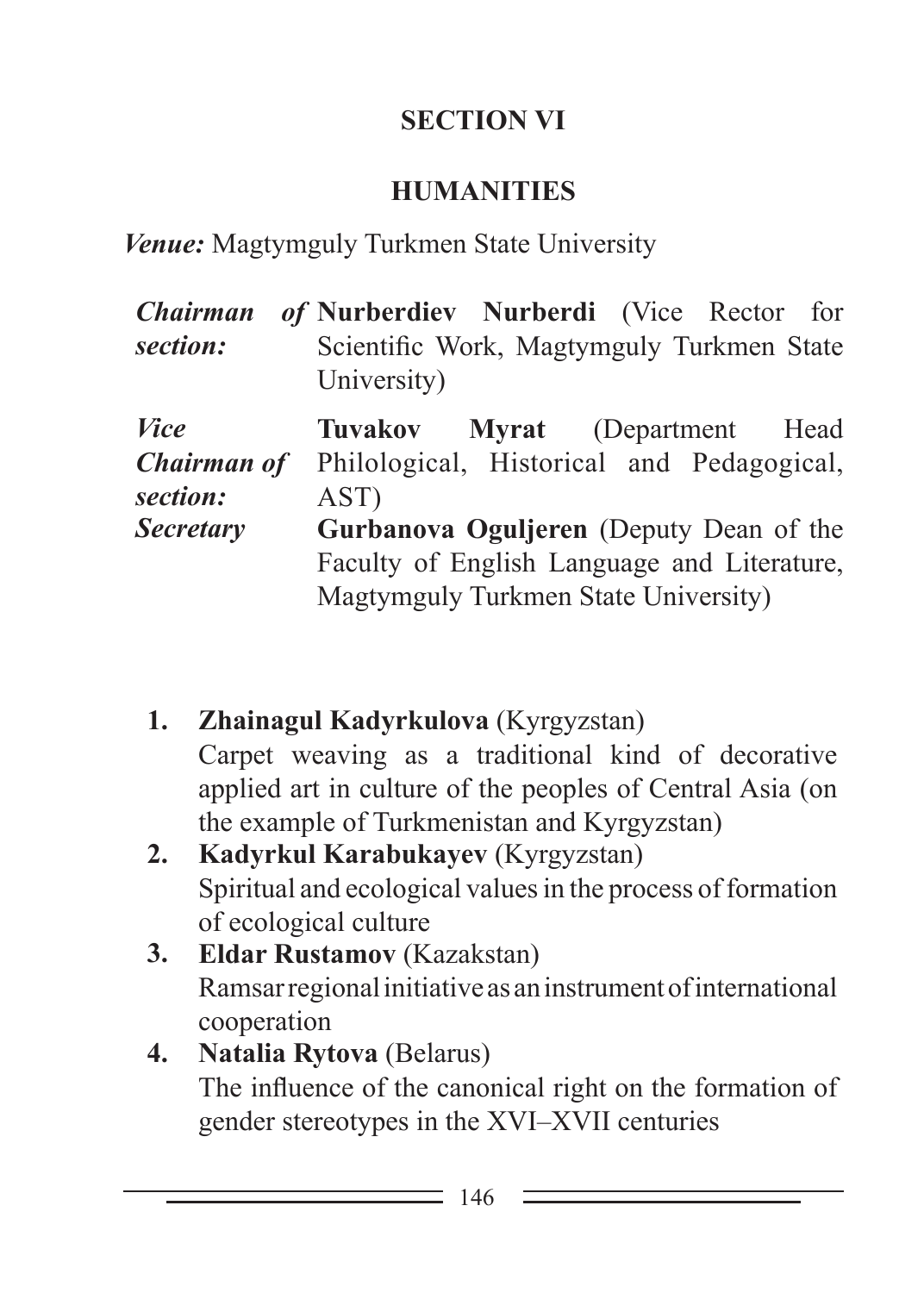# **5. Oksana Tour** (Ukraine)

Dialogue as the most important condition of forming communicative competence of Turkmen students in the Ukrainian spoken environment

- **6. Marina Andrazashvili, Natalia Basilaya** (Georgia) The color range of synestet writers and its language expression
- **7. Valentina Abashina** (Russian Federation) Modern information technologies in the development of mathematical concepts by preschool children
- **8. Tatiana Bochkareva** (Russian Federation) New literacy in pedagogical education
- **9. Galiya Ldokova** (Russian Federation) Restoration culture of relationship of the future teacher
- **10. Guzel Nasibullova** (Russian Federation) Translation of mythological vocabulary from the English to Russian languages
- **11. Konstantin Bezukladnikov, Boris Kruse** (Russian Federation)

Integration of the international bachelor's technologies into the educational space of the CIS countries

- **12. Aksana Filippova** (Russian Federation) Modern technologies of speech development in preschool children
- **13. Sergey Smirnov** (Russian Federation) Environmental prospects of the scientific and technological revolution
- **14. Tatiana Nesterova, Valentina Remizova** (Russian Federation)

Motivational support for the teaching process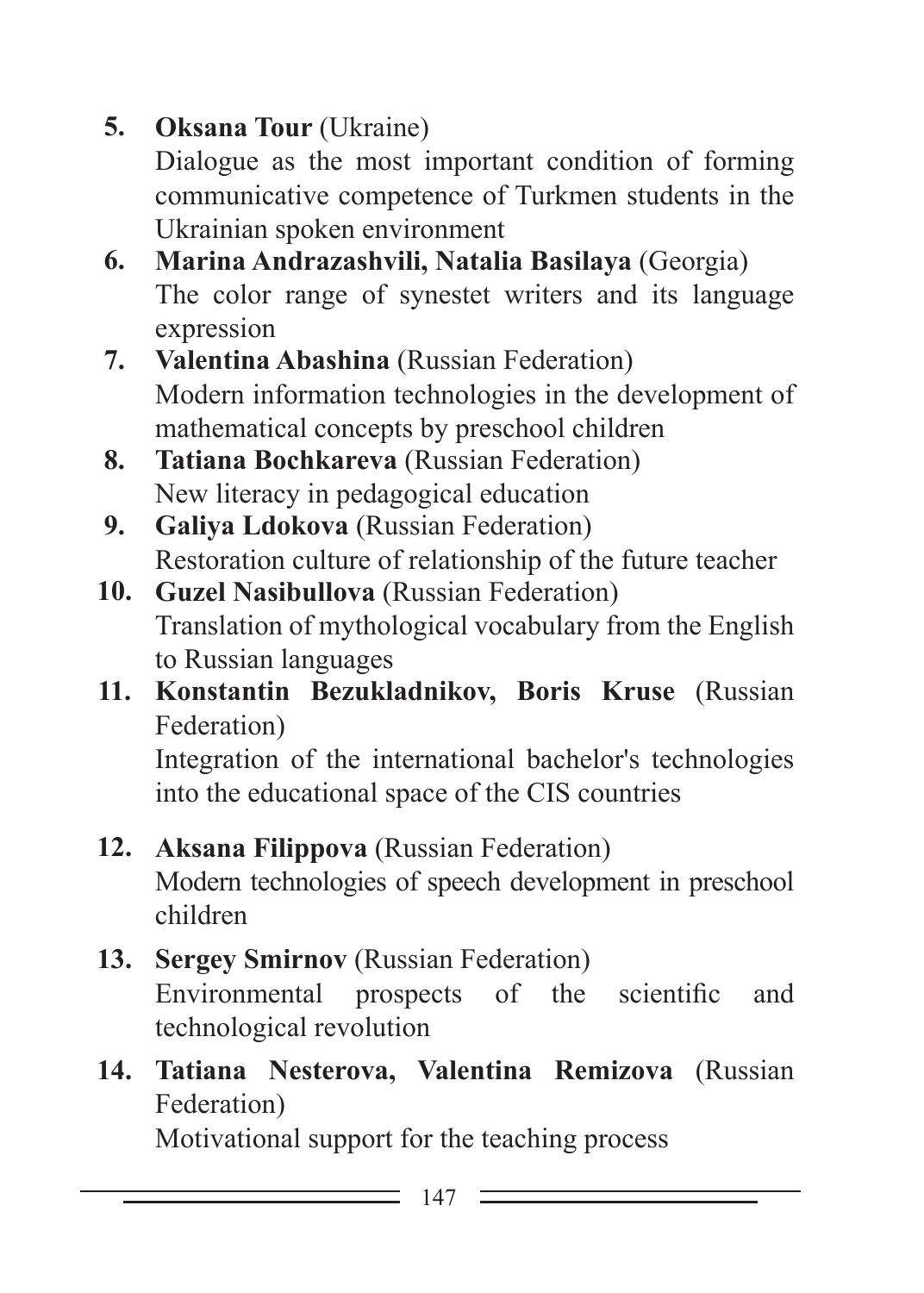- **15. Natalia Abramovskikh** (Russian Federation) Formation of the image of the teacher of the first grade students in the framework of the discipline "Introduction to the profession"
- **16. Liya Lashkova** (Russian Federation) Development of the communicative potential of future teachers in the conditions of the digital educational environment
- **17. Yegor Gromov** (Russian Federation) The influence of cultural relations between the Volga region and Central Asia on the formation of Tatar philosophical thought in the 18-19 centuries
- **18. Svetlana Zyryanova** (Russian Federation) Informatization of music education in preschool organization
- **19. Vera Sinebryukhova** (Russian Federation) Organization of educational and research activities of future teachers of elementary classes in the field of primary general mathematical education
- **20. Evgeniya Shants** (Russian Federation) Development of activity and initiativity in preschool children: moral aspect
- **21. Muhammad Maghaminiya** (Turkey) Ibni Haldun's ideas about trade law
- **22. Jennet Ovekova** Legal framework for legislative activity of the national parliament of Turkmenistan
- **23. Kerimguly Geldiyev** Economic results of developing the digital logistics in the smart city
- **24. Bayrammyrat Hajimammedov** Modern methods of developing the education system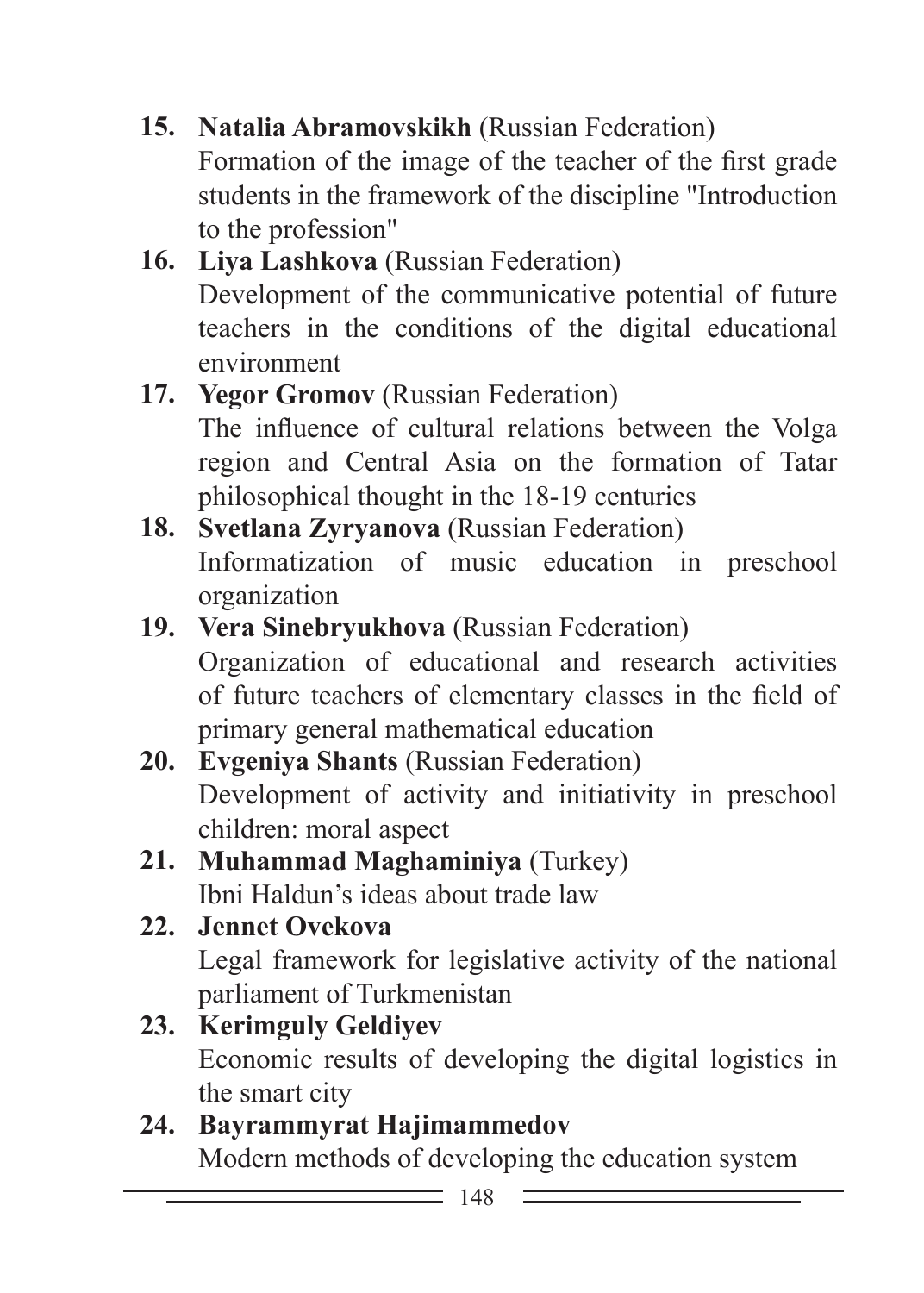# **25. Yagmyr Nuryyev**

Constitutional principles and the development of a system of humanitarian values

## **26. Baba Zahirov**

Impact of digital information technologies on development of legal statistics

#### **27. Govher Geldyeva, Kadyr Amandurdyev** Strategies of the world states and Turkmenistan in building the information society

# **28. Shemshat Atajanova**

Gender equality as a national development priority

### **29. Jumamyrat Gurbanov**

Legal support for the digital economy and constitutional principles

#### **30. Merdanmyrat Kurrayev**

Ways of development of the legal framework for energy supply

# **31. Gulzar Ashyrova**

Development of the legislation of Turkmenistan concerning specially protected natural areas

#### **32. Danatar Murzayev**

The role of digital technologies and scientific achievements in providing legality

## **33. Arslan Mammetorazow**

Arbitration agreement in the international commercial contractual relations

#### **34. Bayramgul Orazdurdyyeva**

Development of legislation of Turkmenistan on education in accordance with digital technologies and science

## **35. Maksat Hudayberdiyev, Baky Nurmuhammedov** Legal framework of the youth policy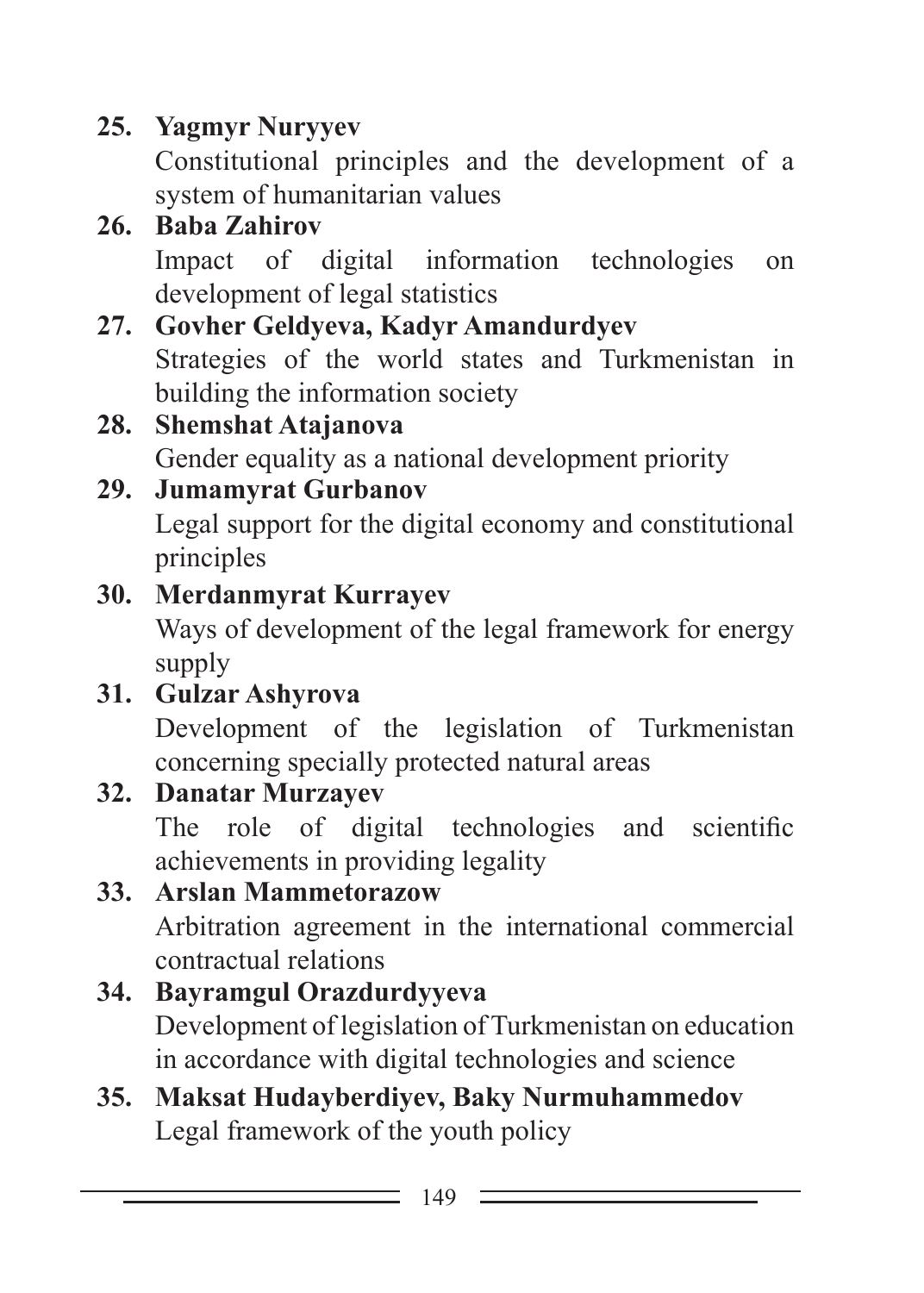- **36. Nurmuhamet Halymov, Selbi Nurgeldiyeva** Role of entrepreneurship in the Constitution of the country
- **37. Oguljamal Esenova** The role of science and education in the formation of the spiritual foundation of the civil society in Turkmenistan
- **38. Oguljeren Suhanberdiyeva, Jumagul Orayeva** Constitutional law and peculiarity of elections for Halk Maslahaty of the National Assembly of Turkmenistan
- **39. Handurdy Handurdyyev, Chary Rahmanov** Organizational-legal aspects of consumers' rights protection
- **40. Kakamyrat Altyyev**

Legal regulation of the licensed activity in digital economy

- **41. Guvanch Ballyev** Development of the legislation in the field of public health services in Turkmenistan
- **42. Amangeldi Baygeldiev** On the way of establishing comprehensively developed society
- **43. Lachin Hudayberdiyeva** Moral principles of a state servant
- **44. Jemile Hommayeva** Improvement of the judicial system over the years of independence in Turkmenistan
- **45. Yazmurat Kulayev** Early stages of legislation in Turkmenistan
- **46. Beshim Rahmanov** Upgrading ecological culture of turism employees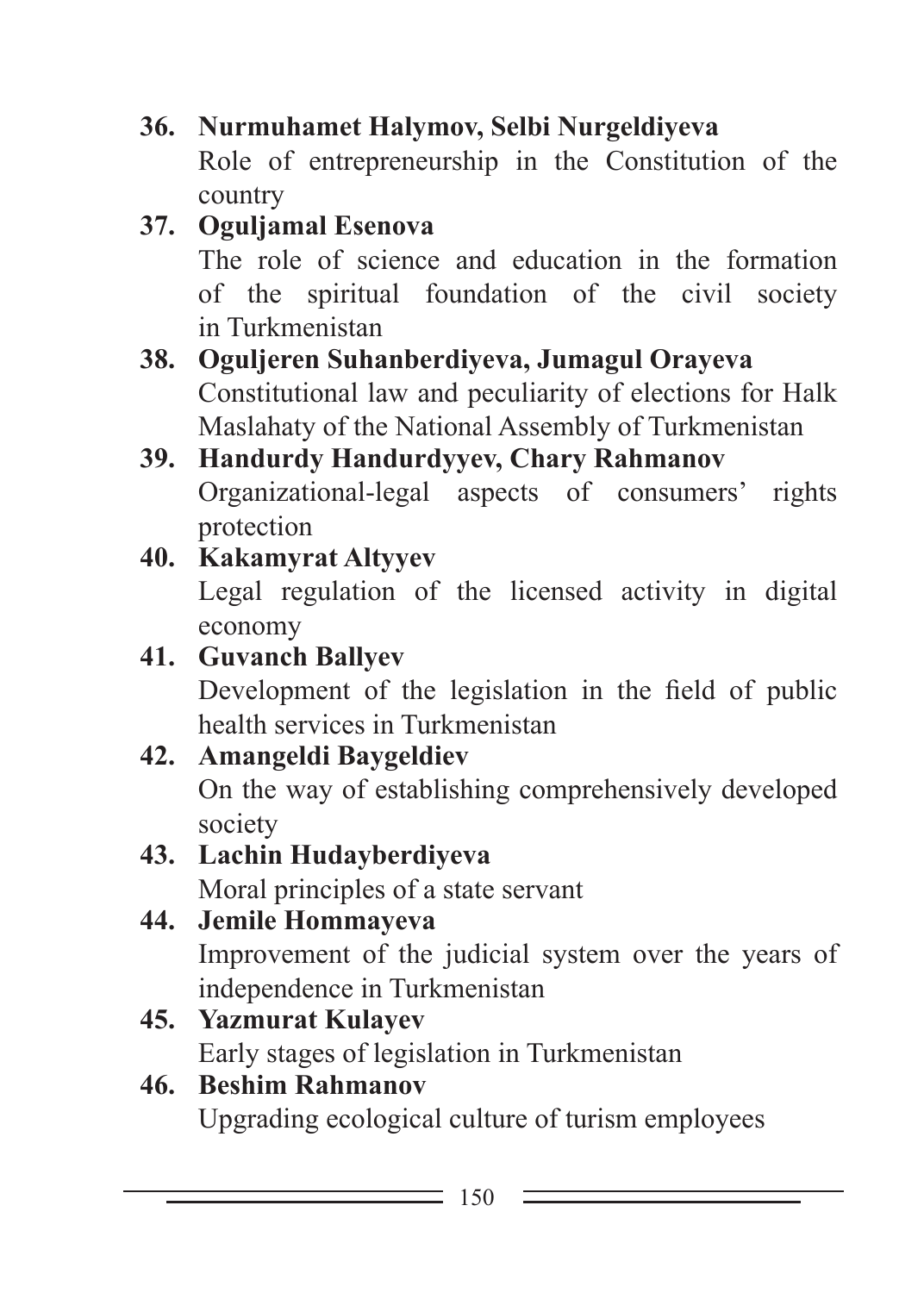#### **47. Ilmet Hanmedov**

Improvement of the constitutional framework of the parliament

#### **48. Parahat Durdiev** Development of a theory of object of crime in criminal law of Turkmenistan

- **49. Annajahan Batyrova, Babajan Gochmyradov** Legal framework for digital services
- **50. Jumamuhammet Annamuhammedov, Gochmyrat Myradov**

Advantages of digital banking services

**51. Durdy Amanov** International legal status of refugees and their protection

## **52. Dovran Abdyrasulov**

Methodology of professional thinking development in military higher education institutions

## **53. Narhal Achilova**

Didactic requirements to textbooks for primary classes

#### **54. Olga Adykova**

Bones discovered at the monuments of the Serakhs oasis

#### **55. Maya Agayeva**

Ways of translation of Turkmen proverbs about language and word into Russian

**56. Bahargul Akmammedova** Application of interactive whiteboards in learning Persian-Turkmen thematic conversational forms with postpositions

# **57. Mohammedkuli Altiev**

Cultural reforms in Turkmenistan in the 20-30s of the 20th century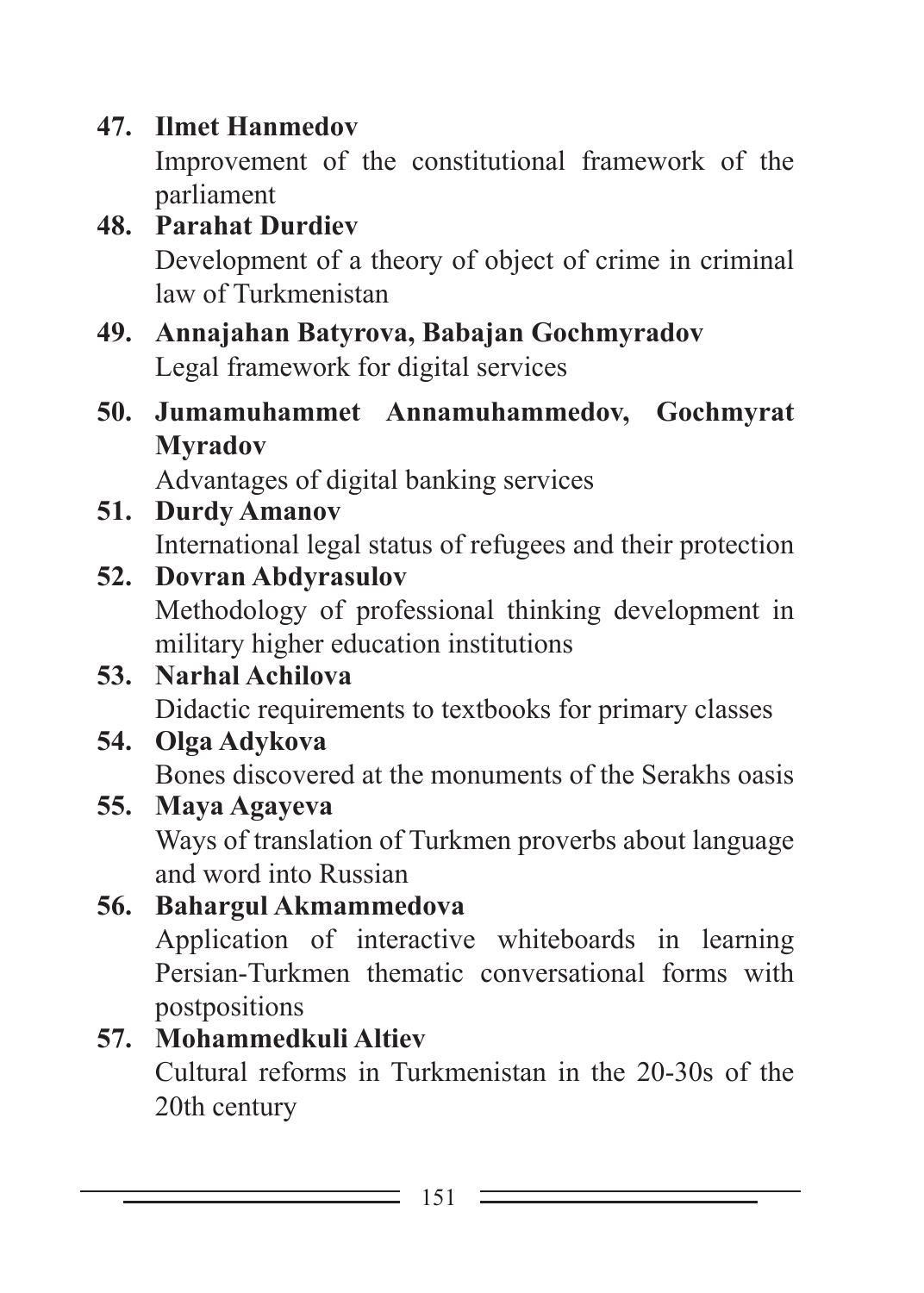- **58. Shasenem Amadova** Importance of the literary heritage of Magtymguly
- **59. Guvanchmyrat Amangeldiev** Folk art is a steadfast pillar of national culture
- **60. Rasul Amangeldiyev, Gulnabat Atayeva** Music as a symbol of peace
- **61. Hangeldi Amangeldiev** Basic law on the protection of human and civil rights
- **62. Kakabay Amanmyradov** Mevlana Ruhi Yaziri – scientist and poet
- **63. Maral Annagulyeva, Aynur Rozyeva** The principles of peace and trust in the epic "Gorkut ata"
- **64. Serdar Annamedov** Legal status of neutrality of Turkmenistan
- **65. Gulyalek Annanepesova** Terminology of bagshi's performing art
- **66. Ogulshirin Annanepesova** Image of Magtymguly Pyragy in folk legends
- **67. Mati Annanurow** Philosophic problems in the work by Magtymguly Pyragy

#### **68. Myrat Annanurov** Organization of self-study of cadets at the military higher educational institutions

**69. Jeren Atabayeva** Serial verb construction as an artistic techniques in the poetry of Halil Kuliev

# **70. Maya Atajanova**

Synonymic relations of idioms on the notion of "air/ howa" in the contrastive analysis (on the examples of the Turkmen and English languages)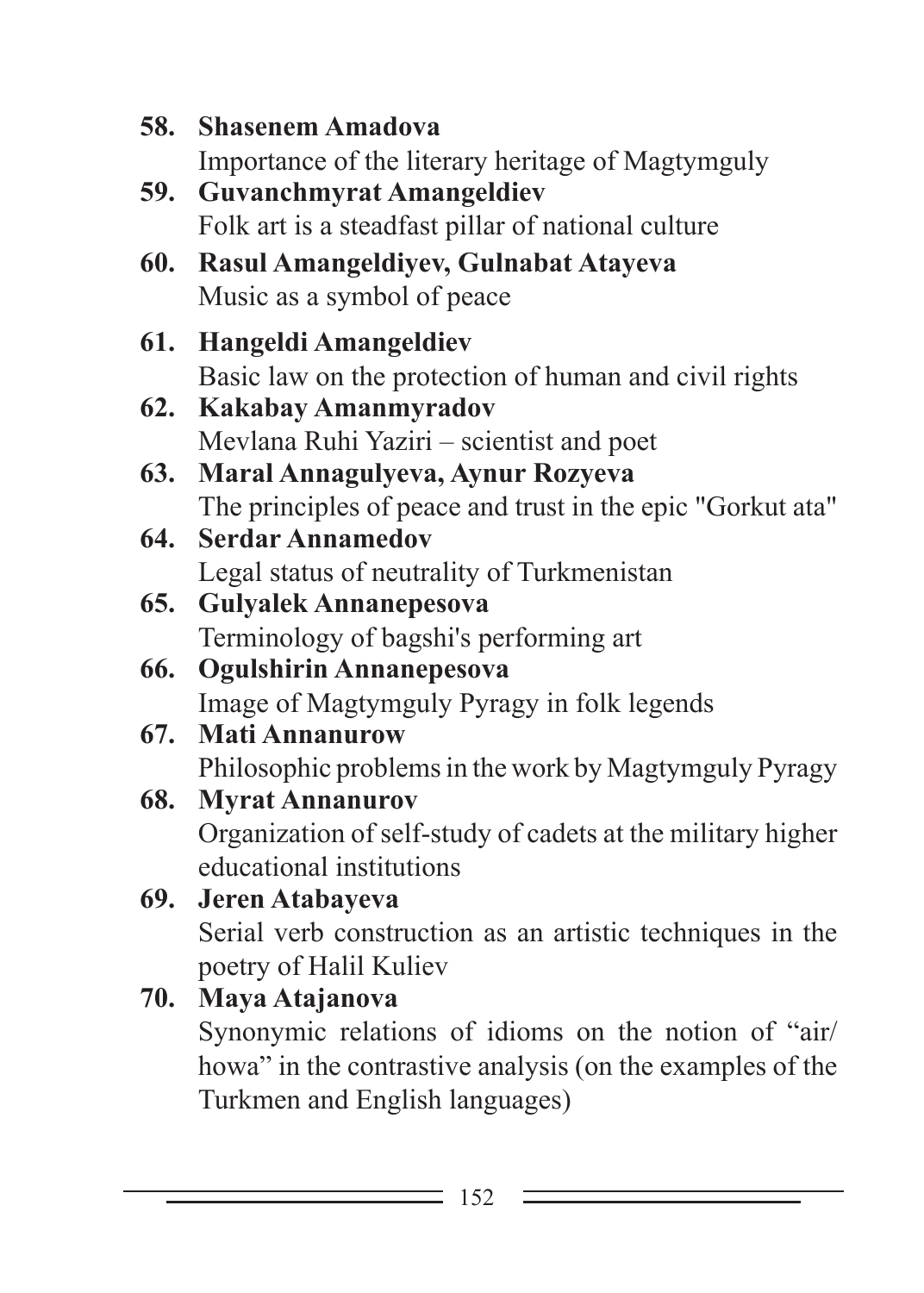## **71. Bahar Atanyyazova**

Matter relating to history of studying the past tense of the verb in the Persian language

# **72. Nargul Atashova**

Peace-loving policy of Seljuk ruler Ala ad-din Kayqubad I

## **73. Danatar Atayev**

By Ibn Khallikan – priceless source of study of the history of the Turkmen people

#### **74. Kemal Atayev**

The English travellers of 1840s about the Turkmen way of life

## **75. Yazmuhammet Atayev**

Issues of studying the archival lexicon of the Turkmen language

#### **76. Annadursun Atayeva**

Paleobotanic residual revealed at the monument of Paryzdepe

#### **77. Amandursun Atayeva**

Digital educational resources in forming students' ecological training

# **78. Dursunjemal Babalyeva**

"Science is a pearl that priceless"

## **79. Durli Ballyeva**

Commitments of Turkmenistan under the international humanitarian law

#### **80. Bayram Basarov**

Using reference signals in the assimilation of knowledge

**81. Ejegul Bashimova, Yazgul Akiyeva** The role of English in the business environment

#### **82. Kakajan Bayramov** Importance of Turkmen ethnographic science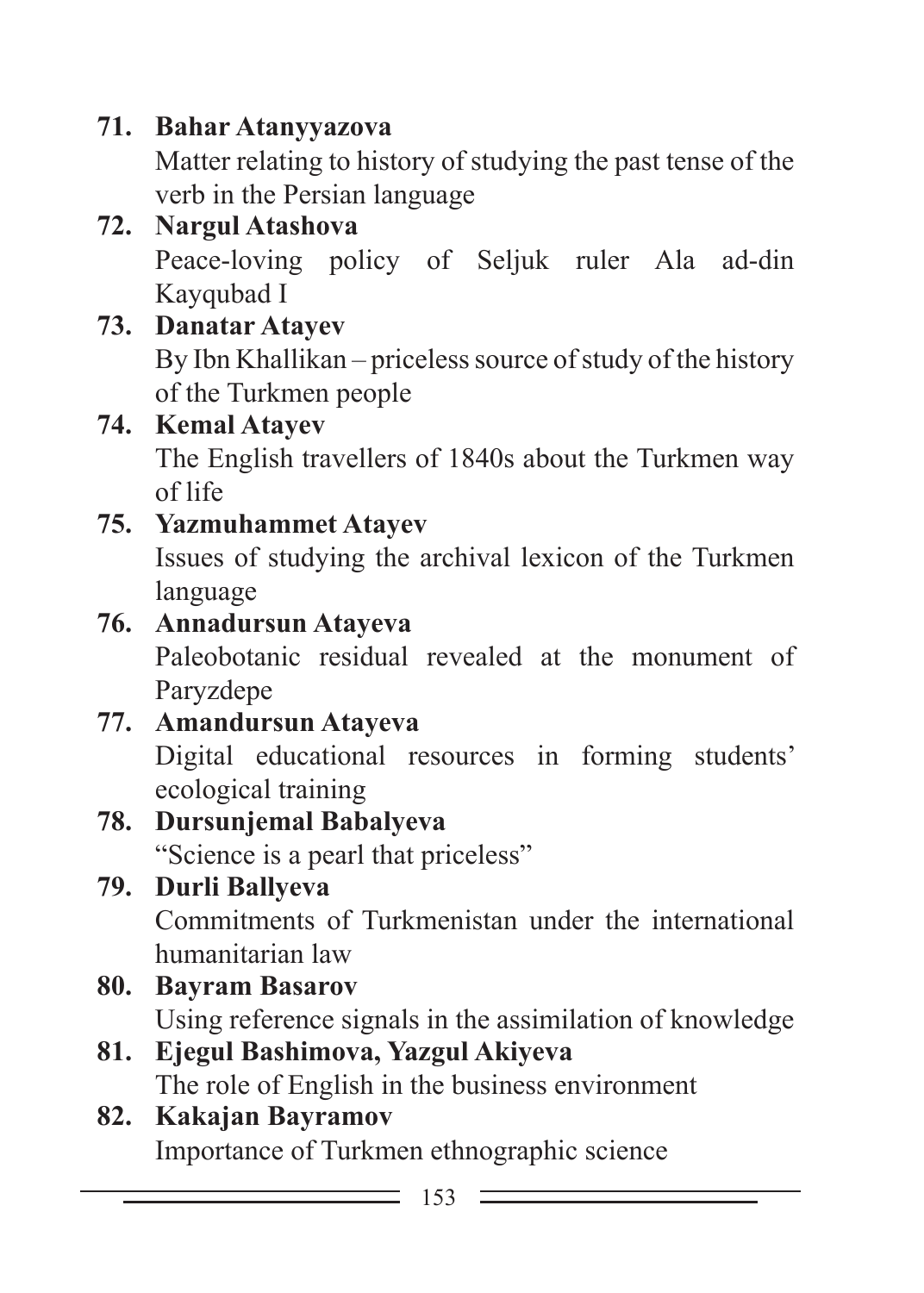#### **83. Chemen Bayriyeva**

Basic principles of contrastive analysis of simple predicate expressed by the present tense in Turkmen and English

- **84. Ahmet Begchiyev** Ways of formation of sports terms
- **85. Aman Behranov** Defense walls of Paryzdepe
- **86. Jeren Bekiyeva, Mahrijemal Bekjayeva** Celadon ceramics

# **87. Tahir Berdiev**

Use of support symbols in the management of the game activity of children

# **88. Gurbanmyrat Boppyev**

Turkmen and Turkish words related to kinship

# **89. Bostan Chakanova**

Cultural relations between neutral Turkmenistan and Russia

## **90. Guncha Charyyeva**

Turkmenistan's regional and international initiatives in creating transport transit

# **91. Dunyagozel Cherkezova**

The "Traditions of Turkmen statehood" is at the core of national education

## **92. Hezretguly Durdyyev**

From the history of grammatical structure study of the Turkmen language

## **93. Serdar Durdyyev**

World languages are the basis of the international relations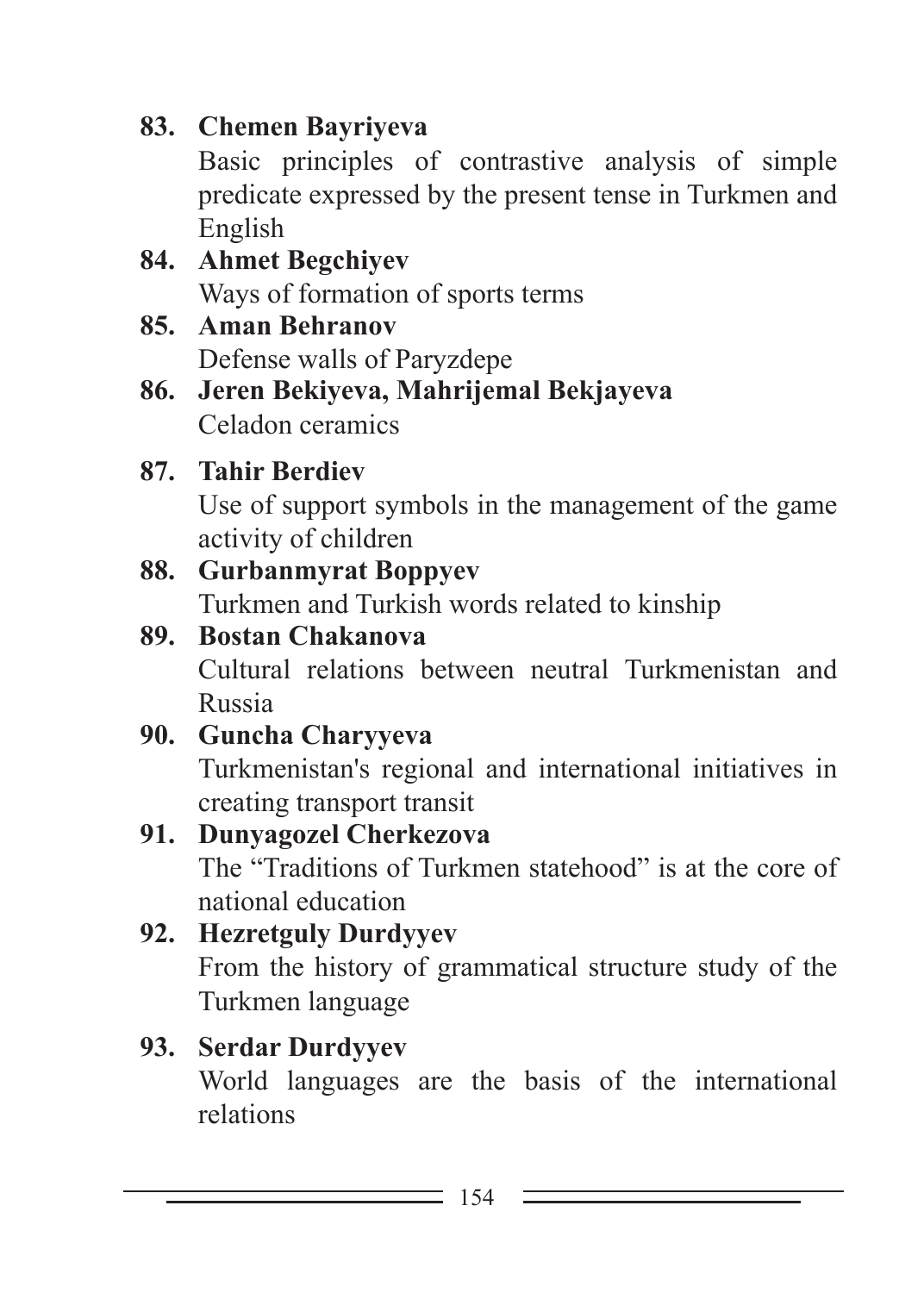**94. Sapargeldi Durdyyev, Tylla Mammedova** The use of digital educational resources in educating the young generation on the principles of a healthy lifestyle **95. Altyn Durdyeva** Special characteristics of the address message **96. Orazpolat Ekaev** Trace of the Oguzs on the Great Silk Road **97. Annajemal Esenova** Historical roots of the Turkmen "ak oy" and its constructive features **98. Allaberdi Gapurov, Guljan Nazarova** Role of the book by our President "Neutral Turkmenistan" in worldpeace and consent strengthening **99. Saparmyrat Garatayev** Peace and truth as the main way for strengthening the foreign policy of Turkmenistan **100. Atamyrat Garayev** Philosophical explanation of science in Gurbanguly Berdimuhamedov's book "Spiritual world of the Turkmen" **101. Ogulnur Geldimyradova** Turkmen folk creativity in the novel by Esteemed President Gurbanguly Berdimuhamedov "Good name is imperishable" **102. Rejepmuhamet Geldiyev** Etymological study of the word **103. Lachyn Geldiyeva** Equivalence problem in translation of newspaper articles **104. Govher Gelenova** Role of international cooperation in training young personnel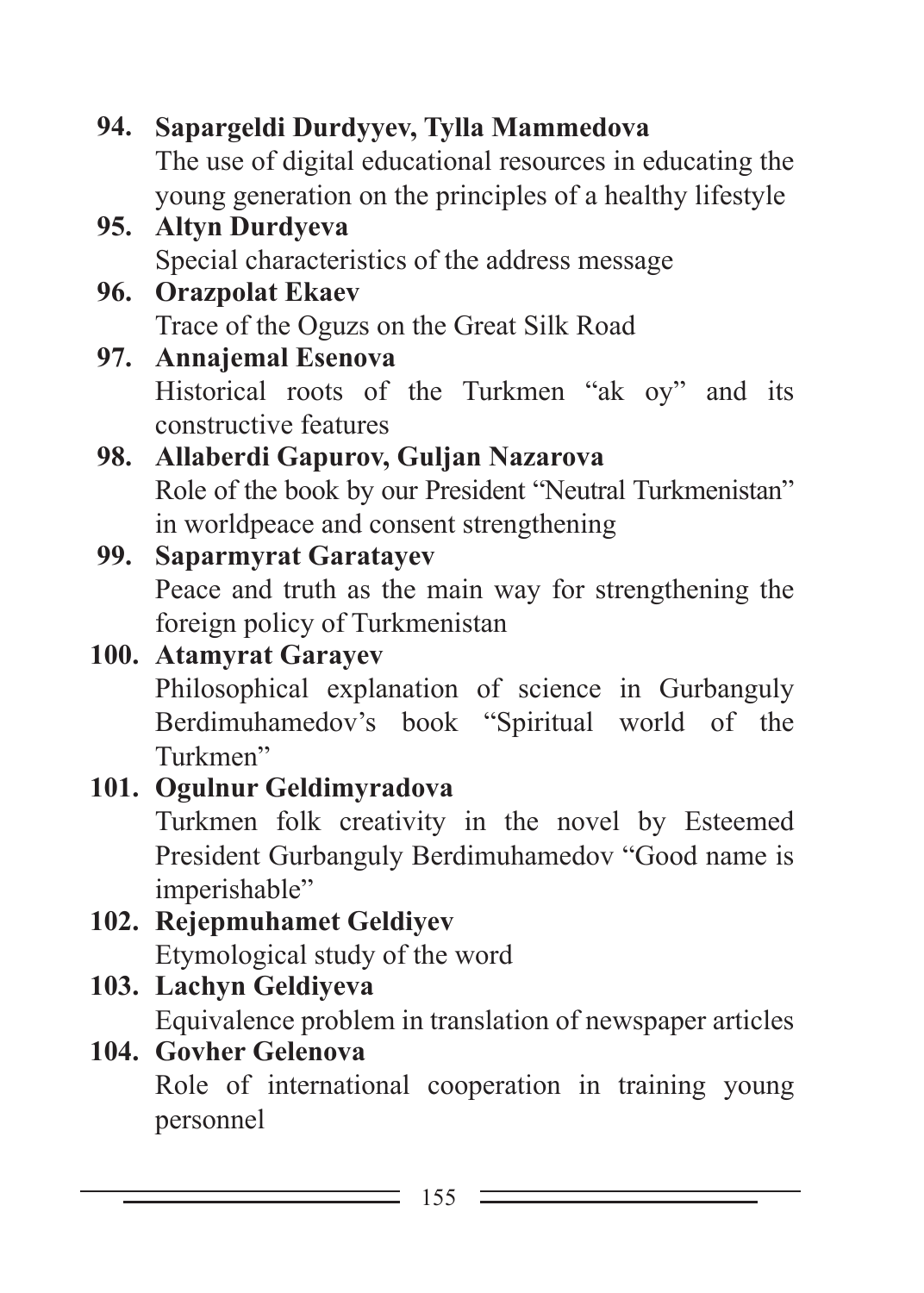**105. Ogulnabat Gochova** Vowel lengthening in two-syllable words in the Turkmen language

- **106. Rahmanberdi Godarov** Hasan Nissari and his work «Muzekir and akhbab»
- **107. Rahmanberdi Goklenov** Intertextuality and precedence in the language of the newspaper
- **108. Guljemal Gummanova** Yusup Balasagunly's «Kutadgu bilik» - spiritual wealth of the Turkmen peoples
- **109. Gulshat Gundogdyeva** Comparative phraseological units in the Turkmen and Persian languages
- **110. Guychmyrat Gurbandurdyev** Music and principles of peace
- **111. Gurbanberdi Gurbangeldyev** Geographical names appeared in the years of independence
- **112. Jumamurad Gurbangeldyev** Fundamental principles of the foreign policy in the Great Seljuk Empire
- **113. Nurnabat Gurbangulyeva, Gozel Allakova** Artistic function of the four seasons in the works by Magtymguly
- **114. Guncha Gurbannazarova** Synonyms as expressive means in the works by Magtymguly (contrastive analysis based on the translations into the Arabic language)

#### **115. Merjen Gurbannazarova** Role of international legal instruments on the rights of the child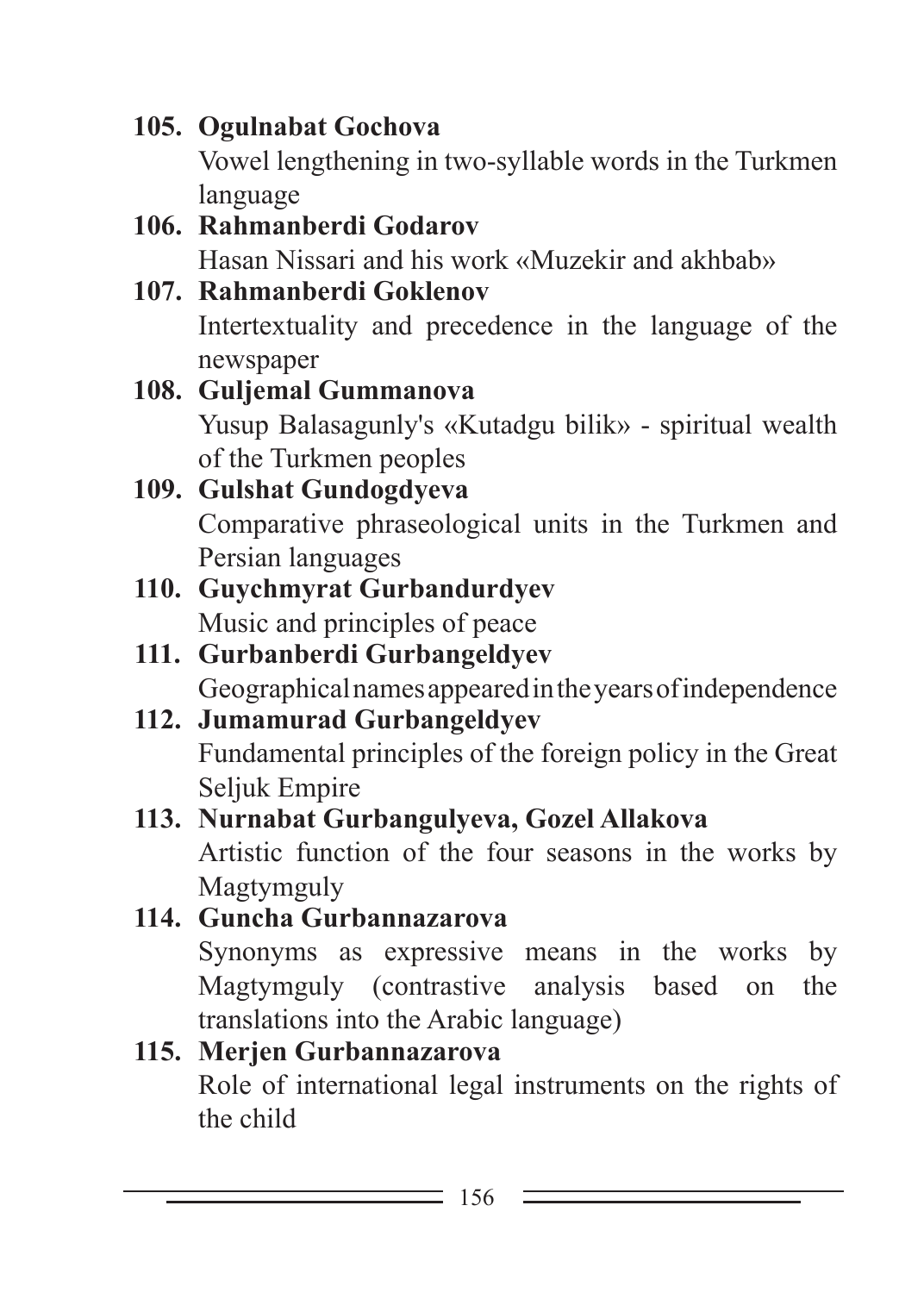#### **116. Merjen Gurbanazarova**

The ways of using digital educational technologies at Chinese lessons

# **117. Aly Kurbanov, Lyudmila Kurbanova**

The role of technical aids at the lessons of foreign languages

## **118. Han-Durdy Kurbanov**

Social structure of the Turkmens in the 12th-14th centuries

### **119. Aygul Gurbanova**

Description of a moral beauty in creative work by Magtymguly

# **120. Jamilya Gurbanova**

Classification of genres of turkmen folk music

## **121. Gurbangul Guzuchyyeva**

Esoteric view of a poetic work in medieval literature on the example of the work by Myakhri Khatyn

# **122. Hydyrguly Klychhanov**

The problem of perfect personality in classical literature (on the example of the work by Yunus Emre)

#### **123. Azat Gylyjov**

Ideological and artistic features of legends about Keimir Kyor

# **124. Ata Gylyjov**

Personal names related to colours

# **125. Amanbibi Gylyjova, Myahrijemal Mommyeva**

Development of the science of sport psychology and its role in sports competitions

#### **126. Gulayym Gylyjova** Science centers during the reign of the Seljuks

#### **127. Bossan Hajiyeva** Role of the state in life of the society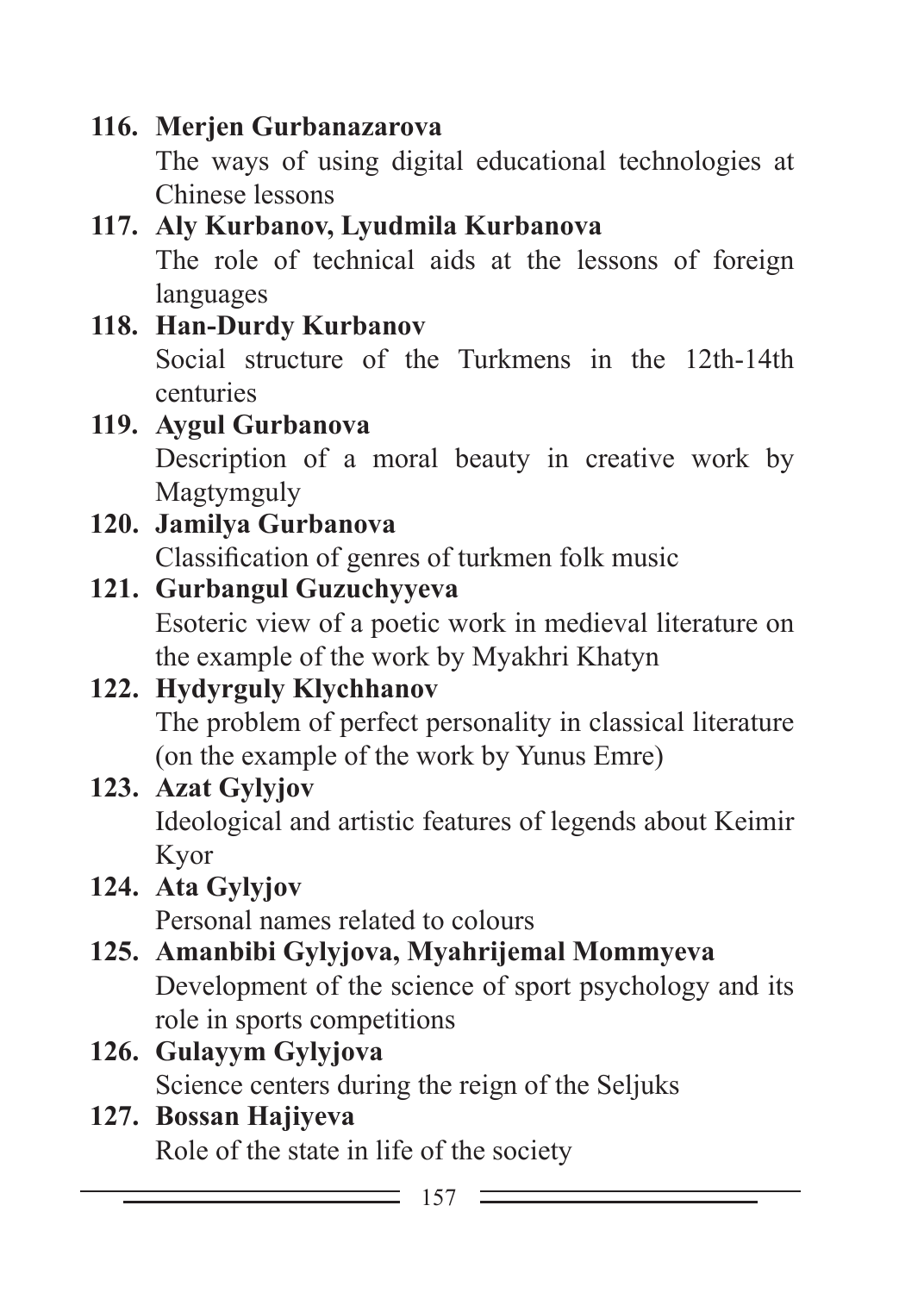**128. Mahri Halmuhammedova** The scientific heritage of Mahmud Zamakhshari is a valuable source in the study of the history of Buzurgmekhr **129. Maya Halkberdiyeva** National scenery of our Homeland **130. Gulyalek Hangeldiyeva** Role of "kushtdepdi" song and dance in life of Turkmen women **131. Gulnaz Gurbanova, Nazar Tachmuhammedov** Shakhrislam civilization in the Middle Ages **132. Mahrijemal Hapyzova, Jahan Soyunova** Role of moral values in the production of materials **133. Tazegul Hapyzova, Aynagozel Gurbanova** Artistic traditions of folk poetry in Turkmen musical art **134. Tyllagozel Hojahanova** Kinship ties in terms and family relations in Turkmenistan **135. Mayagozel Hommayeva** Inexhaustible spring of enrichment of Turkmen lexicology **136. Shihmustapa Hudayberdiyev** Bayram Khan's world **137. Gulalek Hudayberdiyeva** The significance of the epos "Gorkut ata" in the upbringing of youth in national traditions **138. Amanmyrat Hudaygulyyev** History of the Eyyuby Turkmen state in the sources of the European countries **139. Shamyrat Hudaykulyev** Features of preparing educational videos **140. Altyn Hydyrova, Begli Begjanov** Methods of economic education on the basis of exact sciences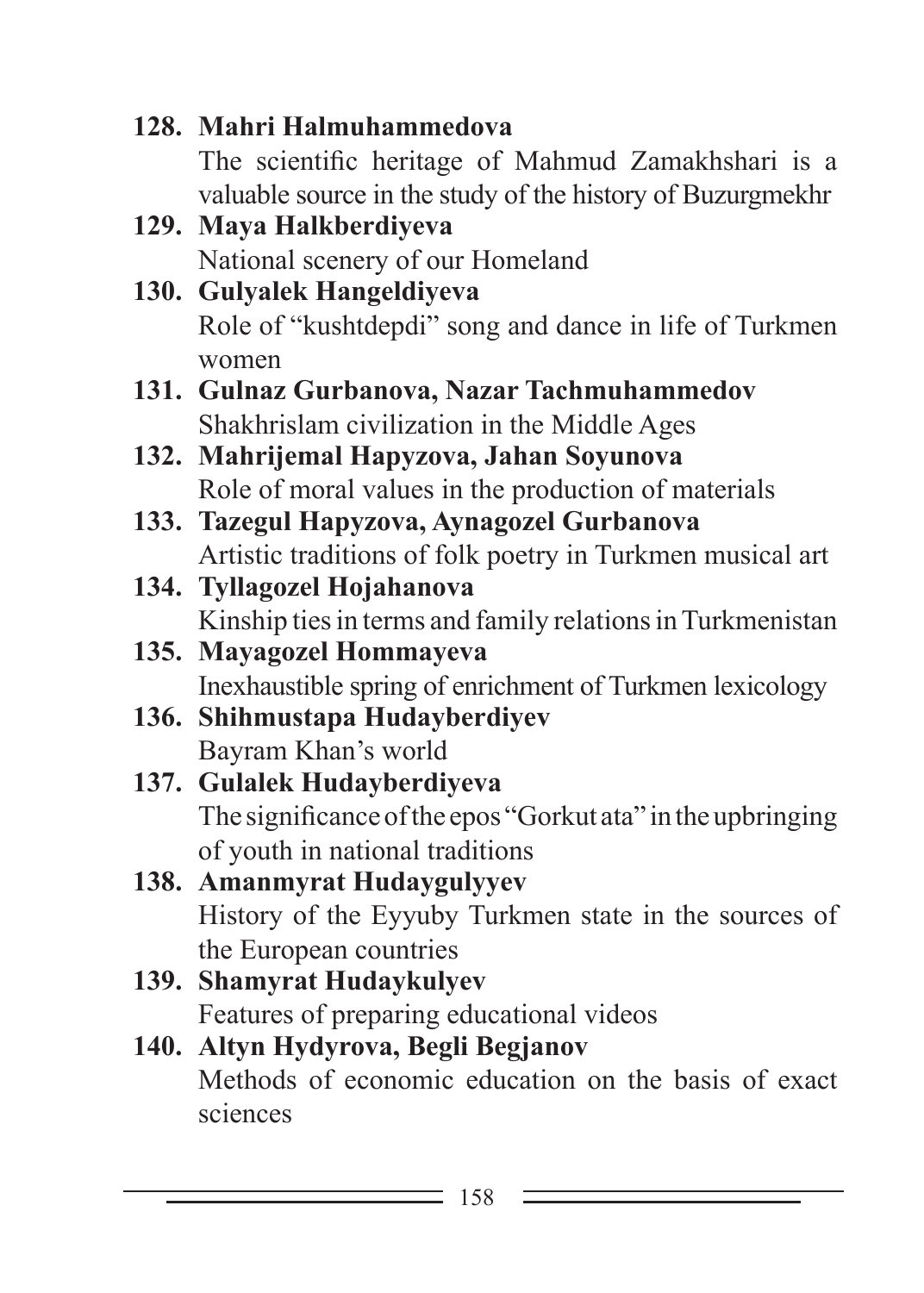```
141. Sona Islamova, Shirin Charyeva
     The importance of dictionaries in the oil and gas industry
142. Bahar Jepbarova
     Name of the yurts in the ancient manuscripts
143. Mayagozel Jepbarova
     Set phrases in the language of Magtymguly
144. Gylychmuhammet Jorayev
     The importance of the Esteemed President's concept on 
     unity and inseparability of security
145. Shasenem Jorayeva
     The importance of pedagogical management in civil 
     service
146. Guljahan Jumayeva, Lola Yagmurova
     Written monuments – valuble sources of historical 
     science
147. Dovran Karajaev
     Legal support for the digital economy in Turkmenistan
148. Gurbangozel Komekova
     Muhammad Gazeli's views on scholars
149. Maral Kuliyeva
     21st century skills for successful english language 
     teachers
150. Yusup Lallakov
     Magtymguly's teachers
151. Handurdy Myatiev
     Specifics of the development and compilation of a 
     dictionary in the context of cultivating the spiritual and 
     moral culture in students
152. Begench Matliyev
     Role and contribution of sciencitific diplomacy in 
     ensuring international security
```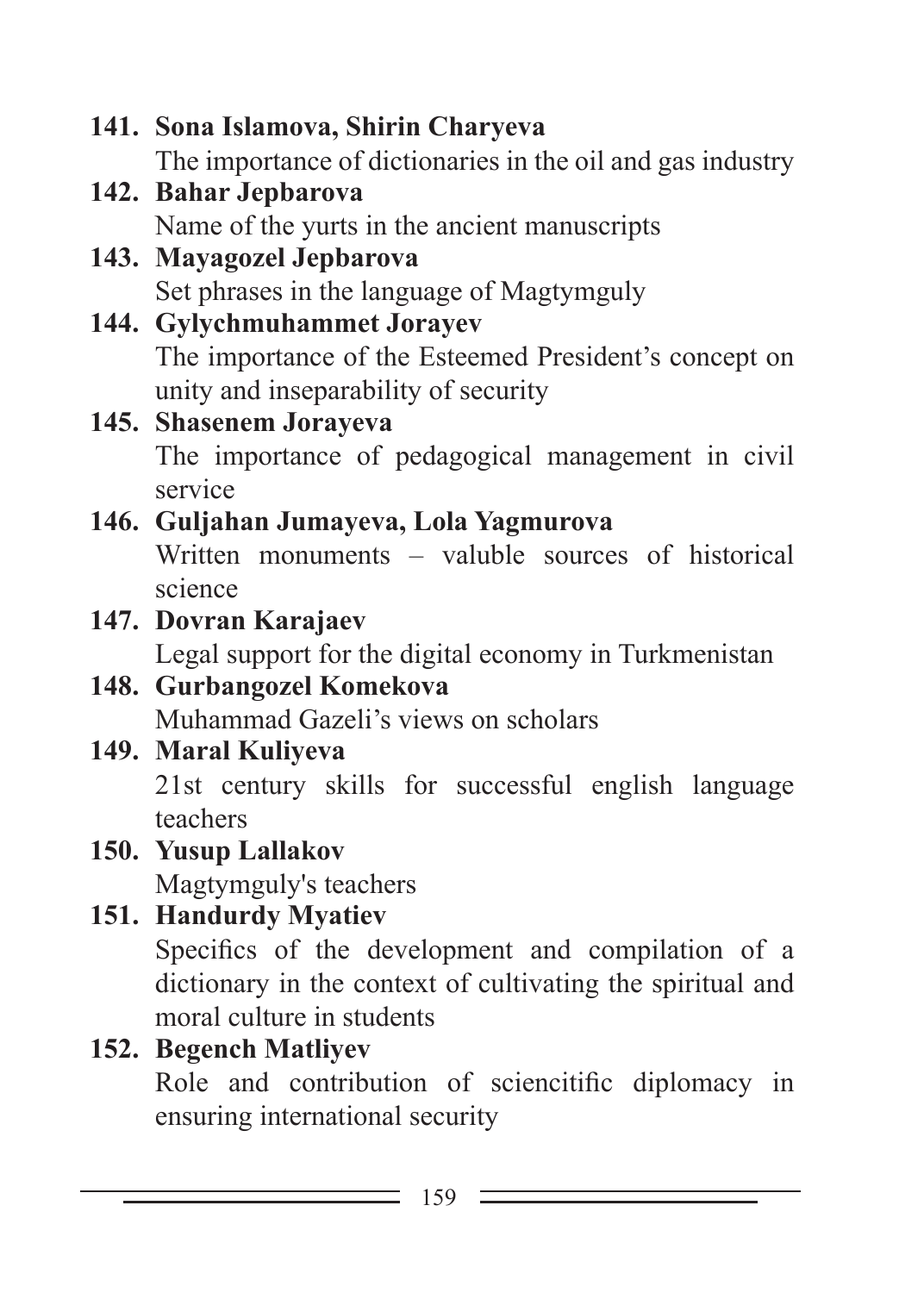- **153. Ayjeren Durdygylyjova** Achievements in the education system
- **154. Saparberdy Garahanov** The language doctrine of the Esteemed President of Turkmenistan
- **155. Maya Melayeva** History of Turkmen musical art
- **156. Babajan Mollaekaev** Ibn Tokmak and his creativity
- **157. Aknabat Movlamova, Jeren Akmammedova** Features of distance education

### **158. Geldimyrat Muhammedov** Significance of the historical work "Futuhatul Adil shahi" ("Victories of the Adil shah dynasty") by Fuzuni Astrabadi in the study of the history of Turkmenistan

### **159. Nurmuhamed Muhamedov** Constitution of Turkmenistan – legal framework for the implementation of justice

#### **160. Gulnar Muhammedova** Features of translation of phraseological units in the Turkmen and Hindi languages

## **161. Ovezdurdy Muhammetberdiev** Features and some ethical problems of development of a modern science

### **162. Toyly Mukhiyev** Historical sources and medieval toponymy of Turkmenistan

## **163. Batyr Muradov**

The relevance and importance of the concept of improving the teaching of foreign languages in Turkmenistan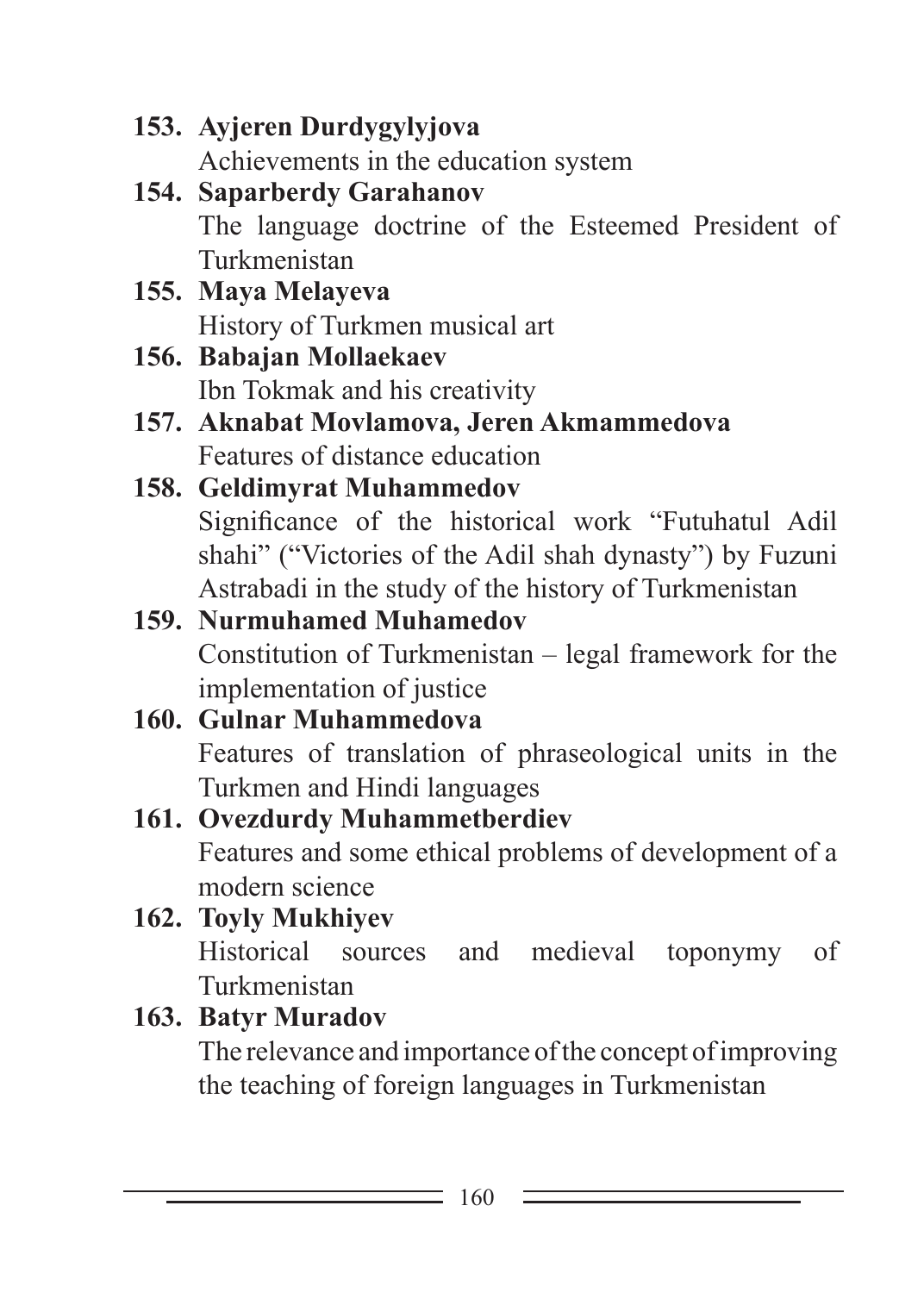**164. Dovranmyrat Myradov, Merdan Ilmyradov** Features of manifestation of the basic physical qualities of athletes in volleyball **165. Gurbangul Myradova** Names of birds with the figurative meaning **166. Myahri Myradova** Headle of a weaver as an ethnographic artefact **167. Mive Myradova** Life experience of Gurbanguly Berdimuhamedov in the book "Spiritual world of the Turkmens" **168. Atabay Nazarov** Journal of orientalists **169. Gurbangeldi Nazarov** Creativity of Razyeddin Sarakhsi **170. Merdan Nepesov, Orazmuhammet Sahetmammedov** Importance of implementing a digital education system in Turkmenistan **171. Atageldi Nepesov** Opportunities of Turkmenistan for cooperation with the CIS countries in the transport sector **172. Mira Nuralieva** Magtymguly Pyragy and folk wisdom **173. Akjagul Nurgeldiyeva** Development, change, and scientific study of the Turkmen carpets in the Prosperous Epoch of the Powerful State **174. Fatima Nurgeldiyeva** Development of cognitive activeness of cadets during education at military higher educational institutions **175. Maral Nurlyyeva** Use of distant technologies in teaching oral interpreting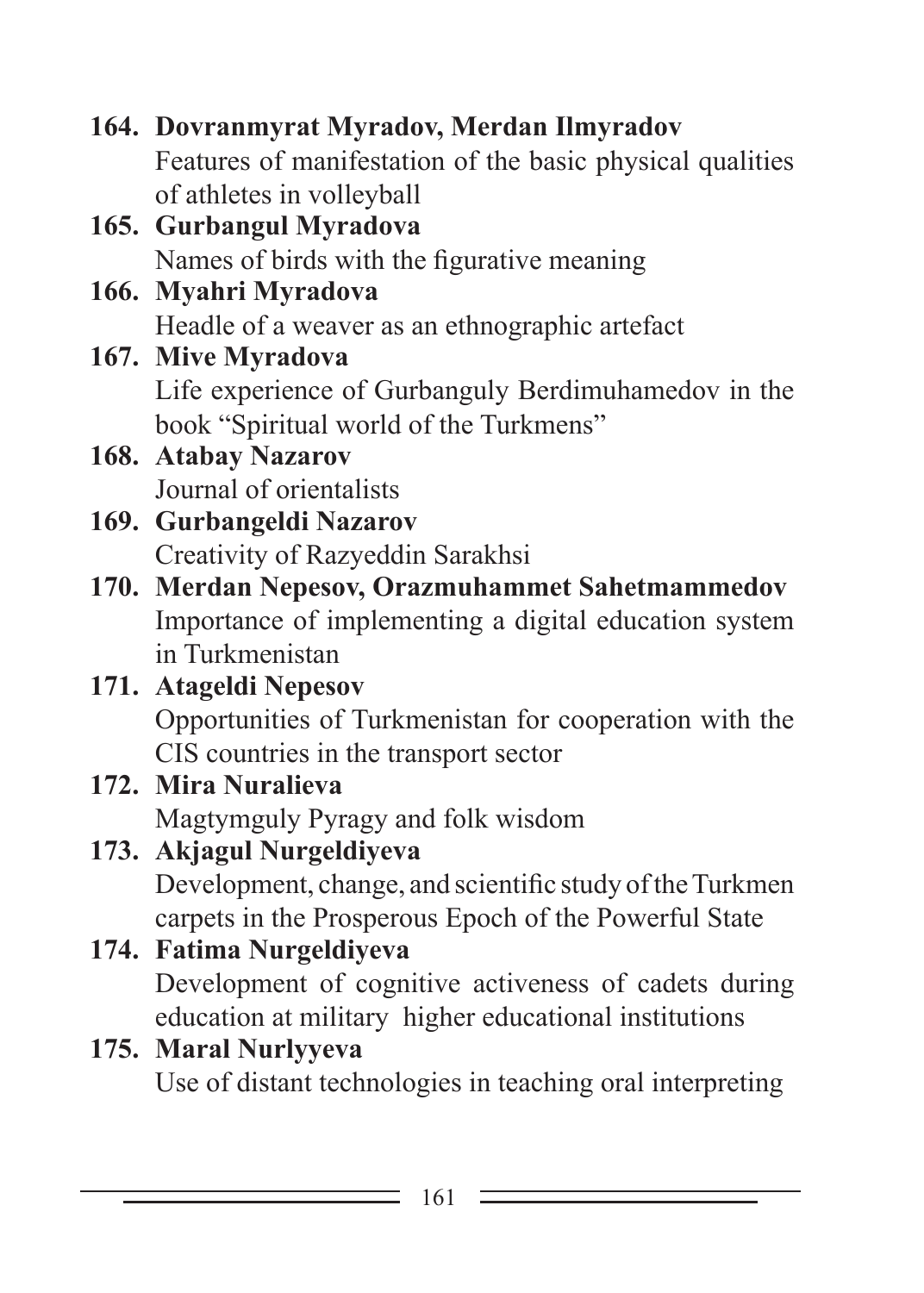- **176. Amanmuhammet Nurmuhammedov** Semantic segmentation of speech in the Turkmen language
- **177. Ata Nuryev** Age-old governing traditions in the Turkmen society
- **178. Enejan Nuriyeva** Variations for piano by Rejep Rejepov as a sample of free variations
- **179. Ogulsapar Nuryyeva** Use of synonyms in «Kutadgu bilig» work by Yusup Balasagunly

### **180. Annajemal Orakova** Reforms in the education system of Turkmenistan in the  $20$ <sup>-</sup>s of the  $20<sup>th</sup>$  century

#### **181. Gulshat Orazmyradova** Phraseological equivalents in the Turkmen and Turkish languages

### **182. Maral Orazmyradova** Study of manuscripts

## **183. Oraz Orazov**

New archaeological monuments in the Dashoguz Region

## **184. Jemile Orazova**

The philosophical basis of the Esteemed President's books about carpet weaving

# **185. Maya Orazova**

Syntactic features of legal language in English

## **186. Tylla Ovezova**

Morphemics of the modern Turkmen language

## **187. Gulshat Pirjanova**

Cultural aspects of advertising in the field of tourism

### **188. Guzyali Pollykova**

Utilization of natural anceptics for restoration of ancient manuscripts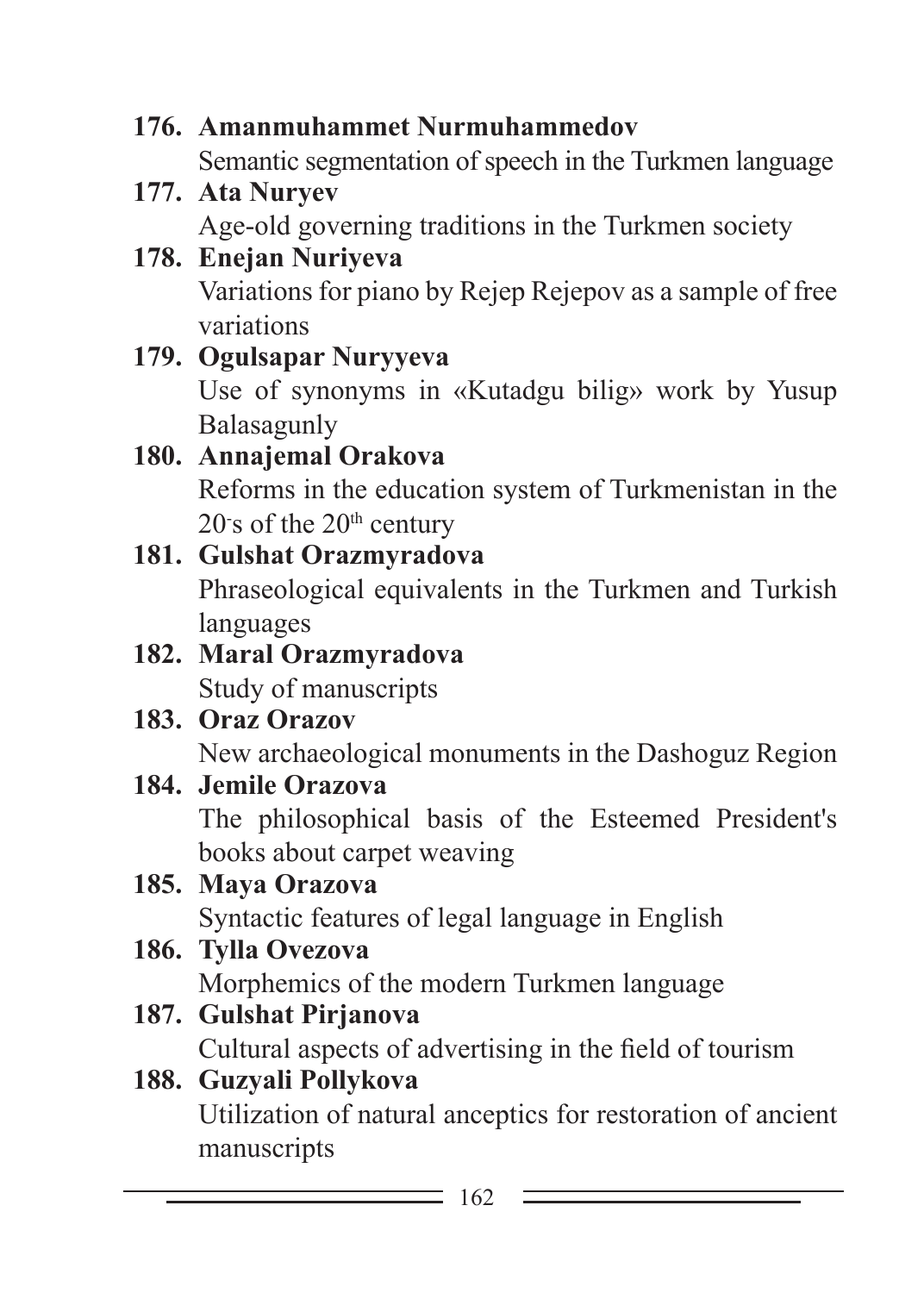## **189. Ayjemal Rahimova**

Ways of improving educational process at preschool institutions

### **190. Ogulsapar Rejepaliyeva** Role of folk pedagogy in increasing effectiveness of biology lessons

## **191. Shemshat Rejepova** Emotional verbs in the creative works by Magtymguly

### **192. Akmaral Sabyrova** Education-related matter in the works by Mahmud Zamahshari

#### **193. Bahar Shadurdyeva** Significance of symbolic images and signs in monumental art

## **194. Maral Sahatgeldiyeva**

Persian copulative word combinations in poems by Magtymguly

## **195. Abdylmejit Sahetmammedov** Contribution of Mohammed Merwezi to Eastern literature

**196. Enegyz Shamuhammedova, Akgul Muhamediyeva** Business game as an active learning method of foreign languages

# **197. Oraznabat Saparmammedova**

Artificial deformation of the skulls found in Gonur-Depe

### **198. Govher Saparmuradova** Modern development of the theory of art and its role in the society

## **199. Gulya Seidhanova, Gulshat Islamova**

Relevance of the application of digital technologies in the education system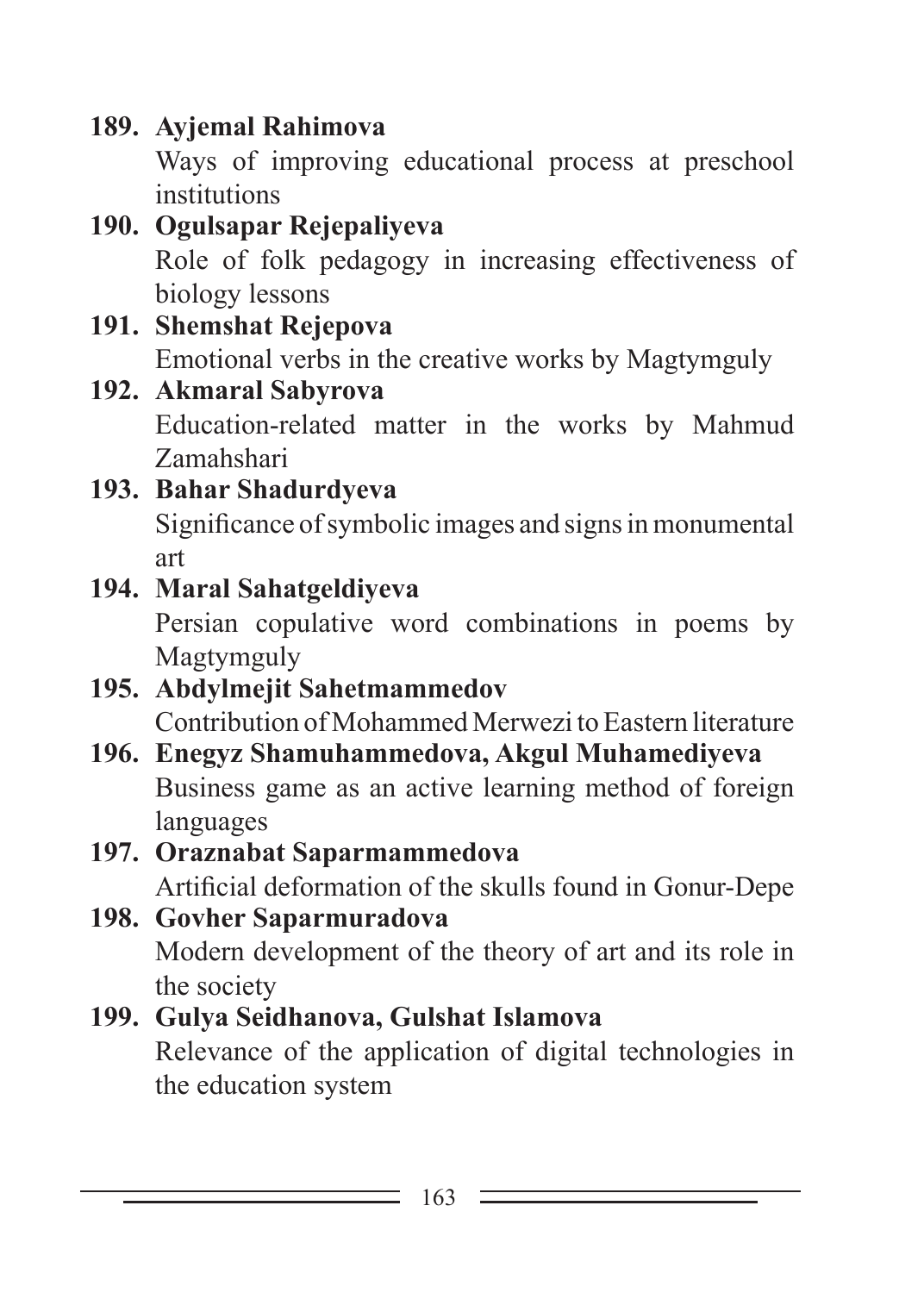## **200. Merjen Seyidova**

Young people with an active life position as a factor of stimulating the progress of society

#### **201. Oguldursun Seyidova** Foreign sources about the history of the spiritual culture of the Turkmen people

#### **202. Guljemal Soltanova** Harmony of the cultural heritage with nature of the Caspian population of Turkmenistan **203. Ayna Soyegova**

# Prosaic works of innovation-jadidism content in Turkmen **literature**

### **204. Shirmyrat Soyunov, Enejan Borjakova** Innovative methods of endurance development

### **205. Alma Suleymanly** Peculiarities of binding manuscripts

### **206. Tazegul Tachmammedova** Literary principles of Magtymguly in the creative activity of our Esteemed President

#### **207. Merjen Taganova** Spread of sericulture in Eastern Turkmenistan

## **208. Bazargeldi Torayev**

Educational value of poetry of Seyit Nesimi

# **209. Maksuda Torayeva**

Sound knowledge and skills – aim and means of teaching spoken English

#### **210 Bagul Toylieva, Shemshat Berdiyeva** Comparative analysis of the adjectives in Turkmen, English and Russian

### **211. Merjen Turapova**

The role of digital technologies in teaching foreign languages